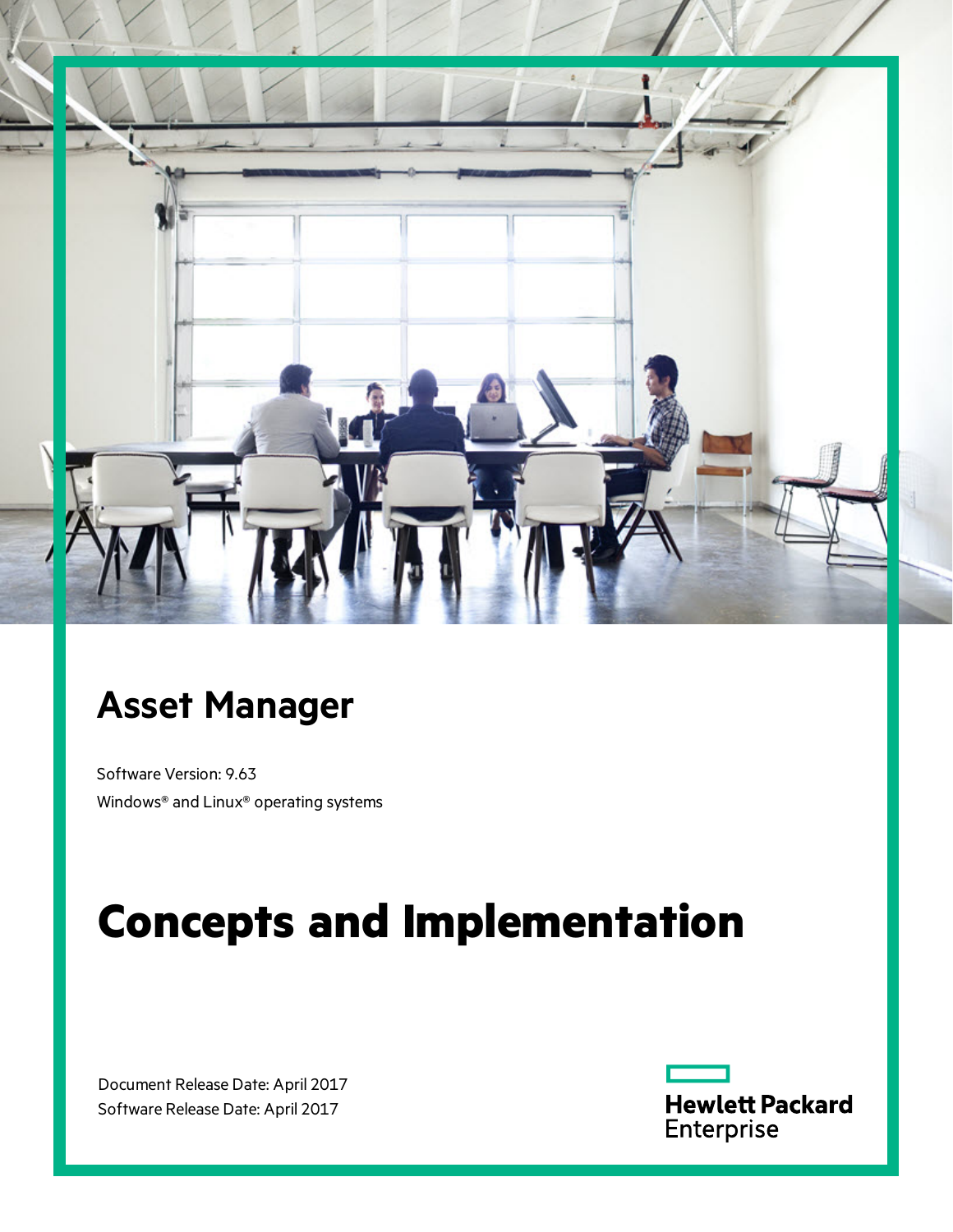### Legal Notices

### Warranty

The only warranties for Hewlett Packard Enterprise products and services are set forth in the express warranty statements accompanying such products and services. Nothing herein should be construed as constituting an additional warranty. Hewlett Packard Enterprise shall not be liable for technical or editorial errors or omissions contained herein. The information contained herein is subject to change without notice.

### Restricted Rights Legend

Confidential computer software. Valid license from Hewlett Packard Enterprise required for possession, use or copying. Consistent with FAR 12.211 and 12.212, Commercial Computer Software, Computer Software Documentation, and Technical Data for Commercial Items are licensed to the U.S. Government under vendor's standard commercial license.

### Copyright Notice

© 1994 - 2017 Hewlett Packard Enterprise Development LP

### Trademark Notices

Adobe™ is a trademark of Adobe Systems Incorporated.

Microsoft® and Windows® are U.S. registered trademarks of Microsoft Corporation.

UNIX® is a registered trademark of The Open Group.

This product includes an interface of the 'zlib' general purpose compression library, which is Copyright © 1995-2002 Jean-loup Gailly and Mark Adler.

### Documentation Updates

To check for recent updates or to verify that you are using the most recent edition of a document, go to: <https://softwaresupport.hpe.com/>.

This site requires that you register for an HP Passport and to sign in. To register for an HP Passport ID, click **Register** on the HPE Software Support site or click **Create an Account** on the HP Passport login page.

You will also receive updated or new editions if you subscribe to the appropriate product support service. Contact your HPE sales representative for details.

### **Support**

Visit the HPE Software Support site at: <https://softwaresupport.hpe.com/>.

Most of the support areas require that you register as an HP Passport user and to sign in. Many also require a support contract. To register for an HP Passport ID, click **Register** on the HPE Support site or click **Create an Account** on the HP Passport login page.

To find more information about access levels, go to: <https://softwaresupport.hpe.com/web/softwaresupport/access-levels>.

**HPE Software Solutions Now** accesses the HPSW Solution and Integration Portal website. This site enables you to explore HPE Product Solutions to meet your business needs, includes a full list of Integrations between HPE Products, as well as a listing of ITIL Processes. The URL for this website is [https://softwaresupport.hpe.com/km/KM01702731.](https://softwaresupport.hpe.com/km/KM01702731)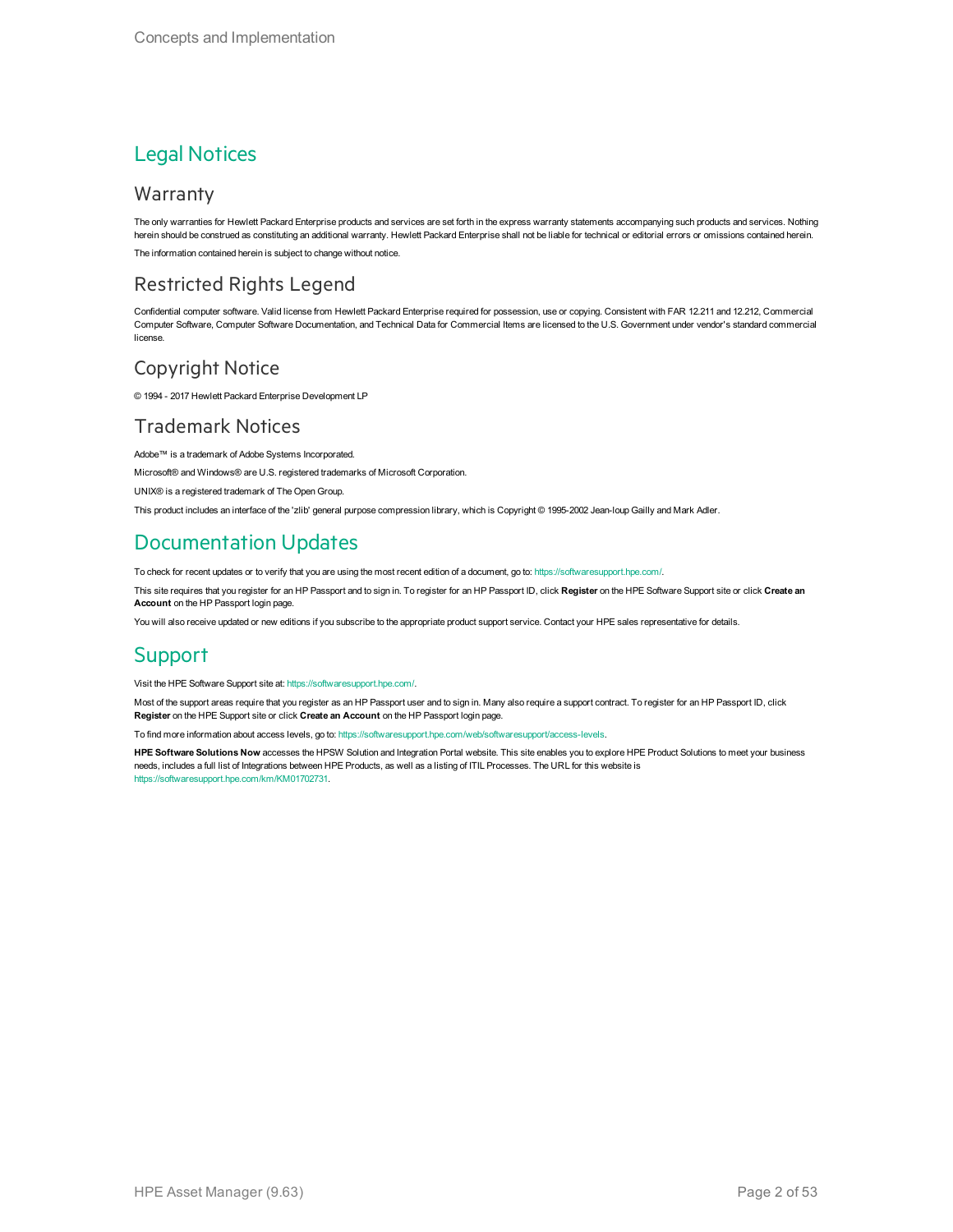## **Contents**

| 23 |
|----|
|    |
|    |
|    |
|    |
|    |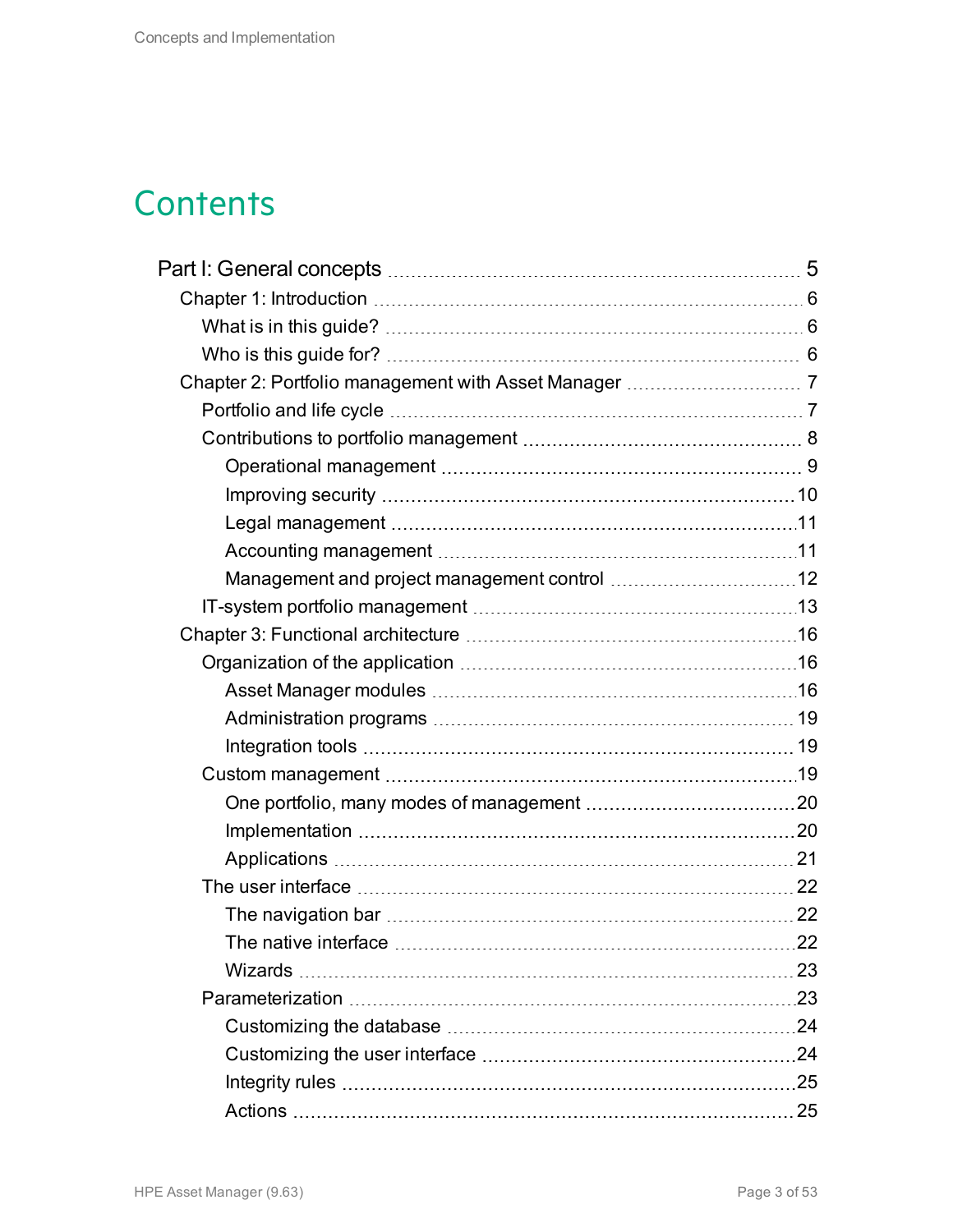| 26  |
|-----|
| .26 |
| 27  |
| 28  |
| 29  |
| .29 |
| .29 |
| 30  |
|     |
|     |
|     |
|     |
| 37  |
| 39  |
| .45 |
| .46 |
|     |
| 53  |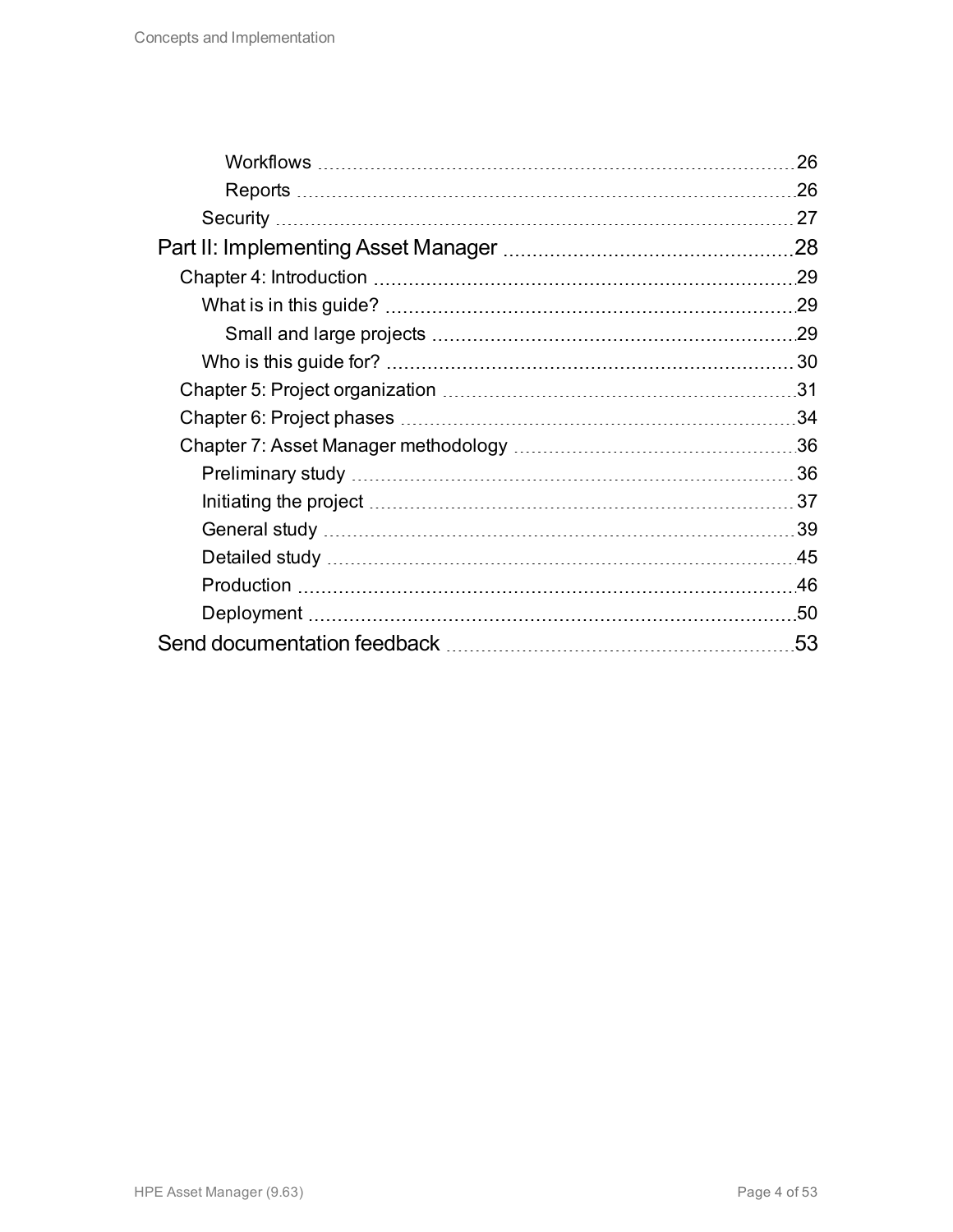## <span id="page-4-0"></span>Part I: General concepts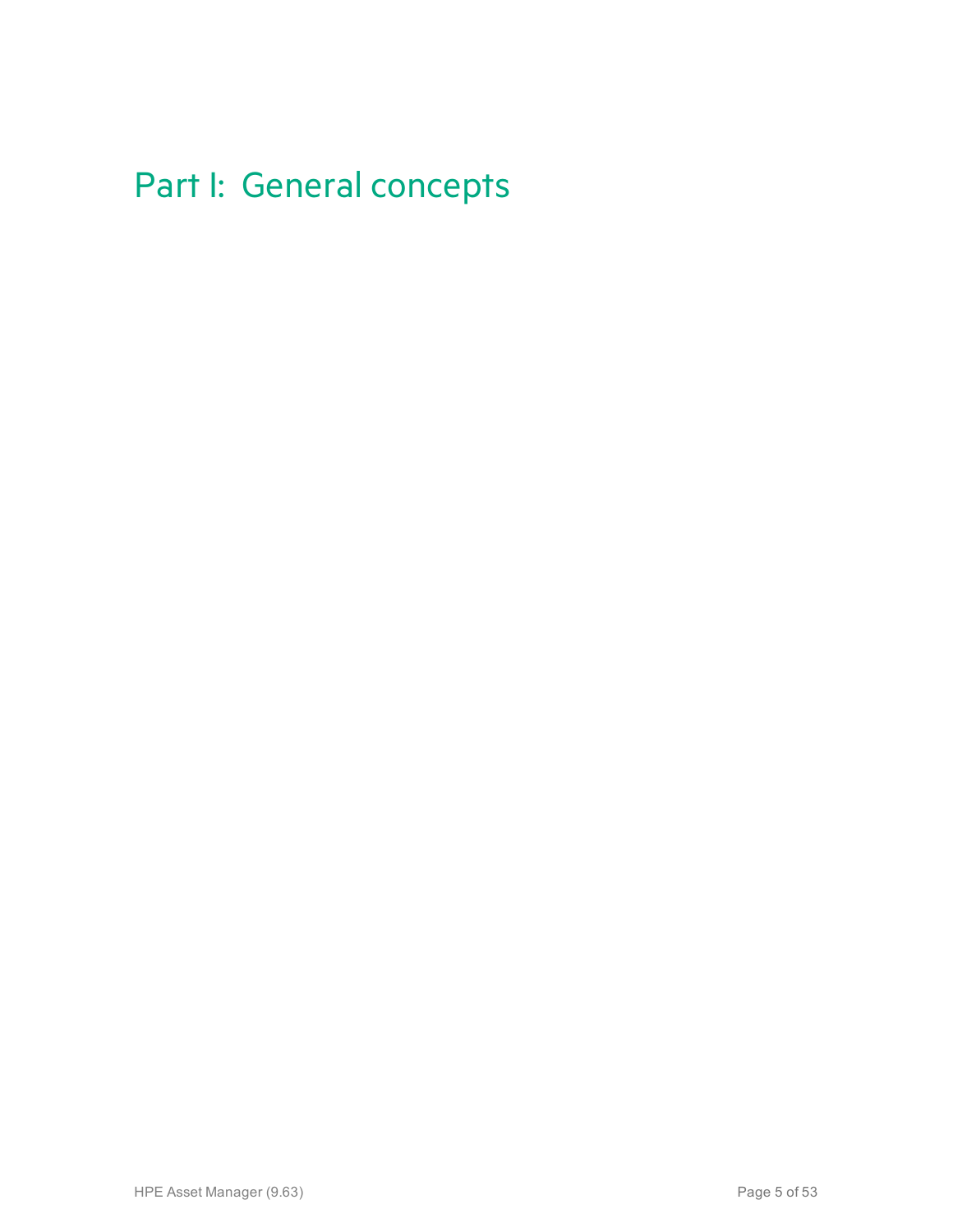## <span id="page-5-0"></span>Chapter 1: Introduction

This chapter includes:

## <span id="page-5-1"></span>What is in this guide?

<span id="page-5-2"></span>This guide presents portfolio management in general, as well how Asset Manager can help you implement it in your organization.

## Who is this guide for?

This guide is for anyone who would like an overview of Asset Manager:

- IT manager
- Organizational manager
- Project directors and managers (setup, training, project planning/tracking, quality assurance, and so on).
- Integration project managers
- Administrators
- General users

Users who will work with only one specific part of Asset Manager can refer directly to the documentation relating to a specific module.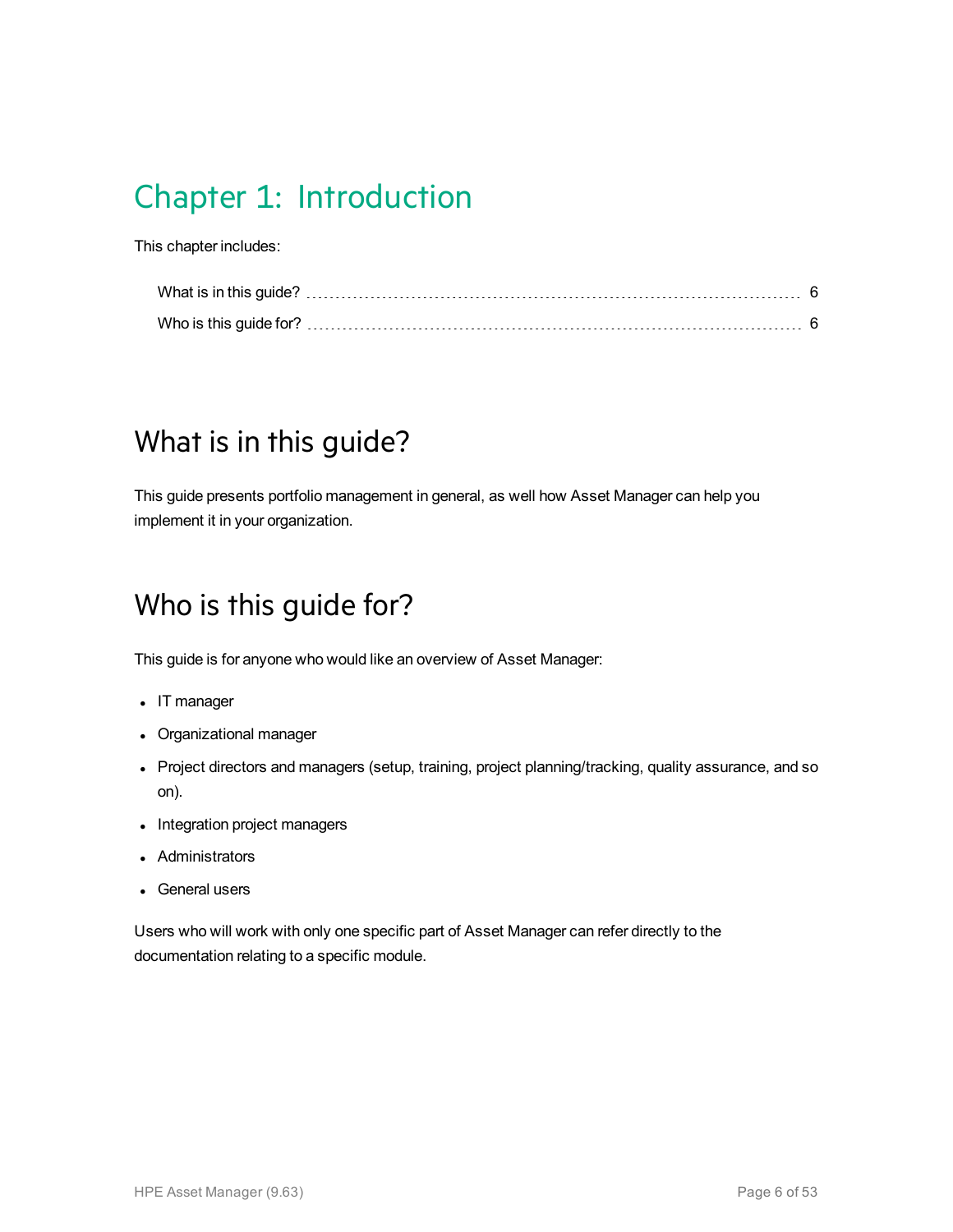## <span id="page-6-0"></span>Chapter 2: Portfolio management with Asset Manager

This chapter includes:

## <span id="page-6-1"></span>Portfolio and life cycle

#### **What is the portfolio?**

The portfolio - your portfolio - is the reason for Asset Manager's existence. Typically, it is made up of physical and logical means that your company must manage in order to run its business.

The portfolio can be made up of various items:

- Land or land-based assets: grounds, access, roads, and so on.
- Building assets: buildings, heating/ air conditioner, elevators, cables, security equipment, access control, and so on.
- Professional equipment: heavy equipment, machines, robots, tools, specialized material, and so on.
- Vehicles: delivery trucks, company cars, and so on.
- IT assets: computers, peripheral devices, network equipment, auto switches, telephones, software, application service providers (ASP), rented lines, databases, archived data, and so on.
- Supplies: office supplies, accessories, bulk goods, raw materials, and so on.
- $\cdot$  Etc.

The portfolio managed by Asset Manager is composed of whatever it is that your company needs to manage. It is this need that defines what goes into that portfolio.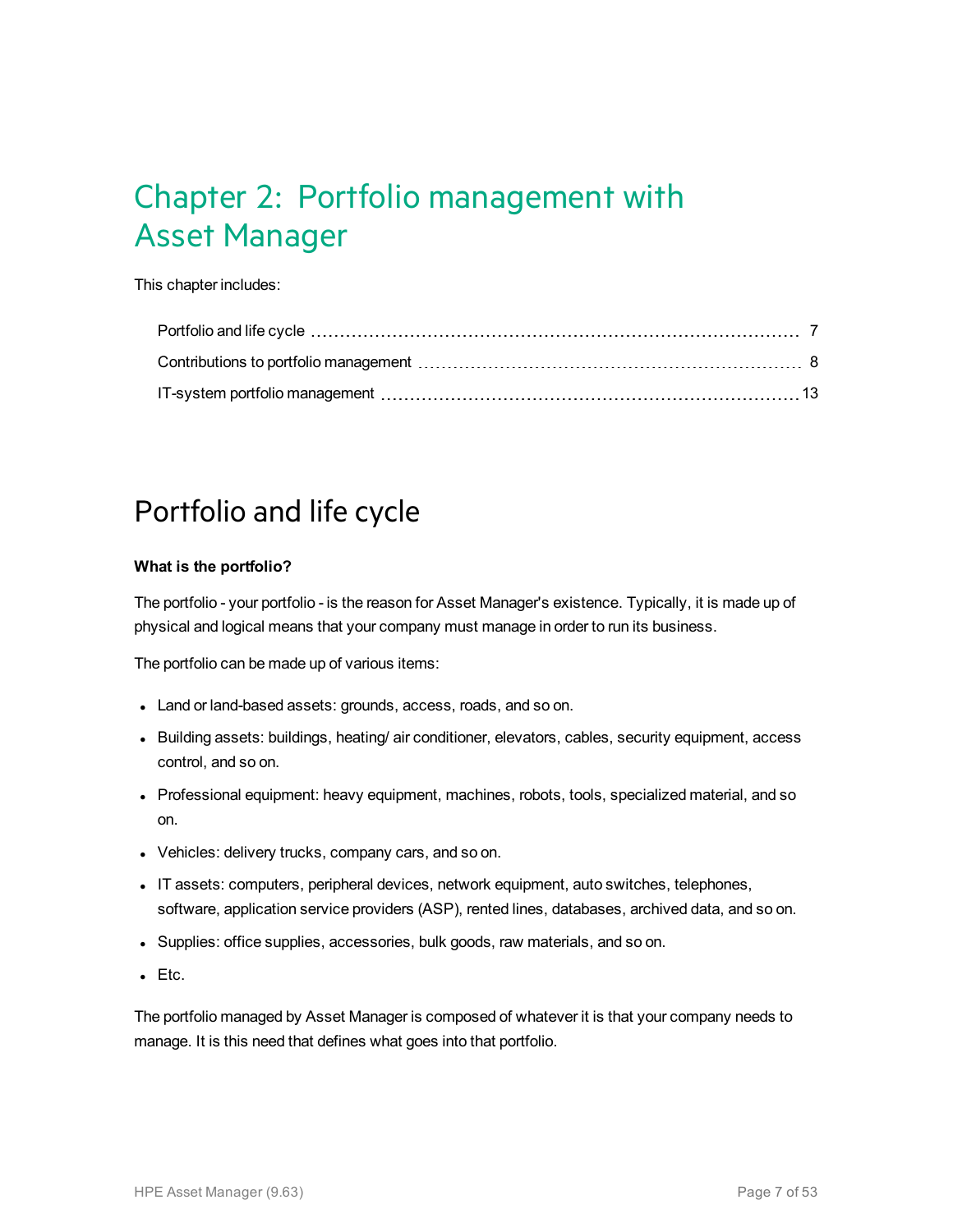- Asset Manager manages not only the items that your company possess, but also those that it rents. It is often this area of management that is the most important.
- The external items used by your company obviously require a minimum of tracking. This, in and of itself, could justify the use of Asset Manager. Yet, if both the renter and the borrower companies used Asset Manager, the productivity and the transparence of their relationship would become more evident and thus benefit both parties.
- Asset Manager also provides the ability to track assets that your company doesn't necessarily use, but for which it provides services (support, maintenance, financing, and so on).

#### **The life cycle**

The life cycle of portfolio items is the set of events that occur from the moment they enter into the portfolio until the moment retire from it. The life cycle can be extremely different depending on the portfolio item:

- $\bullet$  The item's unit value can be very modest, or on the contrary, it can be quite considerable, necessitating specific decision-making (investments, financing, replacements, and so on) and management (identification, depreciation, and so on) procedures.
- The duration of the life itself depends on the nature of the item: It can last just days, or it can span several decades.
- Each item encounters different events in its life cycle: After the initial request and then acquisition (purchase, rental, and so on), the items can be implemented, used, in need of specific supports, in need of repairs, modified, revised, revitalized, moved, inventoried, and so on. until it is finally resold, returned to the renter or leaser, given away or consumed.
- Certain practices linked to the portfolio necessitate a specific kind of management: leasing, warranty, maintenance, and so on.

This complex web of various management needs can all be efficiently managed with Asset Manager. The combination of a powerful data model and unique functionalities makes this the perfect application to help you run your business.

### <span id="page-7-0"></span>Contributions to portfolio management

The life cycle of portfolio items comes into contact with nearly all aspects of your company. Lacking the dedicated functionalities, the classic management system will only track assets from one seemingly unrelated task to another, never making the connection that they are, in fact, inter-related.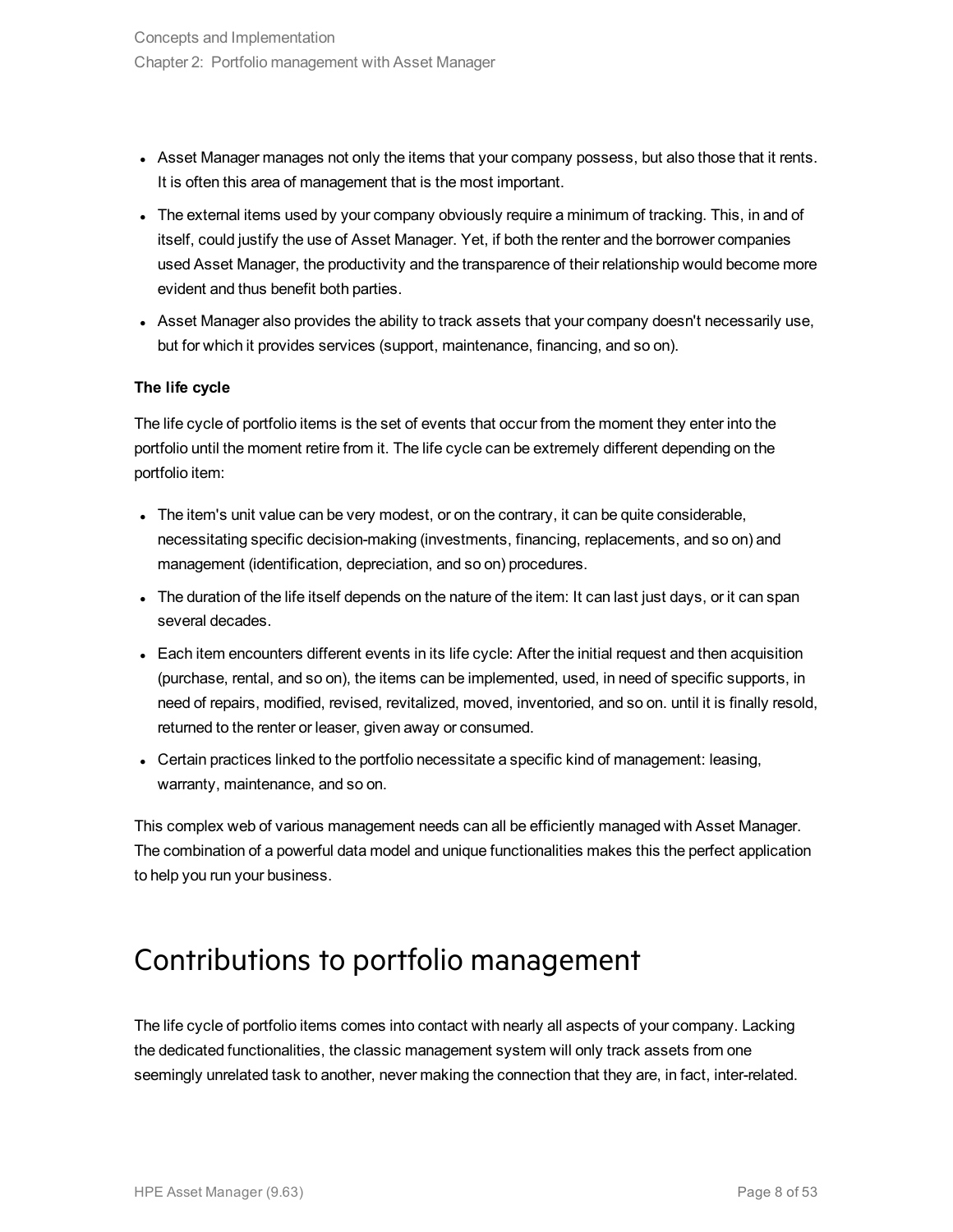This method forces you to work with very limited information. To compensate, you need to perform costly inventories, reconciliations or data-entries in order to take account of what you really possess.

Asset Manager, on the other hand, offers a coherent approach to the life cycle, where all the information relating to each portfolio item, no matter what its origin, is organized in a rational and easily accessible manner.

## <span id="page-8-0"></span>Operational management

Asset Manager puts operational management back in the center ring where it belongs: A rational management of daily operations provides the most reliable and abundant source of information on your portfolio, covering the entire spectrum of portfolio-item life cycles.

• Requests: Managing requests involves numerous actors in a complex process: Expressing a need, justifying that need and gaining approval, configuring the solution, seeking technical validation, searching for that item in stock or in the portfolio, looking for substitutions, and so on. Lacking any real portfolio management, these many and varied steps are usually processed as separate entities and without any coherence: One step is processed by an IT application; another by paper; yet another using a spreadsheet, in a notebook, buried under a pile of papers, by verbal agreement, and so on. How can one guarantee the global pertinence of decision-making? Furthermore, how can one analyze or improve this process? Asset Manager provides the solution by covering the entire set of request procedures in a coherent

manner, and taking account of each company's specific organization. Asset Manager notably enables you to organize your approval procedures, technical qualifications, stock searching and equipment substitutions.

• Procurement: When a request cannot be satisfied using available items, the company must seek supplies. Just like request management, supply-chain management is made up of several elementary functions: searching through company catalogs, configuring solutions, obtaining estimates, making financial choices (purchase/lease), obtaining budgetary approval, placing an order, receiving the order, getting a receipt.

Asset Manager covers the entire span of these functions, and it enables you to more specifically take into account the technical or financial notions of coherence that are managed in the more classic supply chains.

• Storage: Besides its classic stock management functions, (reservations, inventory, replenishment of inventory, and so on), Asset Manager comes with powerful portfolio-management functions such as individual or collective asset tagging, automated inventories, precise cost allocations, detailed estimates, and so on.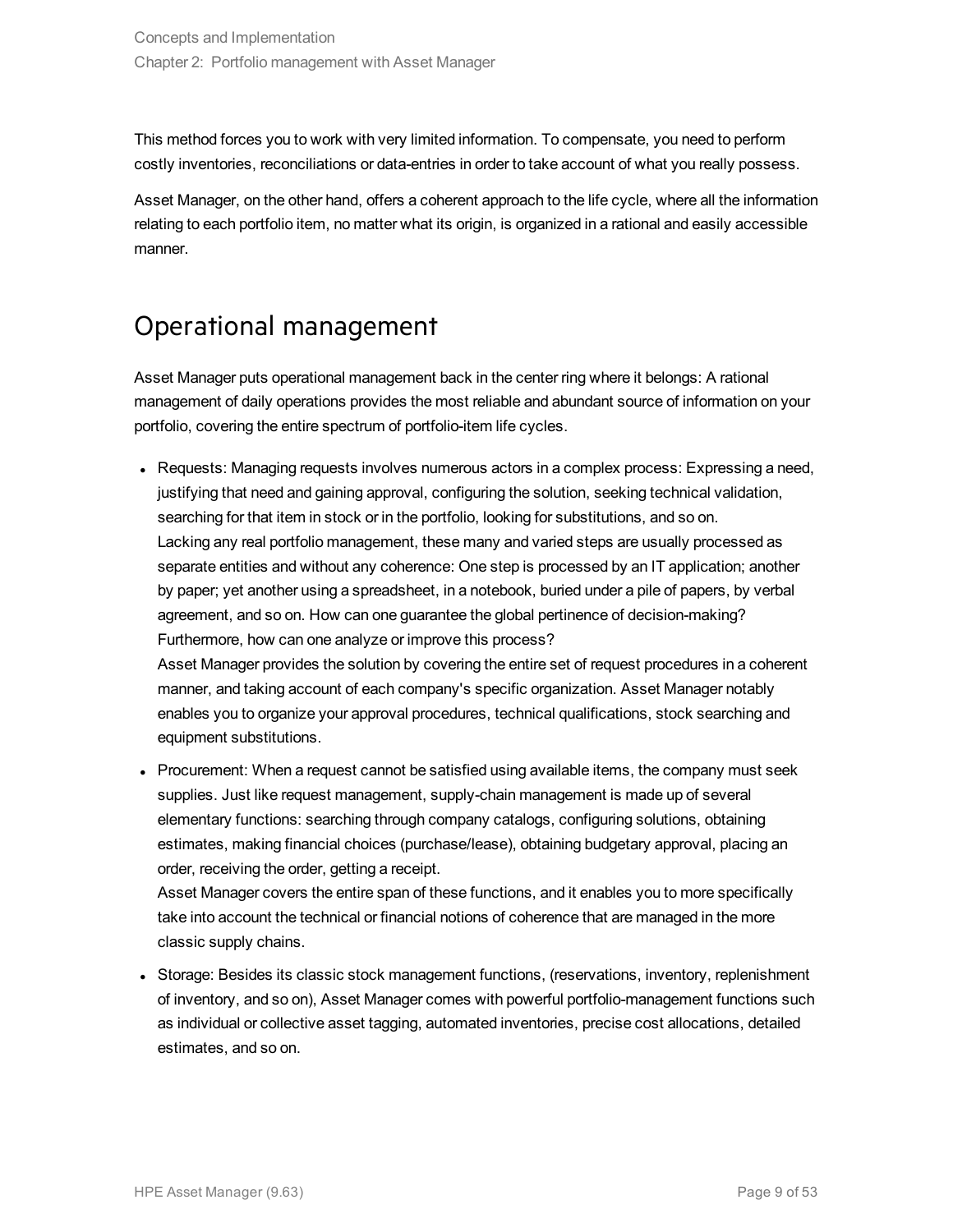- Moves, adds and changes: Portfolio management cannot truly exist unless you take into account the multitude of daily actions that constantly impact portfolio items: removals from and returns to stock; relocations; borrowings; technical rehabilitations; assemblies; and so on. With Asset Manager, these actions cannot only be tracked, but can be coordinated, generating a double benefit: increased efficiency, and an accurate vision of your portfolio from one day to the next. This ability to track would not be possible, however, without the productivity and the means to customize the Asset Manager user interface: Where an ERP or a maintenance-management software application would normally generate information-acquisition costs too high to permit you to track your thousands of daily changes, Asset Manager offers an efficient and economical solution.
- Helpdesk and maintenance: Asset Manager is versatile enough to be used in diverse helpdesk management solutions, and offers complete management of warranties, contracts and maintenance agreements. Asset Manager's detailed vision of your portfolio allows it to integrate knowledge bases, which enable you to optimally manage the incidents that inevitably arise in complex configurations (networks, auto switches, heating/air conditioning systems, industrial systems, and so on).
- Retirements: Asset Manager also enables you to manage an item's retirement from the portfolio, whether its a normal retirement (end of natural life-cycle, resale, end of lease, and so on) or exceptional (accidental destruction, loss, theft, and so on). Retirement must be managed with particular care for those assets that are leased or leased-to-buy: Signaling the automatic renewal of the contract then returning the assets in the conditions and at the time established by the contract, and not without having recovered the asset from the company (equipment extensions, IT data, and so on).

Using this comprehensive set of Asset Manager functions, you can implement cooperative procedures that are both transparent and rigorous, while increasing the scope, the quality and the availability of information.

### <span id="page-9-0"></span>Improving security

Since it contains the description of your company's infrastructure, Asset Manager naturally subscribes to an active policy of security.

• Preservation of infrastructure: The purpose of Asset Manager's wide range of functions is to maintain a current view of your company's infrastructures using the appropriate tags and labels, inventories, assignments and clear responsibilities. This goes hand in hand with the organized and daily asset tracking procedures and rigorous, preventative maintenance (controls, saves, and so on). It thus becomes easy to avoid negligence, prevent malevolence, and rapidly detect any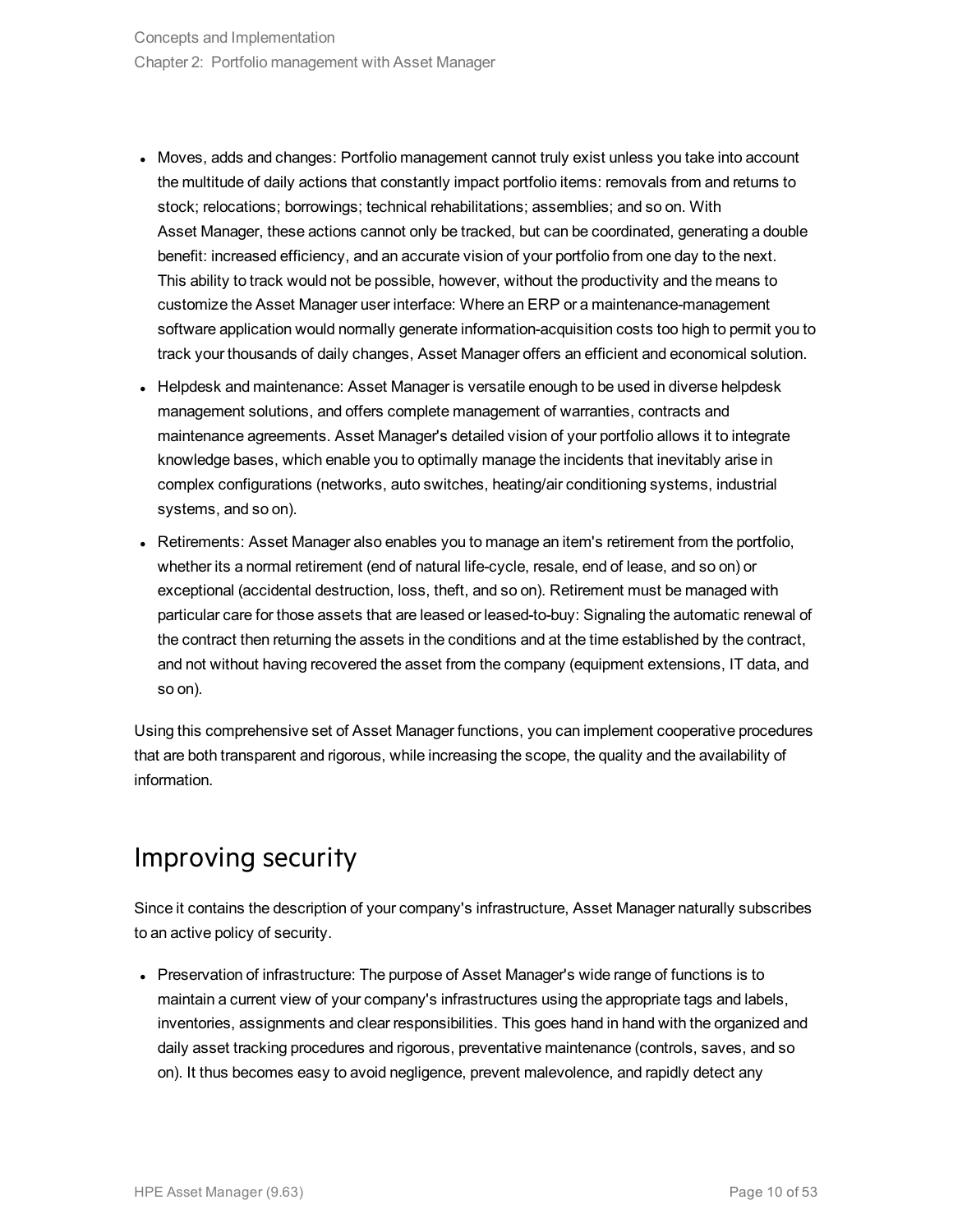anomaly.

- Access control: Whether you use keys or badges to control the access of people, of user accounts or even of mail boxes, Asset Manager enables you to track and control the access to any location or company data.
- Respecting security procedures: From the organization of preventative actions (fire extinguishers, automatic saves, and so on) to the application of predefined emergency procedures, Asset Manager enables you to implement and control your company's security strategies. Its capacity to integrate with different alarm and help systems make Asset Manager the ideal foundation of an active system of security management.

### <span id="page-10-0"></span>Legal management

The legal aspects linked to infrastructure are important and cannot be separated from the operational management of the portfolio:

- Acquisition contracts: Whether you have master leases or leases-to-buy, Asset Manager covers the entire set of tracking functionalities (description, domain of application, fees, renewals, terminations, and so on) and control functionalities (taxes, rent calculations, and so on).
- License contracts: Along with using numerous software products comes the responsibility of managing their complex license contracts. With so many, it is impossible to keep track of all of them manually. Thanks to its specific functions and its integration with the market's top, automatic inventory tools, Asset Manager enables you to track these contracts and make sure they are adhered to in your company.
- <sup>l</sup> Service contracts: Asset Manager also enables you to track service contracts (maintenance, ASP, cleaning, and so on), and to calculate the associated fees. You thus have the capability of verifying the quality of services you receive by accounting for the parameters of the contract in Asset Manager: calendars, locations, types of requests and incidents, and so on.
- Regulatory provisions: Several regulatory provisions (security, pollution, and so on) are linked to a company's infrastructures. Their application and control are largely facilitated by using Asset Manager.

## <span id="page-10-1"></span>Accounting management

Accounting obligations generate large inventory and book-keeping efforts that, when applied to a real portfolio management system, become both less expensive and more advantageous.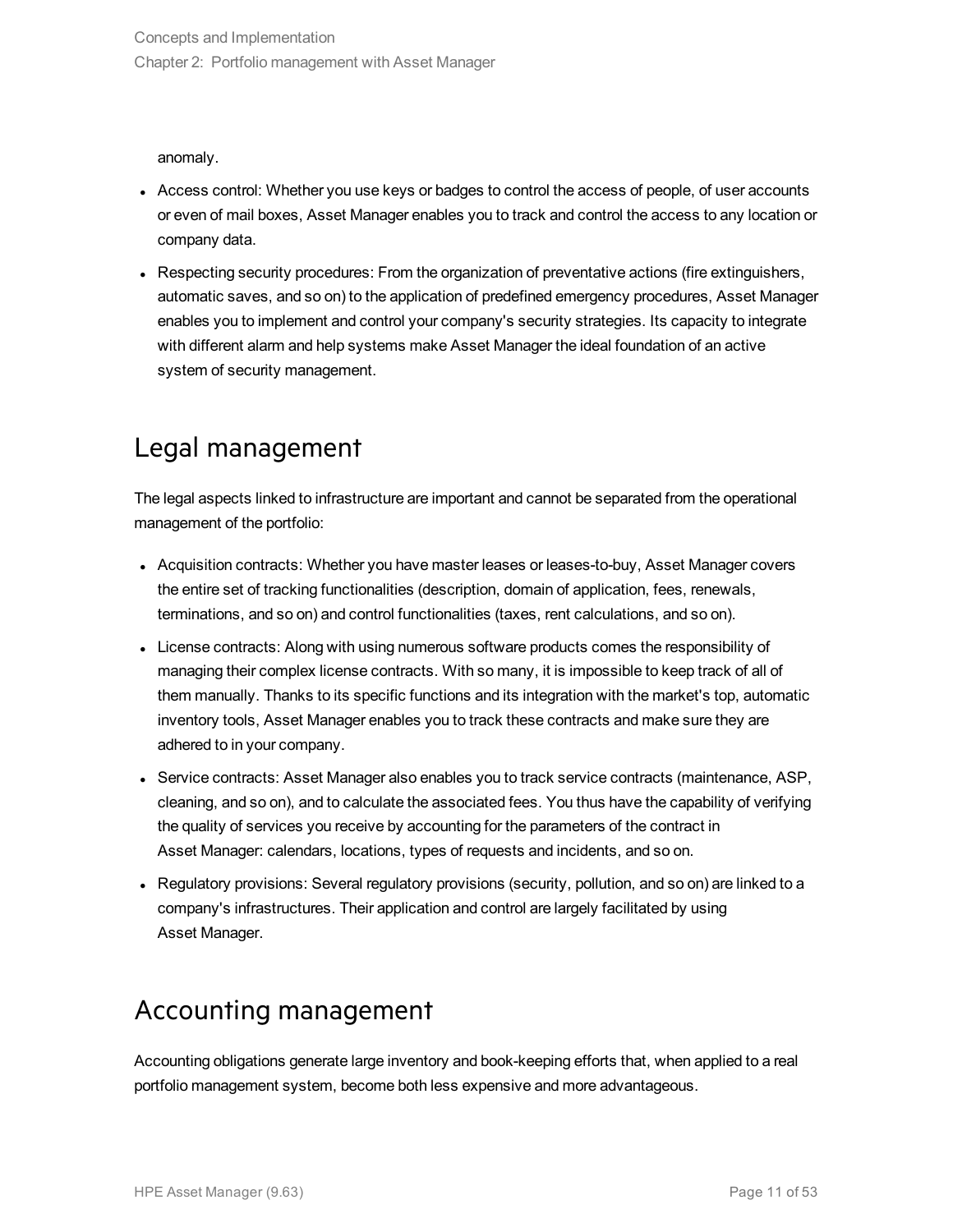- Fixed assets: Asset Manager is the natural complement to any accounting tool in the effort to manage a company's fixed assets: The portfolio is well-defined, including the assets that are difficult to inventory (computers, cell phones, mobile equipment, constructions, renovations, and so on). Moreover, asset-management information provides precious data to help you correct asset estimations (accelerated depreciation, revaluation) whenever this is necessary. With Asset Manager, you can guarantee more accurate accounts for the company itself and for its third parties.
- Taxes: Most countries collect taxes based on fixed assets. When a company lacks a sufficient method of asset tracking, their assets often appear in the books years after they have already been destroyed, lost or retired. This generates unjustified tax expenses for the company that it could have avoided with more accurate tracking.
- Insurance policies are another case where the exactitude of the inventory and the estimation is essential: A company that can justify in detail the assets that are insured is in a better position to negotiate good conditions from its insurer, while avoiding the paying for non-existent assets.

### <span id="page-11-0"></span>Management and project management control

Portfolio management culminates in the functions relating to planning and control.

• Cost accounting: Asset Manager's wide-ranging and powerful cost-accounting functions enable you not only to generate chargebacks (or internal billing), but also to generate inter-company billing and even client billing. Expense or chargeback lines can be generated either regularly (contract fees, monthly consumptions, and so on) or after an event (purchase, work order, reassignment, and so on). They can also take into account as many parameters as necessary (contract perimeters, uniform prices, work order duration, contractor salaries, locations, detachable pieces, markups, and so on).

Asset Manager's capability to track and precisely allocate even the smallest expense enables you determine your total cost of ownership (TCO) for each portfolio item. This takes into account not only the cost of acquisition, but all the costs associated with that asset: training, maintenance, insurance, updates, support, relocation, and so on.

- Budgetary accounting: Asset Manager contains powerful, multi-company, budget-tracking functions that enable you to establish and track detailed budgets. Each budget can have its own expense-category classifications and timelines (semesters, trimesters, and so on). Asset Manager can thus adapt to the needs of each type of activity to which the budget center applies.
- Supplier management: The richness of information (volumes, prices, quality of service, estimates, and so on) and the analytic possibilities that portfolio management allows puts Asset Manager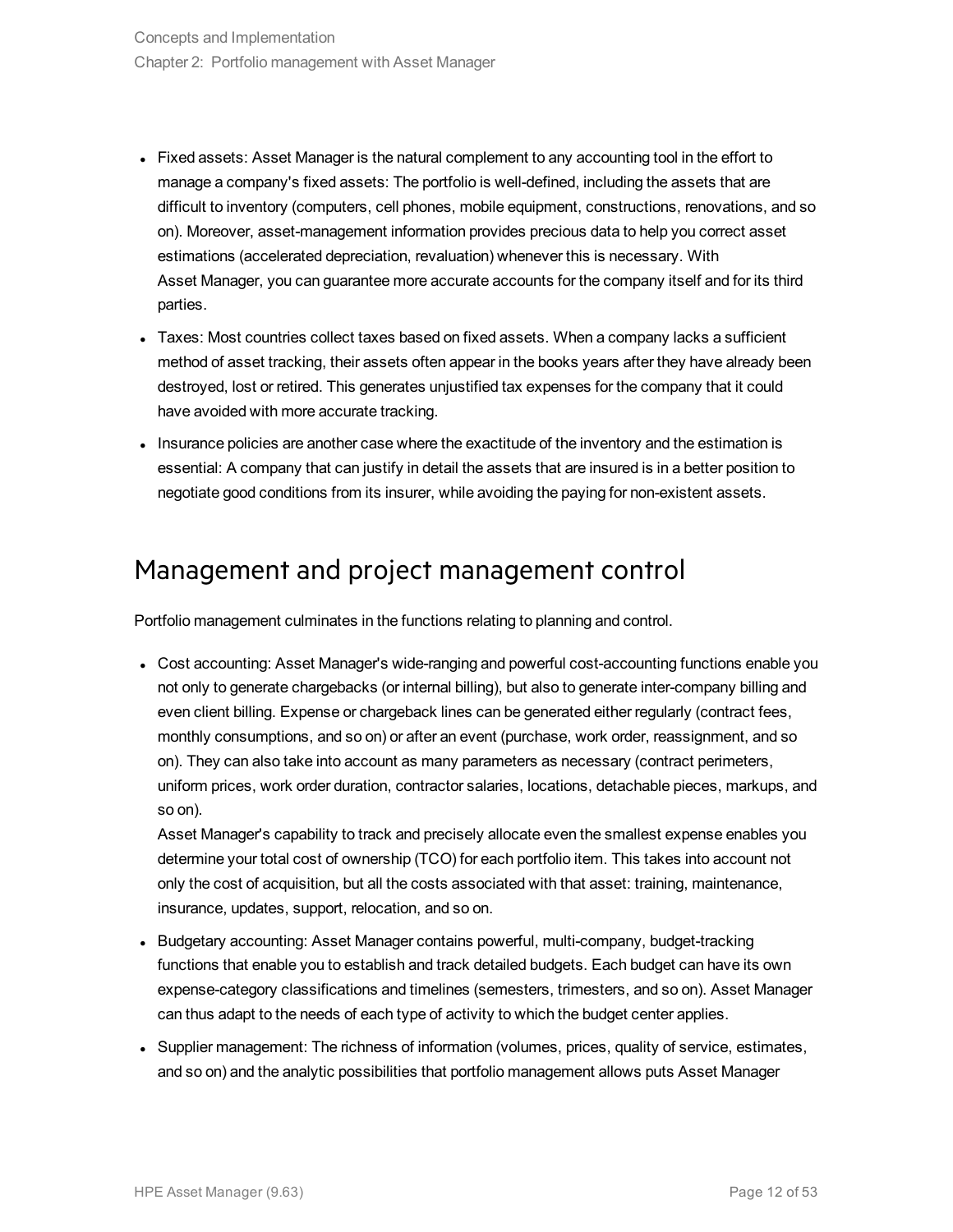users in an advantageous position when they need to negotiate discounts, retroactive discounts or the terms of contracts that associate it with the suppliers. The added value gained from this kind of situation itself justifies the implementation of portfolio management.

• Proactive portfolio management: Thanks to its functional depth, Asset Manager enables you to go further into the analysis and control of the costs linked to your portfolio, which you wouldn't normally be able to do with traditional accounting tools.

Strategic decisions such as whether to purchase or lease-to-purchase an item, whether to restore or replace equipment, what kind of technical certification is needed for a product, what kind of relations to keep with a supplier, what level of billing/chargebacks to set for services, and so on. can now be made with complete knowledge of all aspects of the situation.

In the same light, implementing budgets becomes considerably easier: Nothing is more simple that evaluating the costs it would require to update your computer portfolio with Windows XP, for example, by taking into account all the elements: cost of license, hardware extensions, machine replacements, software updates, training, outside contracting, time consumed, and so on.

## <span id="page-12-0"></span>IT-system portfolio management

Asset Manager easily adapts to the IT system of any company.

The following are factors to consider when using Asset Manager to manage your IT system:

### Application domain

The domain covered by Asset Manager in the IT system depends on the type of activity and the willingness of the company.

• Infrastructure management: Asset Manager is first and foremost used for general infrastructure management of company or a part there within (IT portfolio management, for example). Asset Manager thus fits into the framework of a company's IT system by complementing the administrative system and production management, which are sometimes based on an ERP type software (SAP, and so on).

Certain functions, such as tracking budgets, placing orders or recording invoices, can be processed either in Asset Manager or in other parts of your company's IT system.

• Supply chain: Some companies choose to use Asset Manager's procurement cycle with the catalog in order to offer users a powerful solution to managing all their purchases: equipments, consumables, services and raw materials.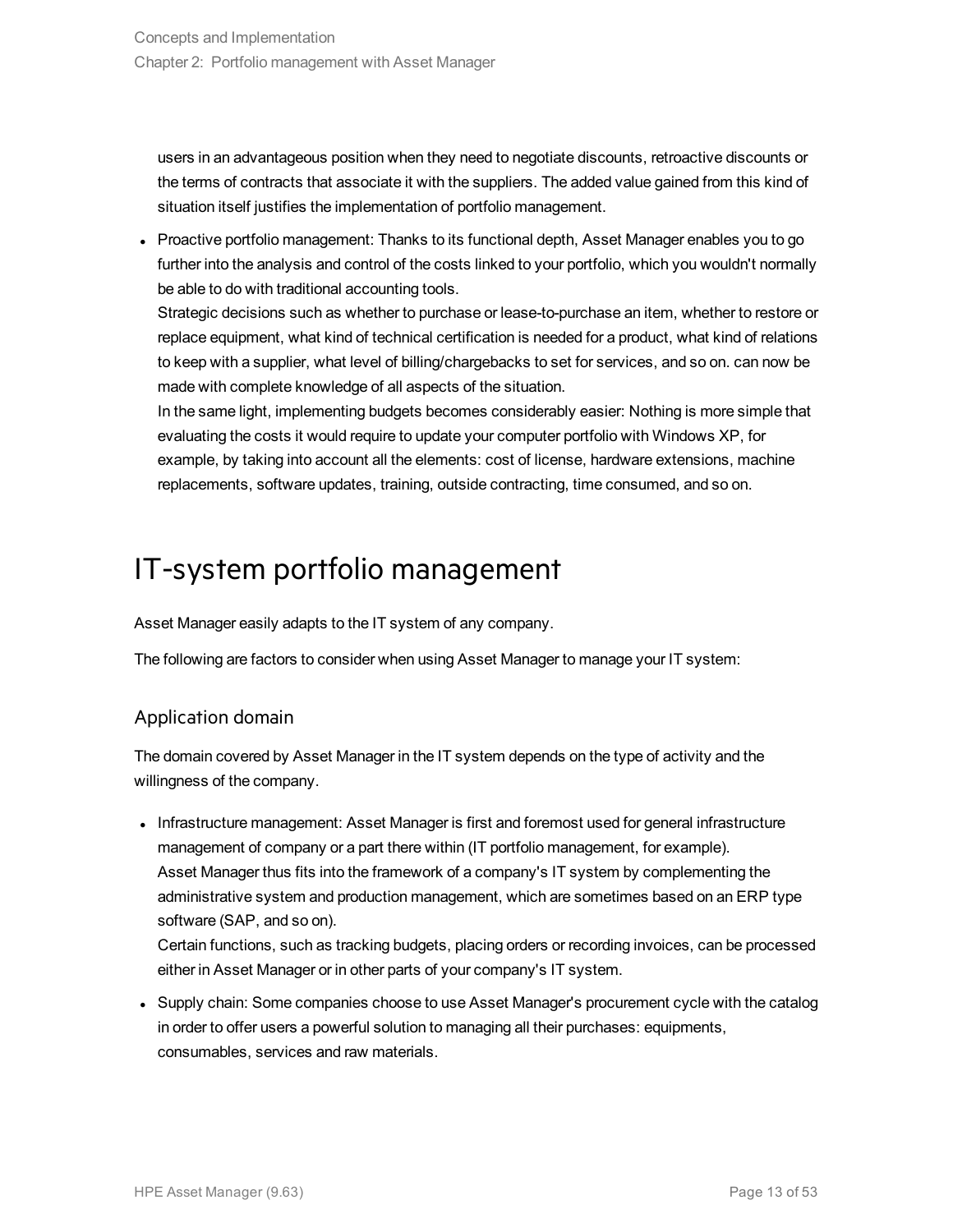• Production management: In sectors where the activity is based on implementing or maintaining the infrastructures available to their clients (buildings, facilities management, outsourcing general services, and so on), Asset Manager covers the entirety of production and billing management.

### Level of management

Different portfolio items don't always require the same attention, and a company's management efforts must be concentrated on the most important gains. We need to take into account the:

- Size of the portfolio: The more assets you have, the more accurate your management must be. Thus, a computer consulting agency can focus its energy on managing its IT portfolio, while a taxi company focuses on its fleet of cars, and a real-estate agency on its properties.
- Complexity of assets: The management of complex and evolving configurations (IT hardware, auto switches, and so on) necessitates in particular the appropriate solutions, starting with its purchase and following it through inventories and evolutions. The more this complexity thickens, the more the functionalities of Asset Manager become important.
- Complexity of management. For example, even when they are relatively few, leased assets might require computerized portfolio management in order to avoid costly errors (loss, non-authorized relocation, automatic prolonging of contract, and so on) and also to increase transparency when managing the often complex bills received from financing companies. The more these procedures become complex, the more Asset Manager portfolio management becomes indispensable.

### Supplementary solutions

Asset Manager is tightly integrated with a vast set of solutions sold by HPE and which are considered benchmark products in their respective domains:

- Specialized portfolio management: telecommunications, vehicles, general services, and so on.
- Inventory: bar codes, computer, network.
- Knowledge base
- Helpdesk management
- Application integration
- Framework
- $\blacksquare$  Etc.

Your sales engineer can further explain these supplementary offers in detail.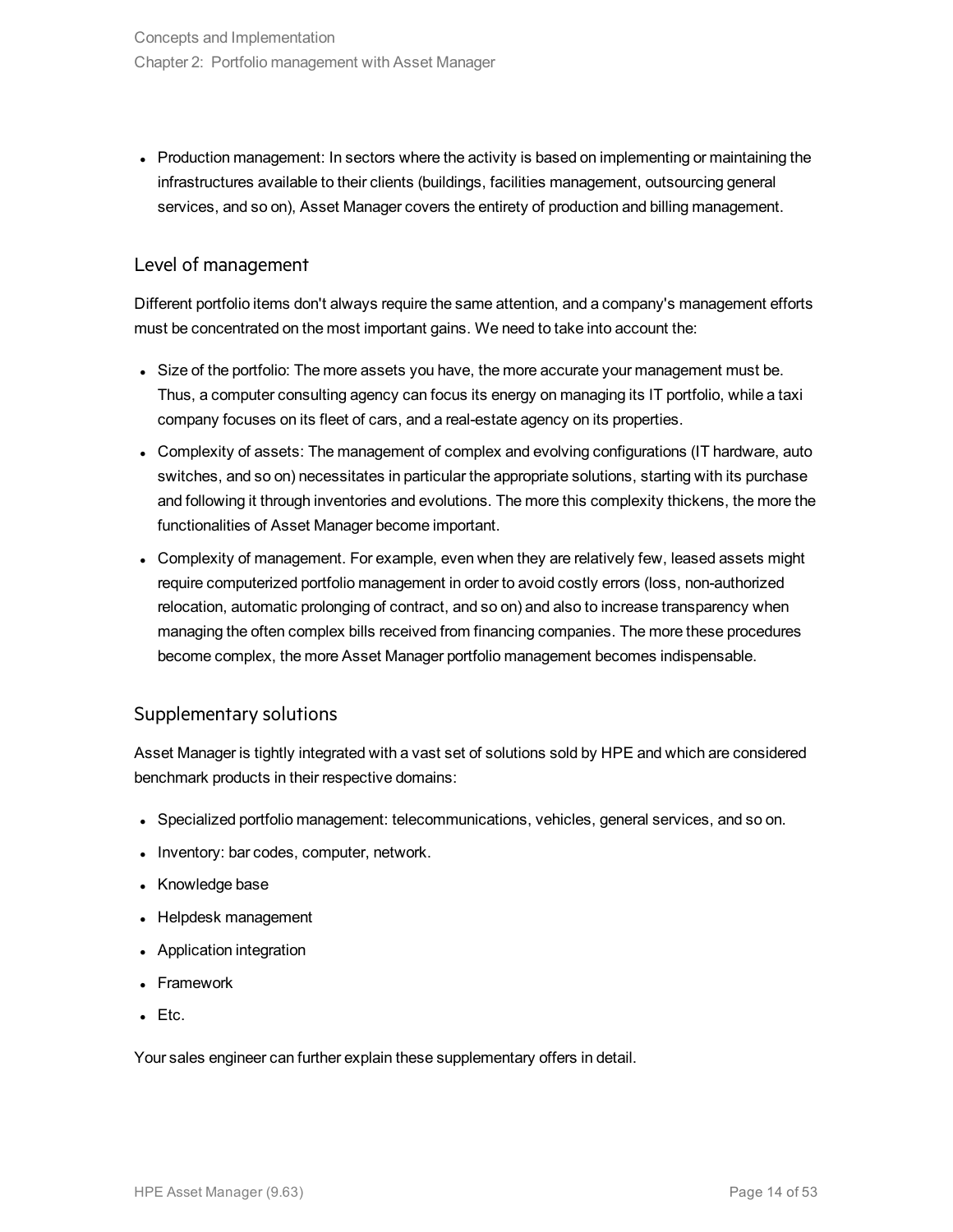### Integration

Asset Manager contains powerful integration tools that can be implemented with the rest of the information system: Import, export, workflow, APIs and HP Software integration products. Plus, packaged solutions already exist with certain principle products on the market today (SAP, and so on).

Depending on the domain covered by Asset Manager, the other applications in place and the willingness of the company, the points of integration could vary, including (from the most general to the most specific):

- Repository objects (cost centers, suppliers, employees, and so on)
- $\bullet$  Bills to pay
- Fixed assets
- Cost accounting
- Invoices
- Budgets
- Orders
- Receipts
- Production management
- $\bullet$  Etc.

It might be profitable to have an Asset Manager consultant come in and help you establish and prioritize the necessary integration points, then implement them.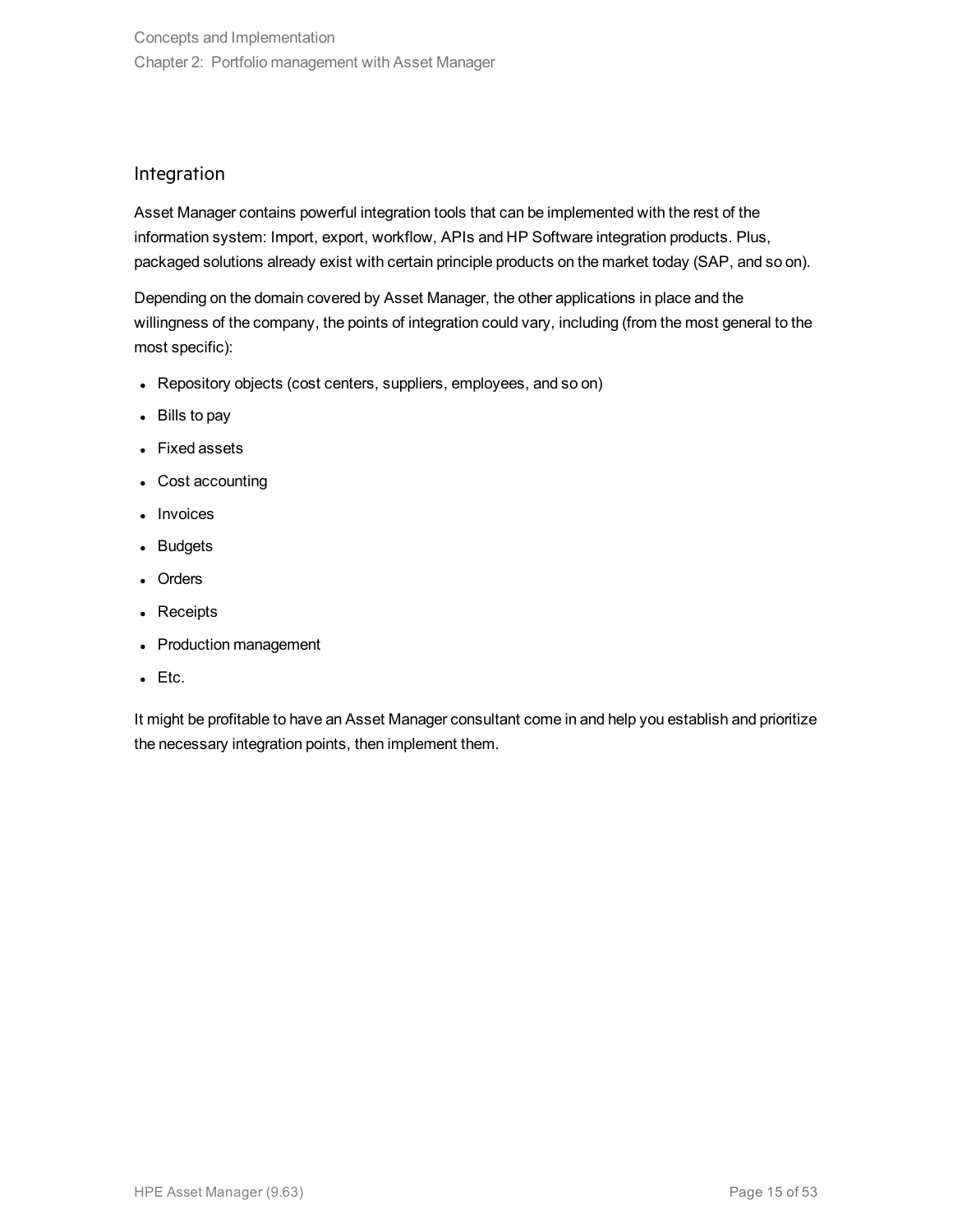## <span id="page-15-0"></span>Chapter 3: Functional architecture

This chapter describes the general principles that build the foundation of Asset Manager.

This chapter includes:

## <span id="page-15-1"></span>Organization of the application

This section includes:

- ["Asset Manager](#page-15-2) modules" below
- ["Administration](#page-18-0) programs" on page 19
- <span id="page-15-2"></span>• ["Integration](#page-18-1) tools" on page 19

### Asset Manager modules

Asset Manager is composed of several modules that each share a common repository, which describes the portfolio in a detailed manner. This repository has:

- Classifications describing the assets: companies, organizational hierarchy, locations, stocks, and so on.
- Portfolio item models, organized hierarchically and characterized by their nature (equipment, computer, software installation, consumable, and so on).
- The portfolio items themselves, which are linked to and based upon models, plus information about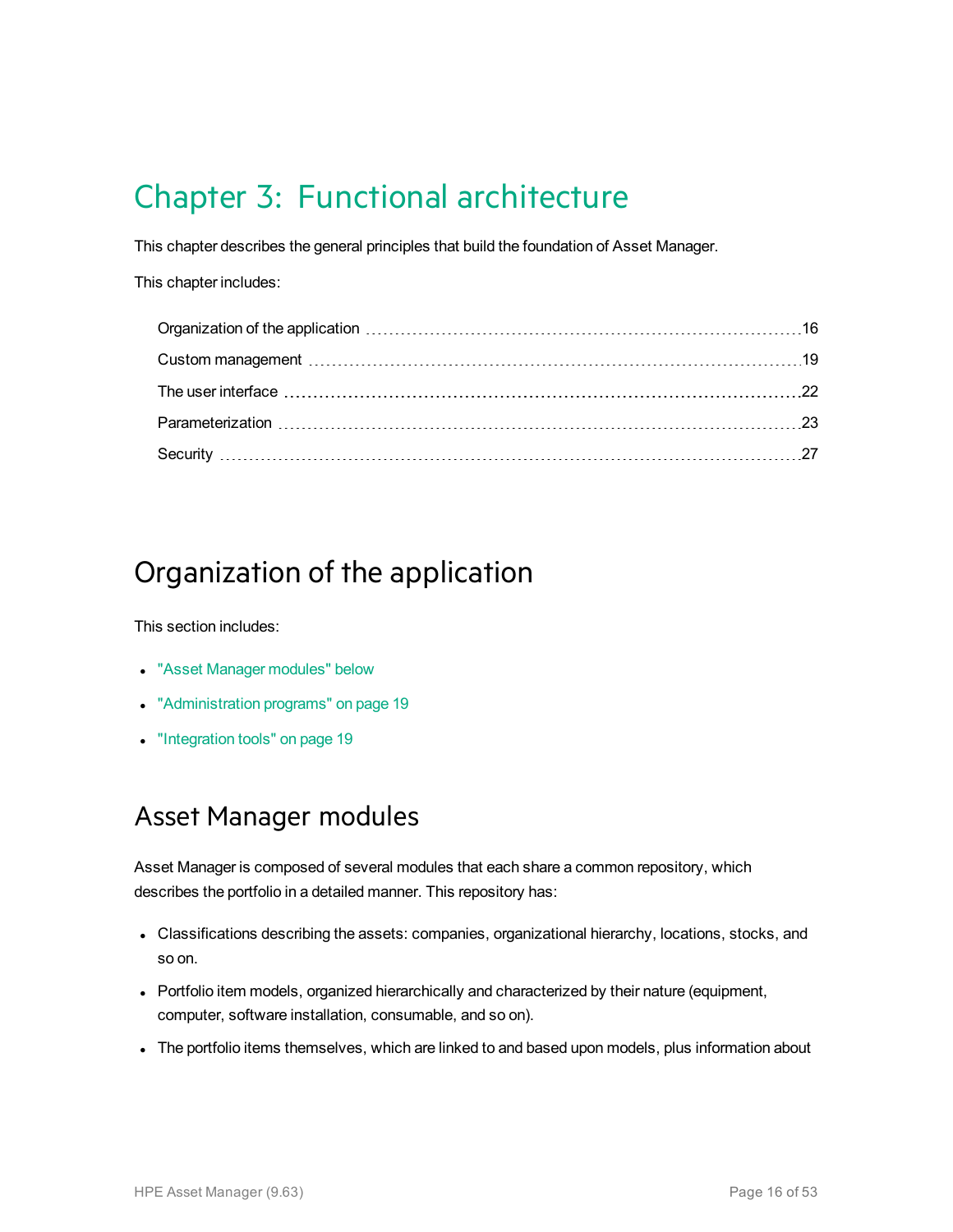their assignments and interconnections.

• Operational information: requests, reservations, absences, and so on.

The Asset Manager modules also share powerful, generic functions:

- AQL, a meta-SQL that is independent of the database engine and which uses a data dictionary. This is much more powerful than the DDL in an effort to offer you a compact and powerful syntax.
- Control and restrictions of data access.
- Data import from an ODBC or text source.
- Wizards that lead the user step-by-step through a task.
- Customizable scripts: integrity rules, default values, automated actions, integrity checks, triggers, and so on.
- Workflows that enable you to automate the management process.
- I History of changes, which can be defined for each field and according to the criteria defined by the client.
- Management of attached documents.
- $\bullet$  Etc.

Different Asset Manager modules are constructed on this common base, certain of them sharing common functions:

- Portfolio: This module has a complete set of functions dedicated to managing information technology: software management, interconnection management, IT and telephony data of electronic equipment, work groups and work-group calendars, work order management, continuous news tickertape, and so on. The Portfolio module integrates seamlessly with HPE Software's IT asset management solutions: Discovery, network topology, telecommunications management, and so on.
- Procurement: Starting with requests, this module enables you to manage estimates, orders, receptions, returns and supplier invoices. It is based on a complete catalog management system (multi-supplier/multi-client catalogs, dates of validity, client certification, configuration management, requests and standard orders, conversion units, discount calculations, alternatives, options, and so on), as well as integration functions with external catalogs (classifications, and so on).

Moreover, it includes a complete stock management system, with the automatic reservation of received items for the requester and the re-ordering of stock items according to customizable stock levels.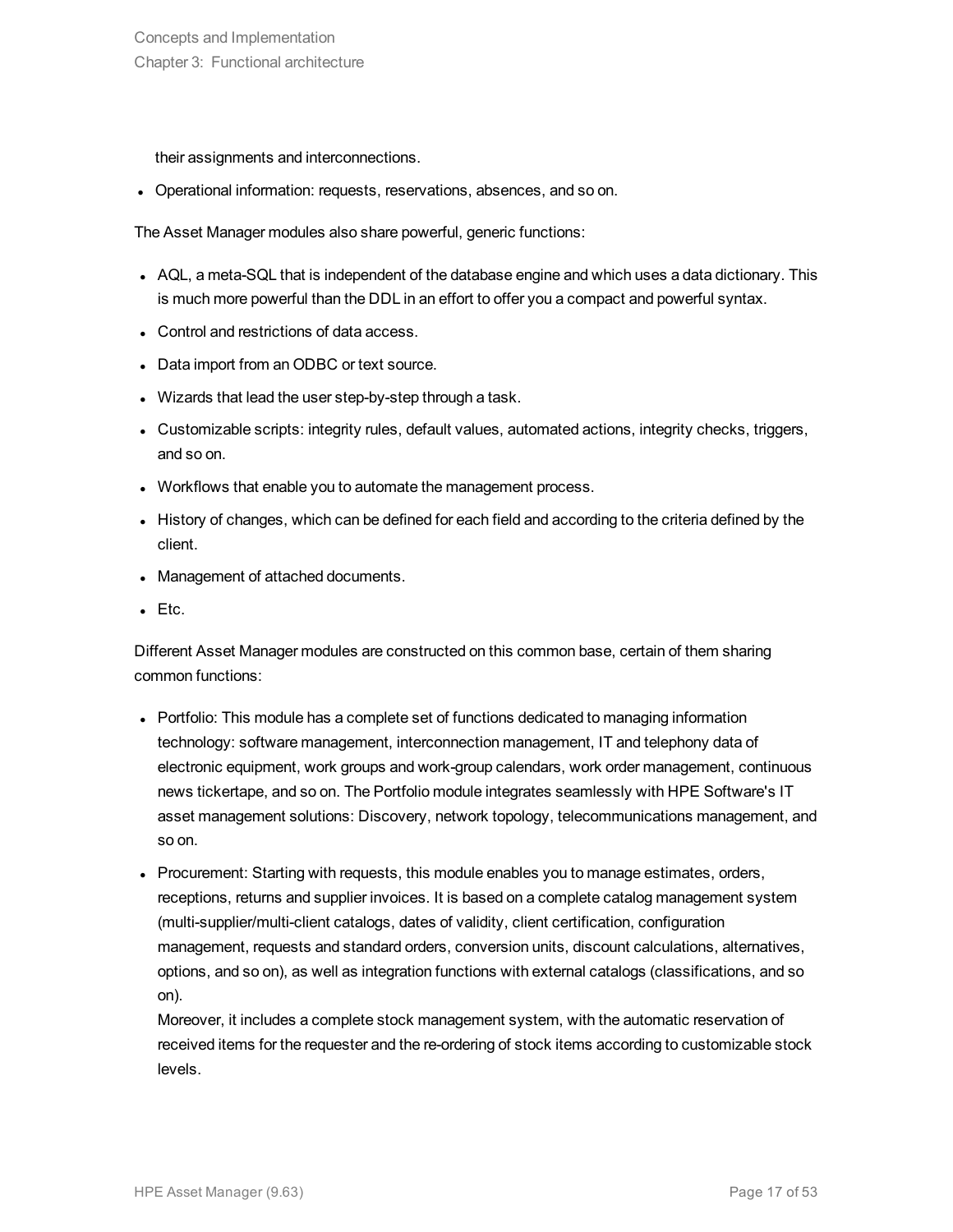• Contracts: This module enables you to manage any kind of contract: leasing, maintenance, insurance, services (ASP, and so on) master leases, and so on. It also enables you to describe the contracts (parties concerned, purpose, conditions, domain of application (assets and employees), and so on) and to attach events to it (work orders, orders, and so on), as well as costs. Alarms help you to manage contract renewals and terminations.

The specific functions linked to managing certain types of contracts are also present: managing contract extensions, buyouts and returns for lease-to-buy contracts, managing user accounts for online services (ASP), and so on.

Finally, aligned with the financials module, this module enables you to calculate fees according to the most varied of formulas. These calculations can be used either by the supplier to generate its invoice or by the client to keep track of the invoices it receives.

• Helpdesk: This module includes helpdesk groups, service calendars (work days and work hours), work orders, and continuous news broadcasts. It enables you to track all the steps involved in the processing of a helpdesk ticket: taking the help call, qualifying the problem, searching for the solution in the knowledge base, events (call sent out or received, further information, work order), creating sub-tickets, suspension, escalation schemes, resolution, verification. Control panels help you statistically control the advancement of tickets and to measure the efficiency of each group and each engineer in a group. A knowledge base, which is integrated in the decision trees and enables you to apply test or correction procedures, is completed by the interface, with optional, external knowledge bases.

The helpdesk management offered by Asset Manager is thus very complete, but what makes it so powerful is the fact that it's tightly integrated with other portfolio management functions offering: detailed descriptions of configurations, access to warranty or maintenance information (Contracts module), and automatic inventory (option).

The Asset Manager Helpdesk module is not available in all countries, however. Obtain further details from your sales engineer.

• Financials: This module helps manage expense lines along with their monetary conversions and taxes. It enables you to calculate fixed assets and includes complete systems of chargebacks and budget tracking.

The Financials module is also necessary as a complement to the Contract module for calculating contract fees.

- Cable and Circuit: This very specialized module enables you to closely manage (all the way to the pair level if necessary) the cables and circuits of a building, its patches and connections to assets. Moreover, it enables you to manage teams (groups) and their calendars, as well as work orders and information broadcasts.
- Administration: This last module regroups the Asset Manager setup tools.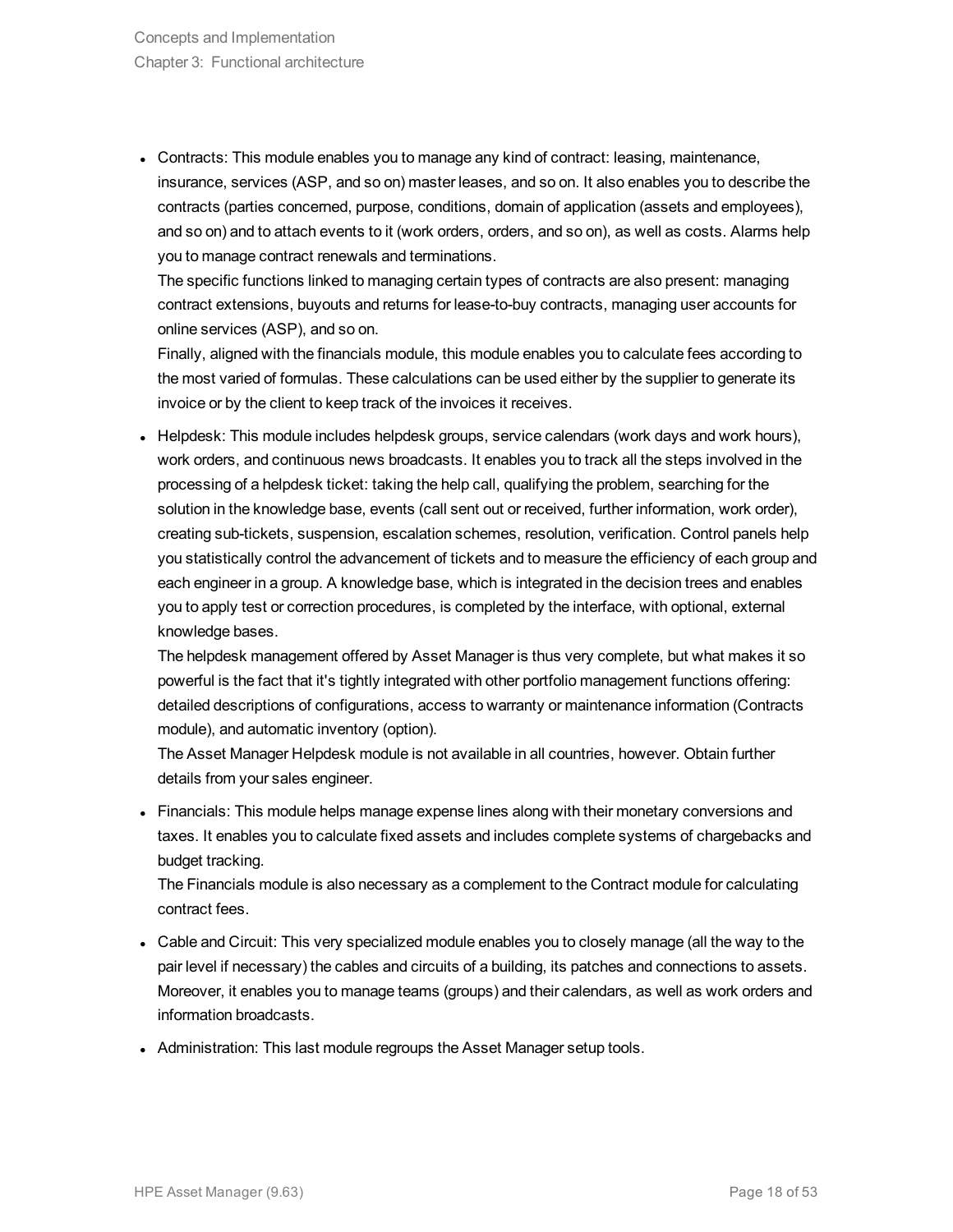### <span id="page-18-0"></span>Administration programs

Powerful external tools help to complete Asset Manager's many modules.

- Asset Manager Automated Process Manager drives a certain number of background tasks that are indispensable to the operation of Asset Manager: Workflows, synchronizations, complex calculations, data purges, administration of external interfaces (HPE Connect-It), automatic disconnections, alarms, and more. In addition, Asset Manager Automated Process Manager signs the Asset Manager database comparing the License Keys granted by HP AutoPass with those activated in the database to which Asset Manager Automated Process Manager is connected. If the former keys are less than the latter, the database is not signed.
- Asset Manager Application Designer enables you to manage the databases and how they are set up: connection, initialization, tests, addition of tables, fields and links in the database, customization of screens, migration, and so on. Its high-performance, graphical interface, which lets you easily browse the database structure (tables, fields, default values, integrity rules, and so on) makes it an effective tool for learning and analysis.

### <span id="page-18-1"></span>Integration tools

Asset Manager contains a wide range of tools that facilitate its integration with external applications:

- HPE Connect-It enables you to easily create integration scenarios between Asset Manager and a wide variety of other external applications, then test, implement and administer them.
- A simple and high-performing export tool whose user-friendly interface enables you to construct queries and produce text files, as well as SQL views in the database. You can then use them to produce control panels and reports.
- APIs that enable you to integrate Asset Manager with external applications that are written in different languages while respecting the security and integrity rules in place.
- An ODBC driver that lets you access Asset Manager databases in read-only mode via layers of security of the integrity and presentation, and totally independent of the database.
- <span id="page-18-2"></span>• DDE support, as client and server

## Custom management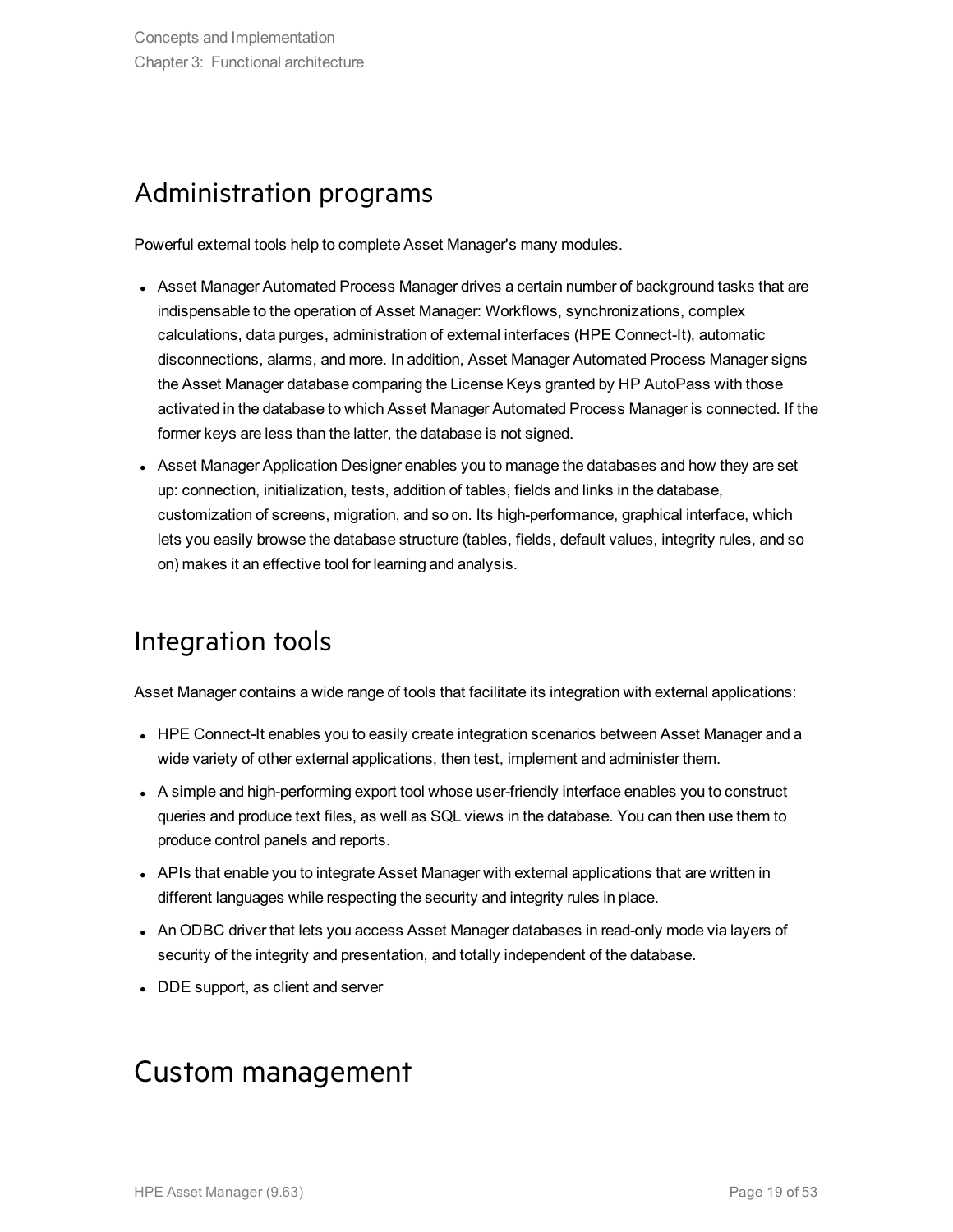Asset Manager offers great flexibility in the modes of management that you can apply to portfolio items. The user thus has a homogenous view of the portfolio and an appropriate level of management in each case. Not only can you efficiently cover the life cycle of heavy equipment that can last several decades, but you can effectively track a batch of office chairs or even a simple box of printer paper.

### <span id="page-19-0"></span>One portfolio, many modes of management

Asset Manager expands the view of its portfolio through the integrated use of three management modes:

- Individualized management: This management mode enables close tracking of important, individually identified assets. It closely resembles the way that assets were managed in previous versions of Asset Manager.
- Batch-based management: This mode offers a middle-ground between individualized management and undifferentiated management. In this management mode, items are batched together and share a common identity: They are undifferentiated within the batch but differentiated against items outside of the batch, similar or not.
- Undifferentiated management: This mode extends the classic management of supplies. In this mode, only the model is known; objects are fully interchangeable.

For management reasons (operations, maintenance, security, accounting, and so on) certain kinds of objects require a minimum level of tracking (at least batch-based or individualized). It is possible to specify this need at the nature level of the model corresponding to the product. At the other end of the spectrum, Asset Manager also enables the management of not only discrete objects, but fractional quantities of loose or bulk material.

## <span id="page-19-1"></span>Implementation

The implementation of these three management modes is based on two relational tables:

- A Portfolio items table, which records items of a given model in a given context (location, user, cost center, and so on).
- An Assets table, which contains the detailed information on individualized assets or batches. Records in this table have unique asset tags.

The physical organization of the information depends on the management mode: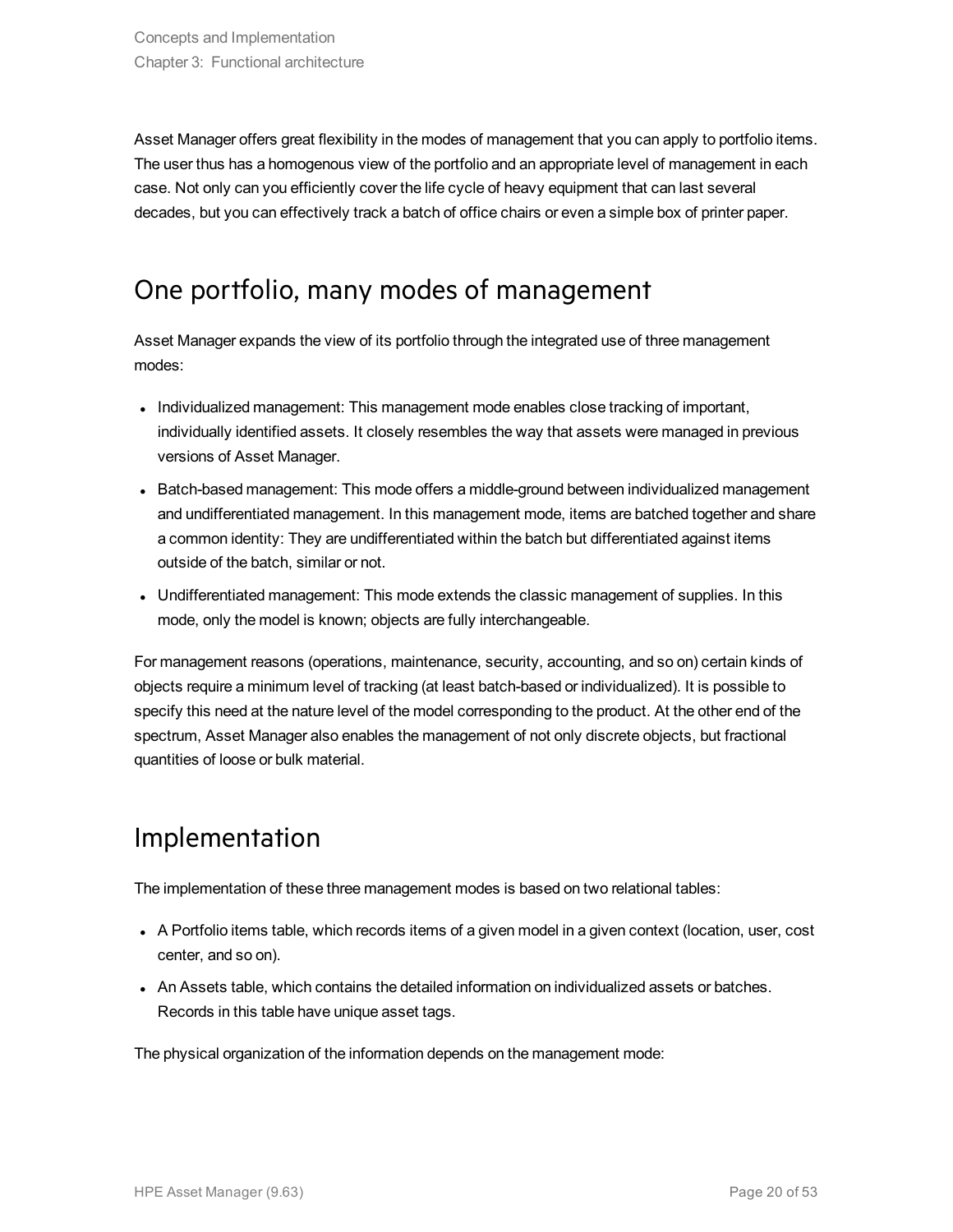- An individual asset is represented by two linked records in both of these tables. The quantity given in the portfolio-item record is the unit.
- A batch is represented by a record in the Assets table, shared by one or more portfolio-item records, which contain information on the quantities.
- Undifferentiated items are represented by "asset orphan" records in the Portfolio items table.

<span id="page-20-0"></span>The user interface presents an integrated view of both tables, thus abstracting the underlying complexity.

## Applications

This model enables batch-based management, in which several physical items share the same identification. This functionality considerably extends the areas in which Asset Manager can be applied, by covering:

- The wide-ranging assets of small value in the enterprise, which have been too costly to manage until now: telephones, furniture, and so on.
- Perishable supplies, for which the batch can be assigned an expiration date.
- Supplies requiring technical tracking.
- Supplies requiring LIFO or FIFO stock-management calculations.
- $\blacksquare$  Etc.

The most interesting point of this new design is that the different management modes in Asset Manager are now fully integrated: Assets, batches and supplies can now be presented in a consistent view, either as the assignment of resources, or as records of assets, when the information is available. In particular, there is no difference in the implementation of a batch of a single item and that of an individualized asset.

This integration makes it possible to adopt different management modes for identical assets if necessary. For example, a computer keyboard whose serial number is stipulated by a leasing agreement can be tracked individually, whereas other computer keyboards are undifferentiated.

This consistency has also made it possible to regroup multiple tables in a unified structure:

- Assets
- Accessories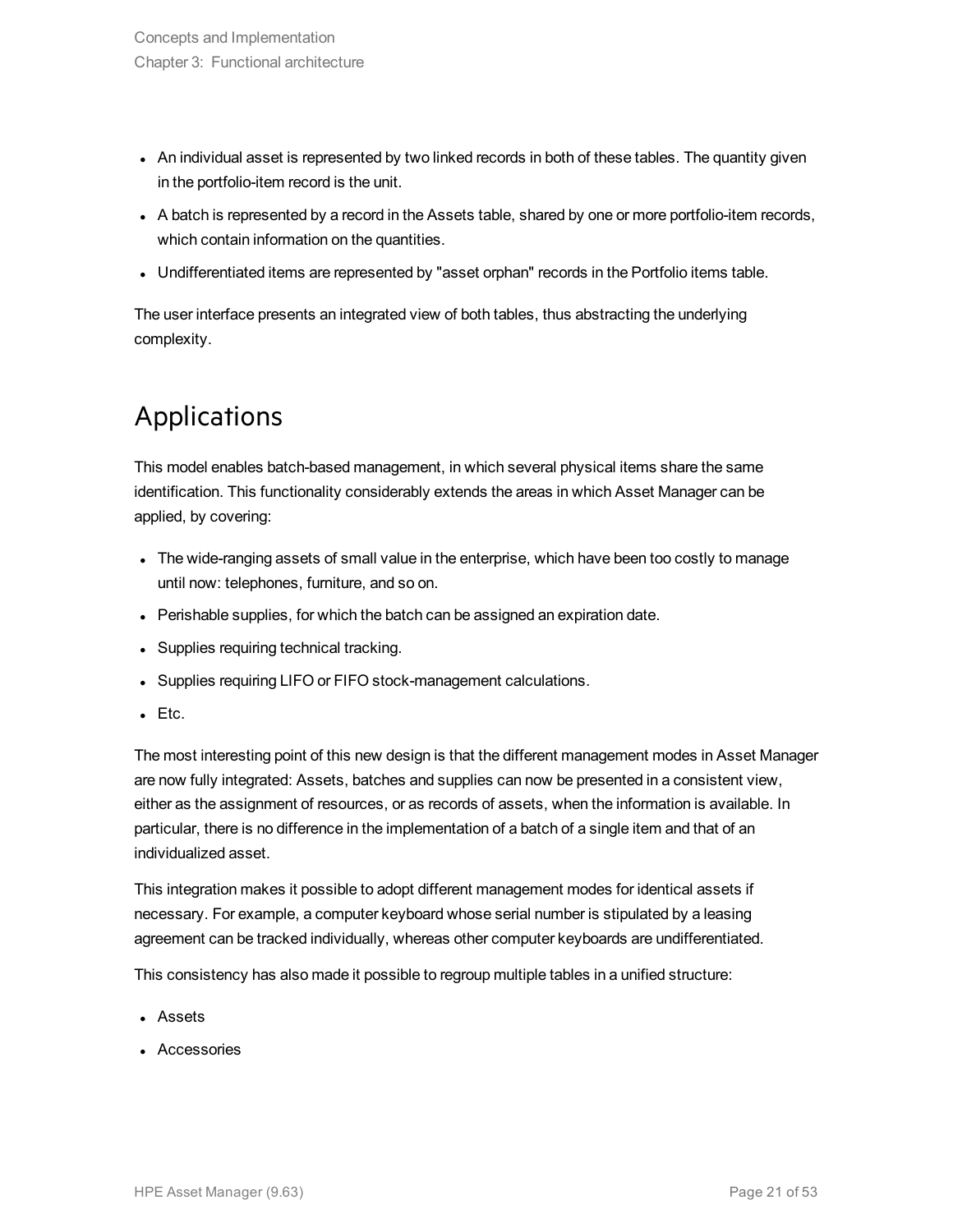- Software installations
- Consumables and consumptions

It is thus possible to inventory and represent the entire portfolio, from heavy plant equipment to simple reams of paper, with an appropriate level of management for each item. An asset can even be consistently described with a set of items making up its configuration (add-ons, software installations, and so on).

This "genericness" also frees customers from having to make difficult and irreversible decisions when creating portfolio items: The only difference between assets, batches and supplies is in the way they are identified and tracked. Only the minimum management level required by the model needs to be specified. It is even possible to make these requirements later on. For example, when certain technological assets drop in price, a less strict tracking method can be adopted: The generic tracking model makes it possible to switch between the three management modes with ease.

## <span id="page-21-0"></span>The user interface

Asset Manager offers its users a unique interface enabling them unequivocal flexibility and productivity, and which can be adapted to each user's specialization and level of training. Users can easily access the operation interface from the Internet Explorer instead of installing the full Windows client.

### <span id="page-21-1"></span>The navigation bar

<span id="page-21-2"></span>Asset Manager provides a customizable navigation bar. It enables you to hierarchically organize functions (access to screens, data, wizards, reports, and so on) that are the most useful to you.

### The native interface

Asset Manager's native, graphical interface enables users to navigate fluidly and coherently through the data in the database to which they have access. It's based on a database browser that contains two non-exclusive and synchronized modes: list and detail.

The list mode enables you to display the records of a relational table and offers the user great flexibility in configuring parameters: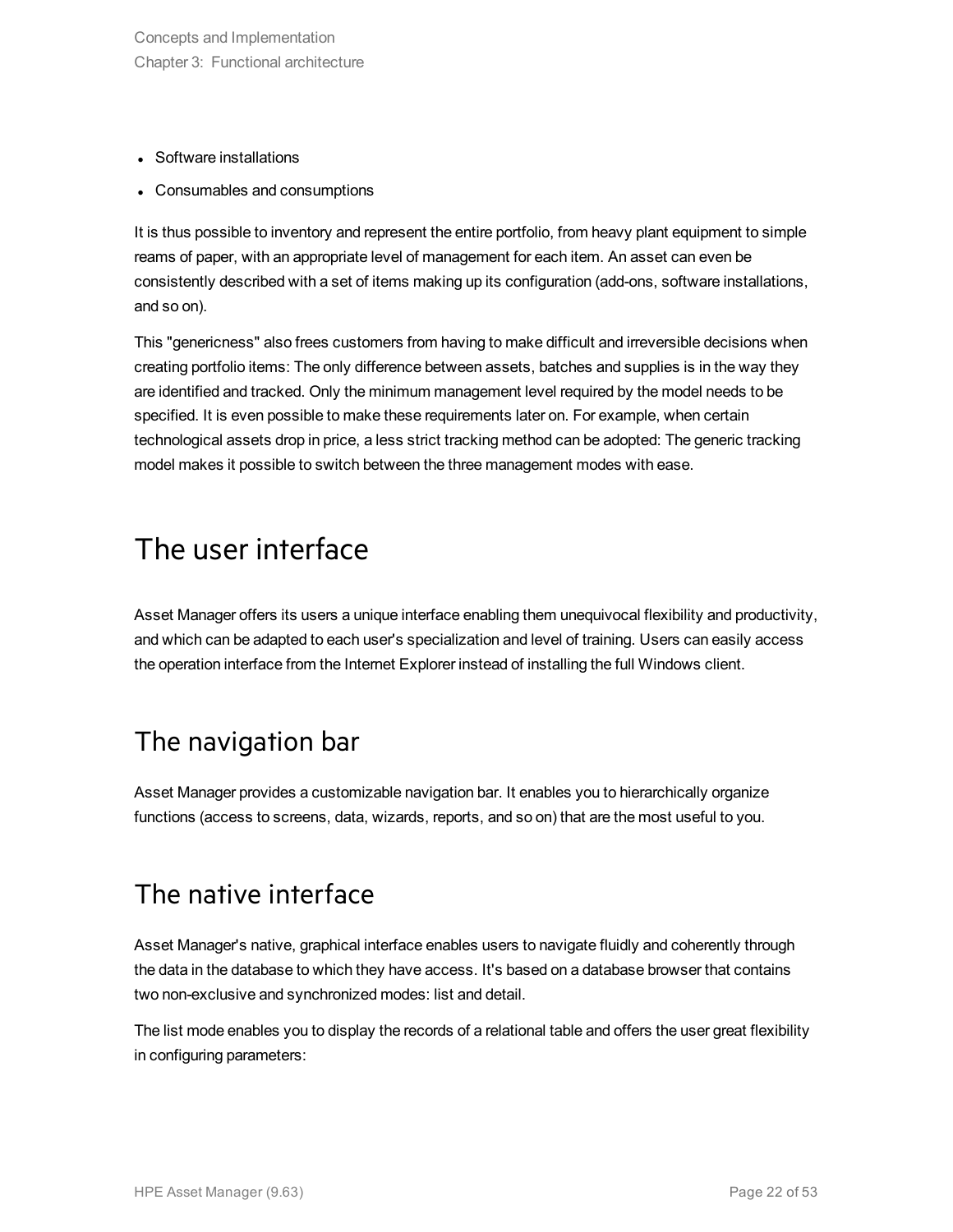- Display tables in list or tree structure.
- Choice of displayed fields, no matter what the current table columns, the table columns linked to the current table or the calculated fields.
- Sort on several columns.
- Filtering records by field value or on whatever other condition expressed in AQL.
- Multiselection
- $E$  Etc.

All these modifications can be made on the fly, according to your needs. Plus, a function that lets you progressively load tables enables you to browse through these tables irrespective of their size.

This detail mode enables you to display and update the data in one or many records.

The functionalities and presentation of the detail modes are the same for any table (selection lists, zoom to linked objects, and so on). This consistency minimizes the need to resituate yourself in each table.

<span id="page-22-0"></span>Just like with the list mode, the user disposes of numerous options to change how a detail is displayed: order of the tabs, navigation possibilities, and so on.

### Wizards

The Asset Manager wizards are the natural complement to the EasyView interface. They enable you to define the sequence of screens that guide the user through a given task. They are especially useful when:

- You want to group into one, single user transaction a complex task that will simultaneously impact several database objects.
- You want to help users perform an obscure task.
- <span id="page-22-1"></span>• You want to limit users to only one method of performing a task.

## Parameterization

The parameterization of Asset Manager is remarkable in that it can be implemented and tested from the application itself: A simple right-click on a field, for example, enables you to immediately make it mandatory. You can then test its behavior and the result before saving the changes, which then applies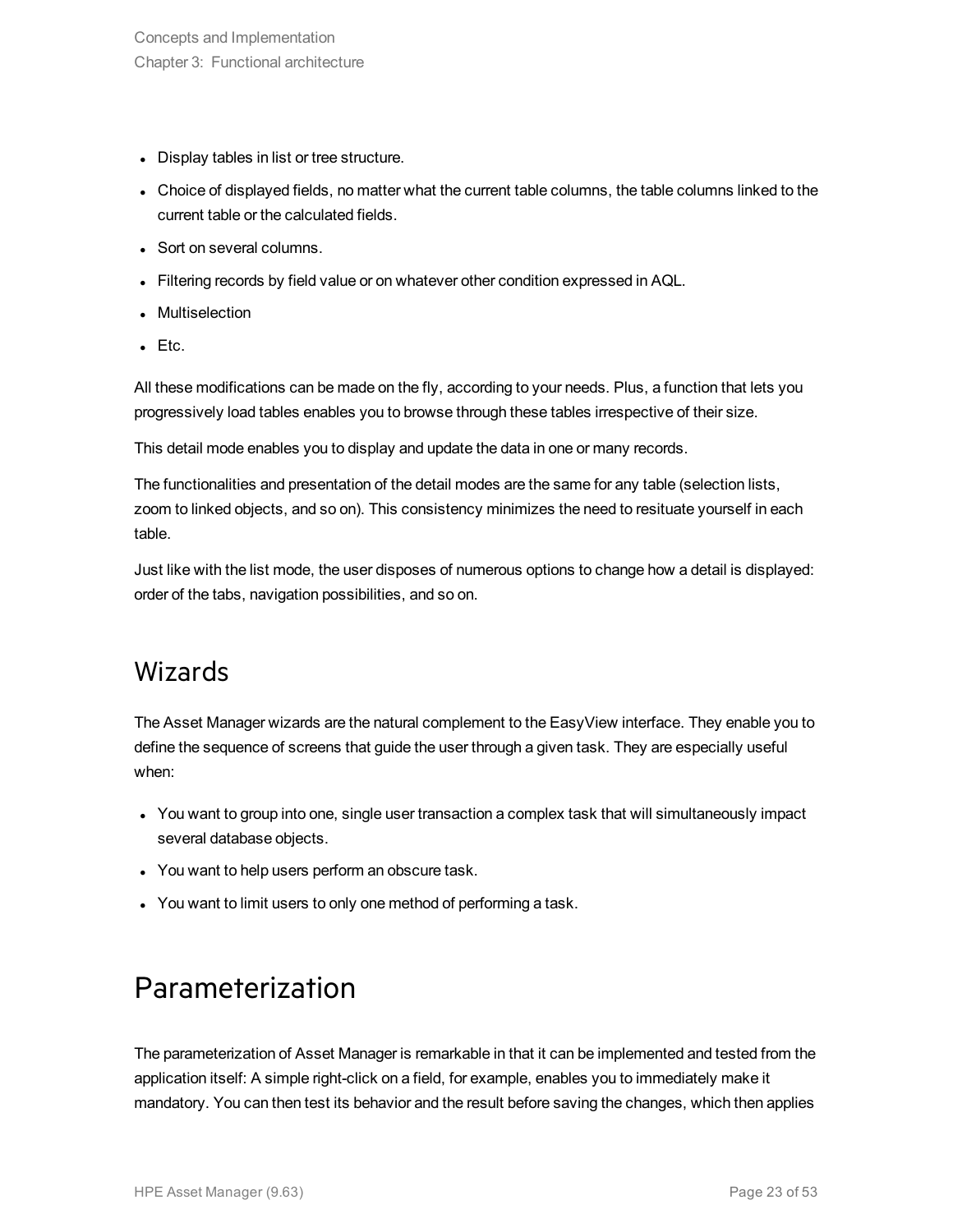to all users. Only certain, important modifications require that you use the external Asset Manager Application Designer tool.

<span id="page-23-0"></span>Thanks to its immense parameterization possibilities, Asset Manager also adapts itself to the specific needs of any company.

## Customizing the database

The external Asset Manager Application Designer tool enables you to add new tables to Asset Manager.

Asset Manager also lets you add supplementary fields and links to the tables in its database, which can then be used by the entire application: specific detail pages, list views, reports, APIs, and so on. You can add three types of supplementary fields:

- Columns, which can be added to relational tables using Asset Manager Application Designer. You can modify its properties: type, length, functional type (monetary, percentage, duration, and so on), destination (for foreign keys), and so on.
- Feature fields, which can be defined. They offer a lighter solution, which is particularly recommended for the implementation of columns containing little information. These fields and links are implemented in rows (one record per value) in the dedicated tables. Contrary to columns, they can be instantly added to a database while it's being used. Yet, it has a few functional limitations (no monetary conversion, certain limits on links, and so on).
- <span id="page-23-1"></span>• Calculated fields, which are defined as the result of an AQL formula or a Basic calculation program. They are not stored in the database and can only be used in read-only.

## Customizing the user interface

Asset Manager Application Designer enables you to customize the Asset Manager native interface by defining detail screens that are different for each user that customizes them. Using Basic scripts, you can automatically display or mask tabs, fields and command buttons according to the context, thus improving the efficiency and interactiveness of the obtained interface.

Furthermore, the wizards can also be configured in Asset Manager based on a powerful model using a declarative structure and a Basic code.

Finally, a certain number of existing external solutions (Get-It, APIs, and so on) enable you to define screens and Web platforms from outside of the application.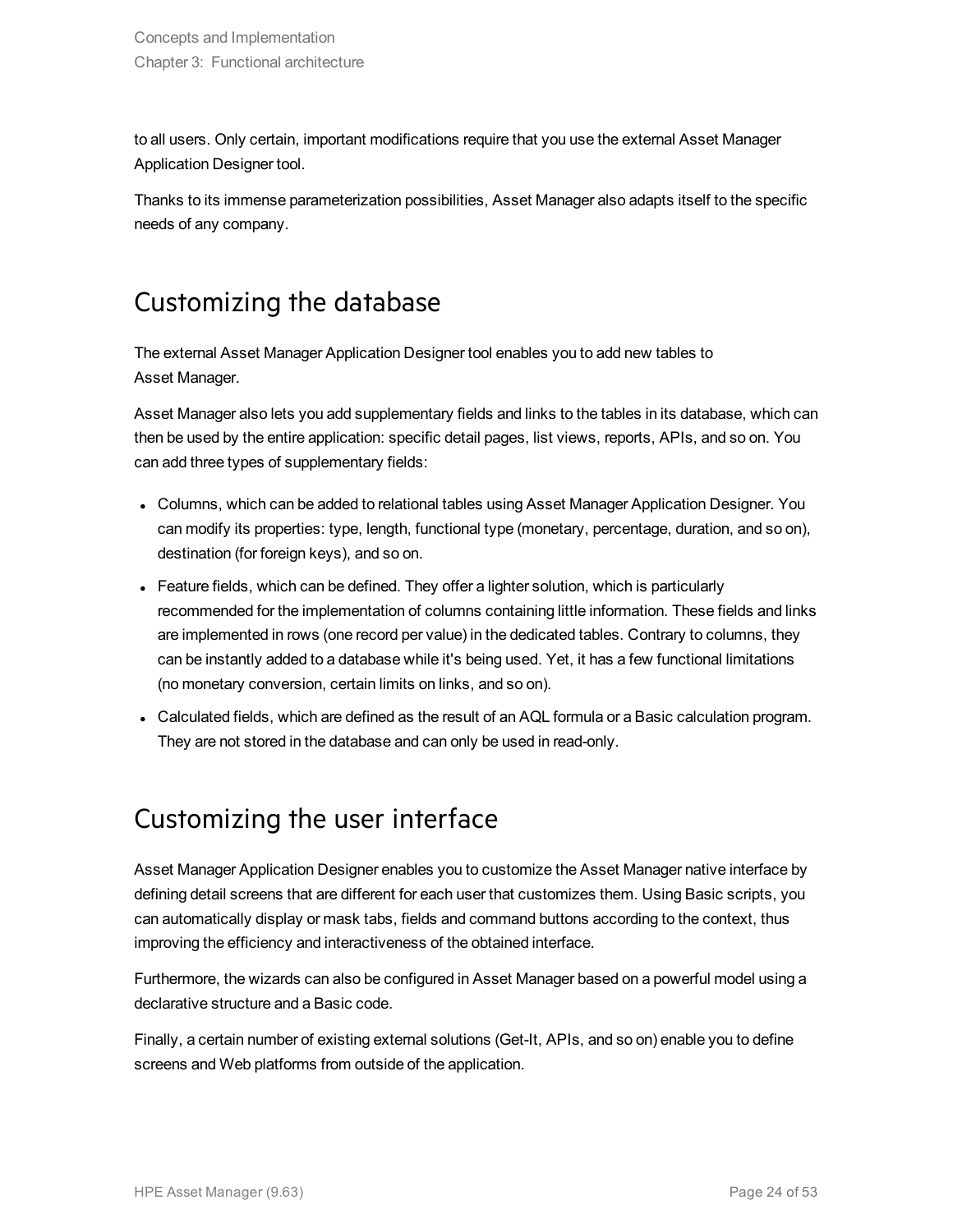## <span id="page-24-0"></span>Integrity rules

One of most original features of Asset Manager is that it offers to define integrity rules at the level of the fields, records and links. There are numerous types of rules, and each one offers a unique ability to customize. We can define:

- A relevance rule, which can make a field or link relevant (and thus usable and displayable) or not, according to the context. For example, the user link is not relevant for an asset in stock.
- Constraints on fields, which makes a field or a link mandatory. For example, a link towards a stock can be made mandatory for an asset in stock.
- Constraints on the record, which imposes a consistency rule for a record's validity. For example, an asset retired from the portfolio can only have a "non applicable" value for its status.
- Integrity constraints between records. For example, an asset cannot be deleted as long as it has existing expense lines.
- Default values, which apply to fields and links and are used when creating or duplicating a record.
- Access-limitation rules, which make a field or a link read-only in the native interface.
- The automatic generation of histories can apply to certain fields and certain conditions. When it is triggered, the history automatically saves the date, hour and author of a modification as well as the previous value of a field or link.

All these rules can be defined easily and by taking into account the context data by using the combination of Basic scripts and AQL queries.

<span id="page-24-1"></span>Keep in mind that the synchronous workflows further extend the possibilities of rule definitions and integrity automatisms.

### Actions

Asset Manager's automatic actions enable you to define:

- Complex transactions that involve several records or necessitate large calculations.
- The launching of wizards.
- The automatic dispatch of e-mails.
- The generation of reports.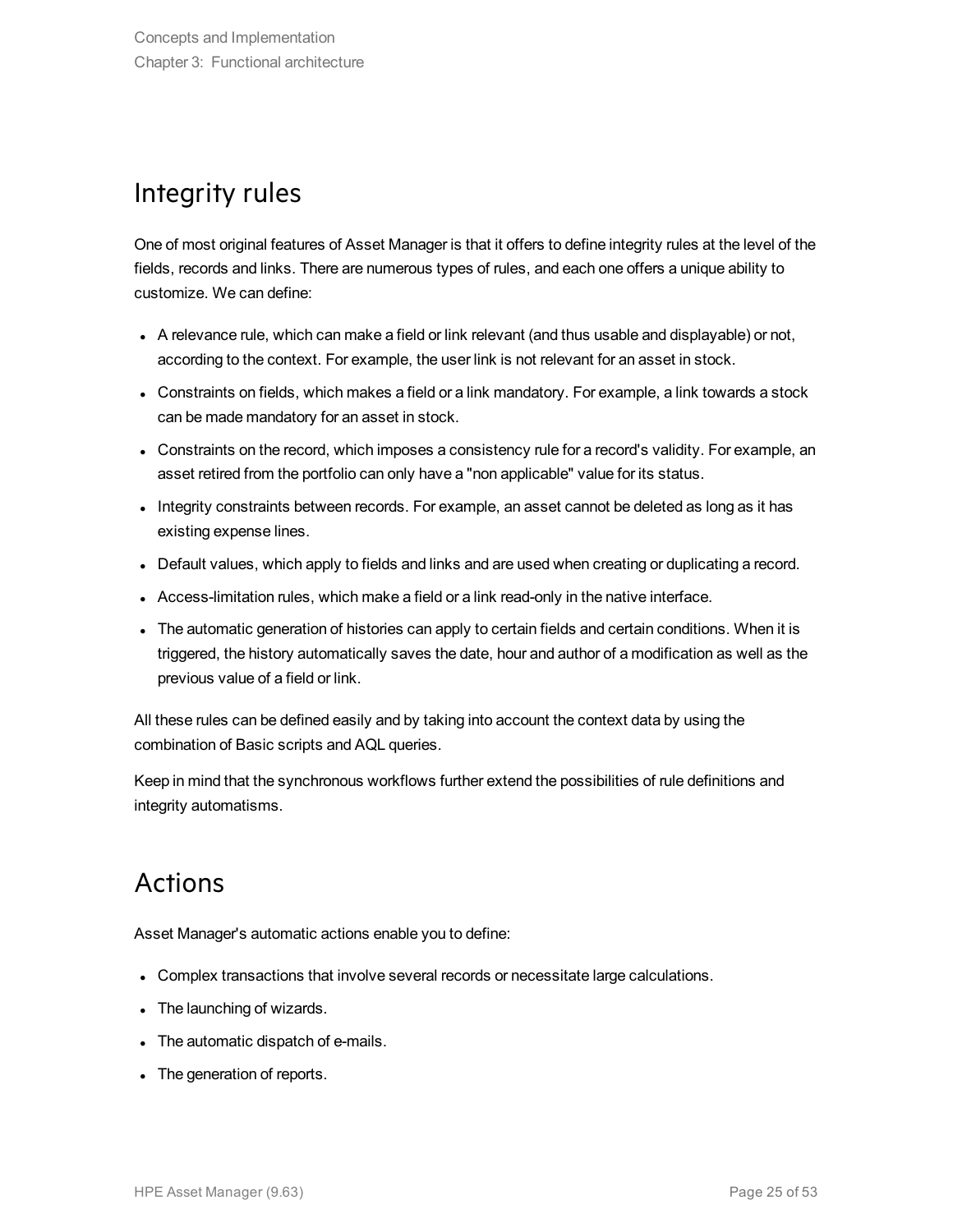- The launching of external applications.
- The generation of DDE orders.

<span id="page-25-0"></span>If you use Asset Manager Application Designer, you can link actions to contextual buttons defined by the user in the native screens.

### **Workflows**

Asset Manager contains a comprehensive workflow engine that simultaneously supports two types of functions:

- Asynchronous workflows, which can be used in particular to define complex procedures with multiple users. Users have a list of tasks to perform, which is fed by the relevant workflow activities. Users can start a wizard from this list that can be used to perform (or notify completion of) this task.
- Asynchronous workflows are executed immediately within one single database transaction.

You have unlimited possibilities when it comes to using Asset Manager's workflow engine.

- Asynchronous workflows can be used to accelerate and increase the dependability of your company's processes (such as the purchase-order authorization cycle).
- Synchronous workflows can be used to implement complex integrity rules. For example, you can automatically propagate the modification of the cost center's location to all its sub-locations.
- Workflows can be used to automatically generate all kinds of procedures (calculations, reporting editing, launching external applications, and so on) at regular intervals. These same workflows can inspect the database, trigger alarms, purge obsolete data, launch automatic inventories, and so on.

<span id="page-25-1"></span>Workflows can be triggered either by modifications (creation, update or deletion of a record) in the database, or at regular intervals.

### Reports

Asset Manager includes several tools enabling you to calculate statistics and generate graphical and table reports.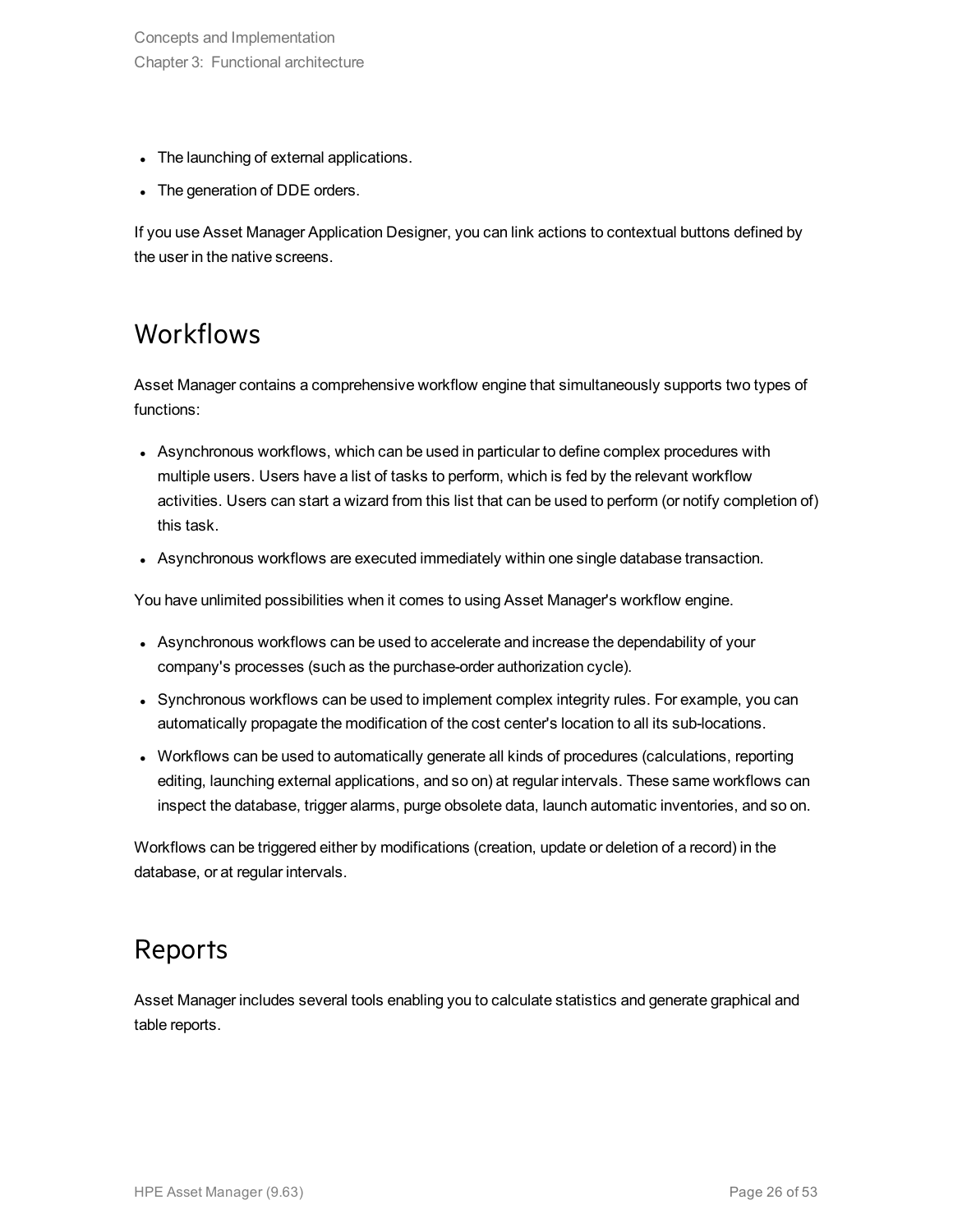- Using calculated fields, you can calculate complex statistics for any object in the database. This is done through the use of Basic scripts and SQL syntax. These fields can then be inserted into lists and details (in read-only).
- The tree-structure of a list, as well as the fact it can be configured, enables you to easily create interactive screens. You can also copy these lists manually and paste them into charts or tables of other applications.
- Wizards can be configured to regularly display graphics and statistics defined by the user.
- The SAP Crystal Reports (runtime) generator is completely integrated with Asset Manager and enables you to execute numerous, standard reports. Users possessing a SAP Crystal Reports license can also create their own reports and execute them with Asset Manager.
- <span id="page-26-0"></span>• Finally, the OBDC driver provided with Asset Manager enables you to use practically all the report and table generators on the market, in particular, those using Cognos and BusinessObjects.

## **Security**

Asset Manager's security model is one of the most extensive on the market. Each user is assigned a profile that is defined based on three points:

- User rights: They define the information to which the user has access according to the nature of that information. For example, you could assign HR managers access to employees' social security numbers but hide this information from Office managers.
- Access restrictions: They define the information to which users have access according to whom that information belongs. For example, you could assign the users of the Colby factory access to the records of other employees on that site but not give them access to the records of users at the Swiss site. Any condition can be used to filter the information accessible to users and user groups.
- Functional rights: They define the functions that each user can perform on data. For example, only authorized personnel can place an order.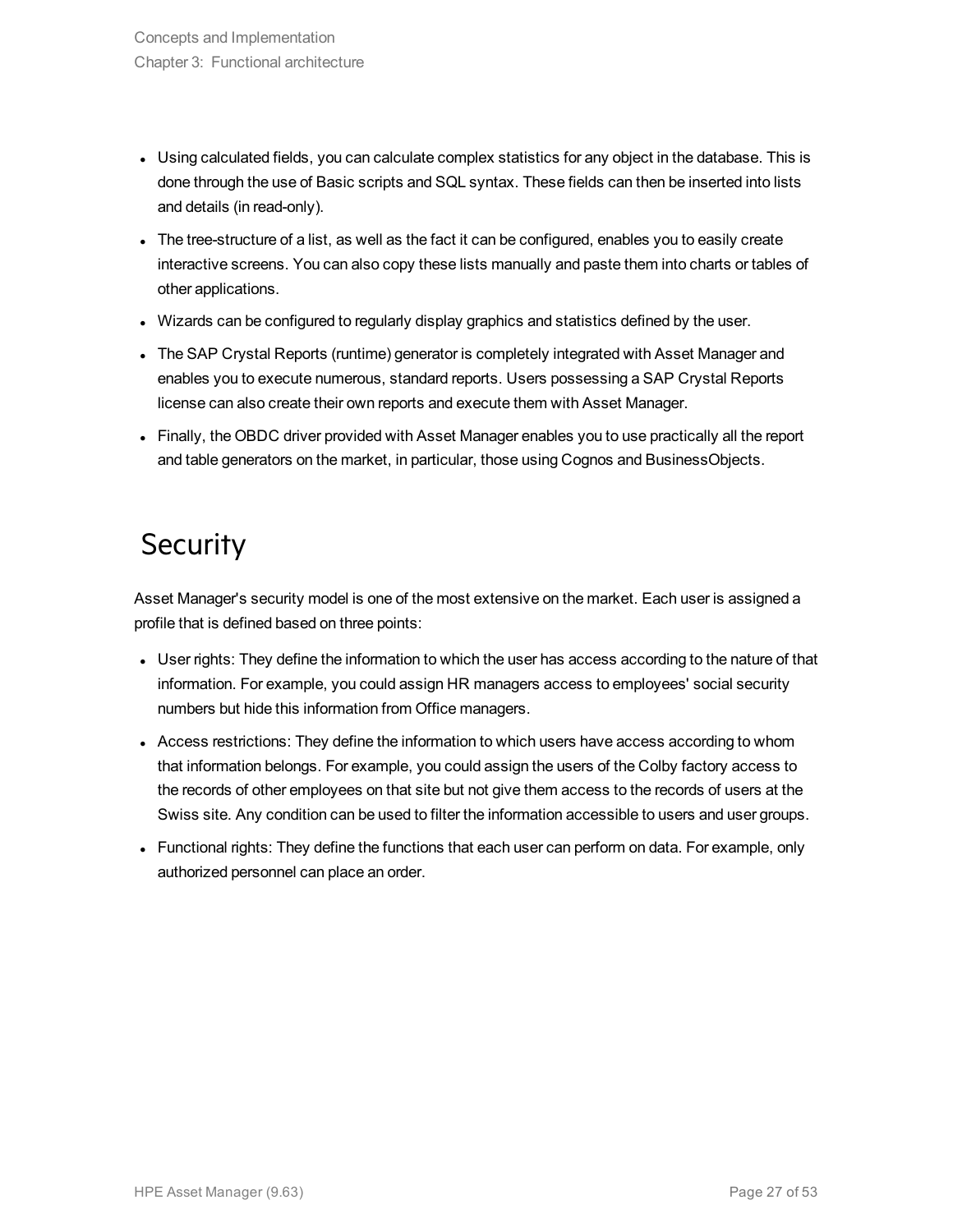## <span id="page-27-0"></span>Part II: Implementing Asset Manager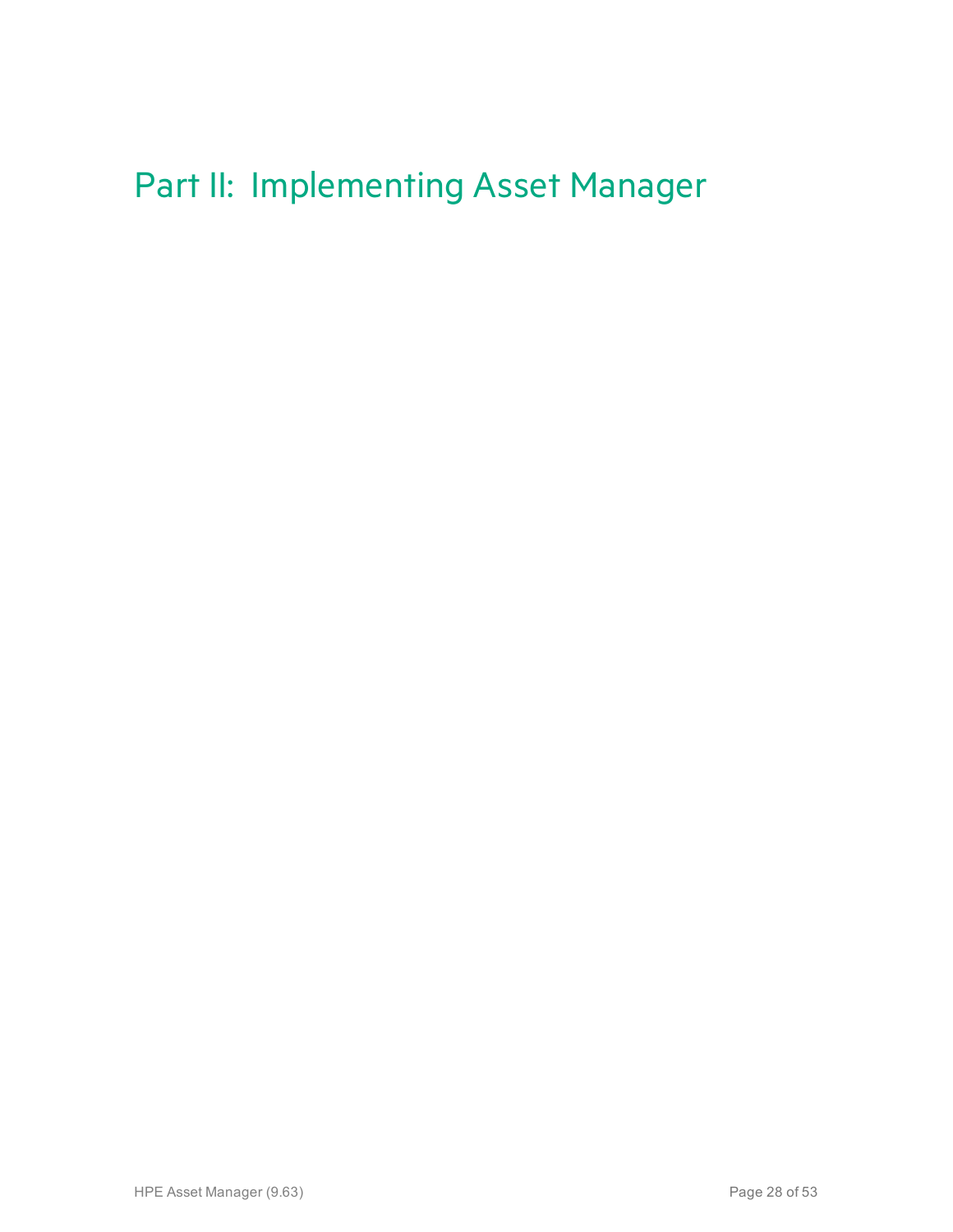## <span id="page-28-0"></span>Chapter 4: Introduction

This chapter includes:

## <span id="page-28-1"></span>What is in this guide?

This guide contains the principles and methods recommended by HPE to carry out projects using Asset Manager.

The richness of functions provided by Asset Manager, the expanse of domains it enables you to cover and the nearly unlimited possibilities for defining parameters makes it difficult to provide one standard method of implementation. So, rather than presenting one general method for implementation, this guide tells you how to assemble the components of Asset Manager according to their contexts and illustrated by examples:

- General principles that provide the framework of this method.
- <span id="page-28-2"></span>• Practical elements like questionnaires, check lists, planning, and so on. that provide detail.

### **Small and large projects**

Asset Manager is an extremely rich tool that enables its thousands of users to execute hundreds of different processes. And, they do this all in a coherent manner while conforming to the management rules determined by their company. Yet, because of its flexibility, Asset Manager is also used daily by very selective groups of users working for small companies and managing a portfolio of only a few hundred specific assets.

It is thus evident that the methods employed to implement Asset Manager for a large IT system can greatly differ from those used to employ Asset Manager in a small project. The methods provided here, however, are based on a large project and thus risk to appear extraordinarily daunting and complex for a small or mid-sized project. For this reason, it is assumed that project managers for small and mid-sized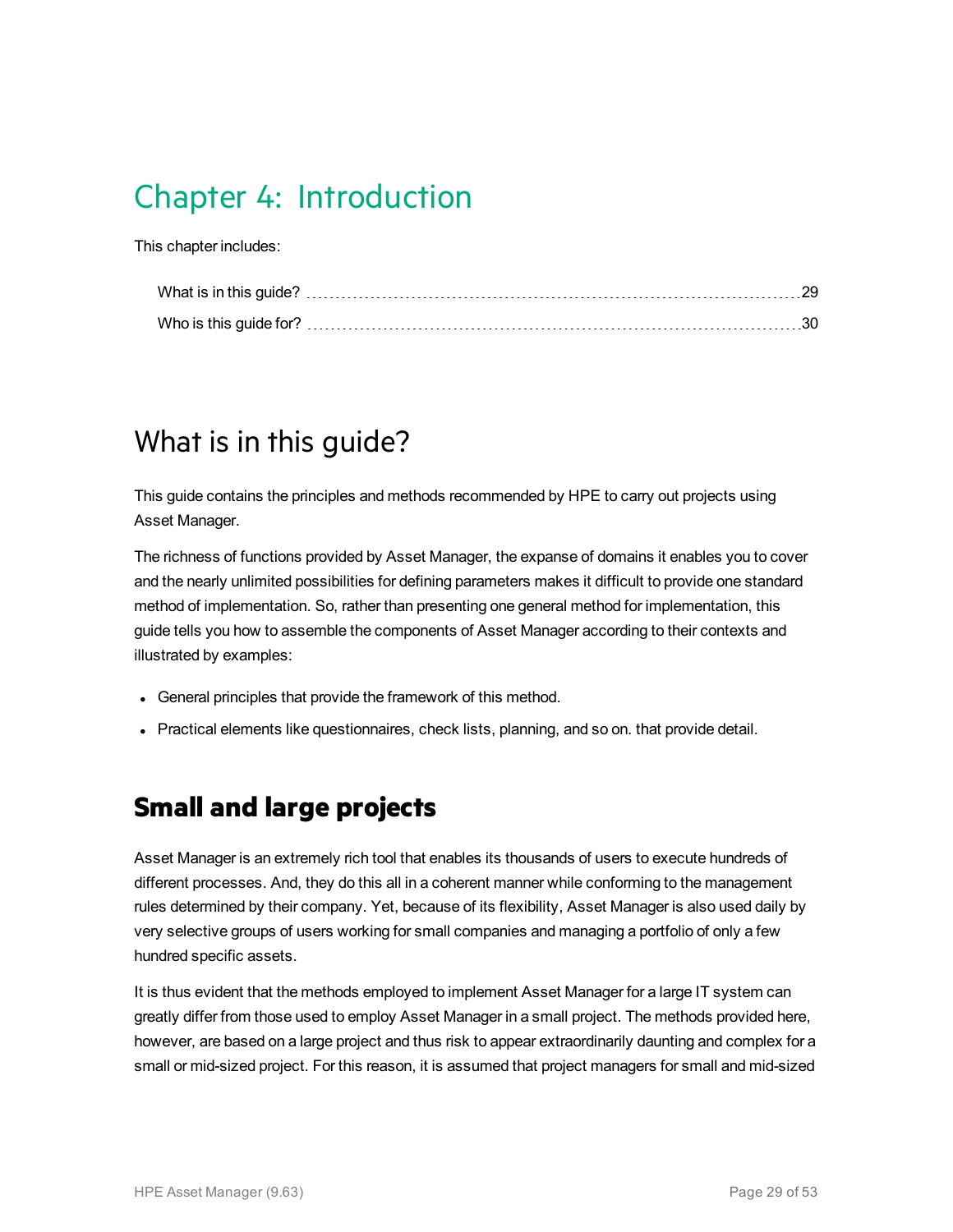projects will cut down or remove the steps detailed here. We still recommend that they use this guide as a source of reference material, which can steer them down the right track.

Managing such projects is a veritable test of patients and attention to detail: If overlooked or dealt with too quickly, many issues can quickly become problems that appear in the most inopportune times and risk costing your company time and money later on down the road.

## <span id="page-29-0"></span>Who is this guide for?

Because this guide covers the initial implementation of Asset Manager, you can use it as a reference when extending its capabilities with added functionalities. In this case, this guide is for:

- Decision-makers: General management, IT management, User representatives, and so on.
- Action-takers: Internal or external project management, Planning team, Tracking team, Quality Assurance, and so on.
- <sup>l</sup> Main project managers: Configurations management, Training management, and so on.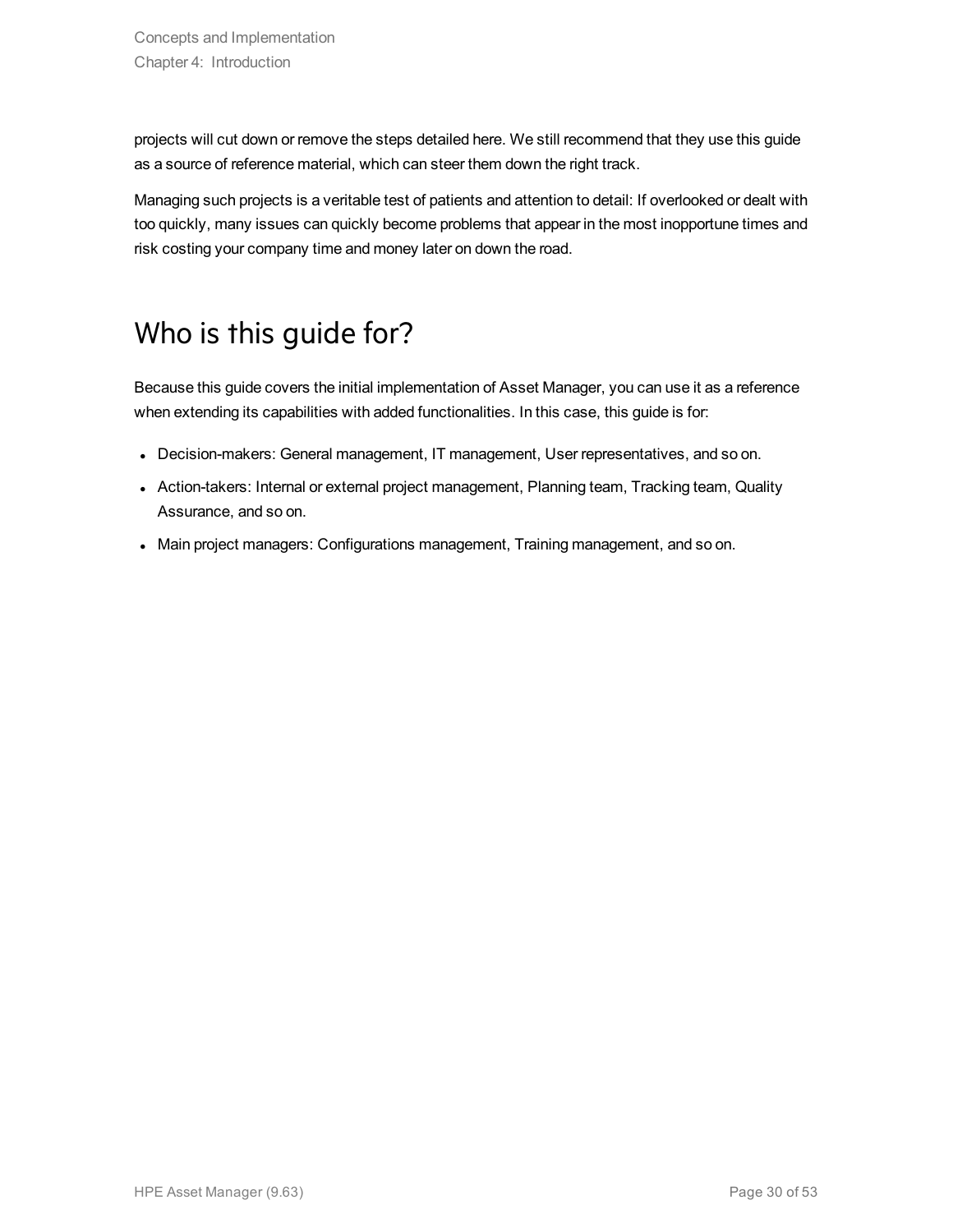## <span id="page-30-0"></span>Chapter 5: Project organization

Before going into the phases of an Asset Manager project and the tasks that compose it, let's go over the principles of a proper project organization.

### Steering committee

The steering committee is in charge of directing the project: This group is composed of the decision makers that represent each part of the company impacted by the project. They define the general objectives of the project, its perimeter and its deadlines.

This committee also provides direction during meetings with the project committee. They are the decision makers among all the project members and have final say at the end of each major step of the project's numerous phases.

### The Project committee

The project committee is in charge of directing the project: This committee is under the direction of the project director, who is responsible for the implementation of the project's steps: analysis, configuration, training, migration and deployment. This person also coordinates the transversal functions necessary for the project: tracking, management, outsourcing, and so on. Finally, the director reports to the steering committee on the advancement of the work and lets the committee make decisions that exceed his competence.

The tasks involved in directing the project include:

- Dividing the project into functional sub-projects.
- Establishing a planning and creating a table of those in charge of projects and project tracking.
- Organizing project teams: assigning team members, organizing information exchanges, training, and so on.
- Managing any out-sourcing.
- Assuring the quality: defining standards of quality for the project, verifying that these standards are respected and that the results are uniform (documents, programs, data, and so on).
- Communicating with the steering committee and the company.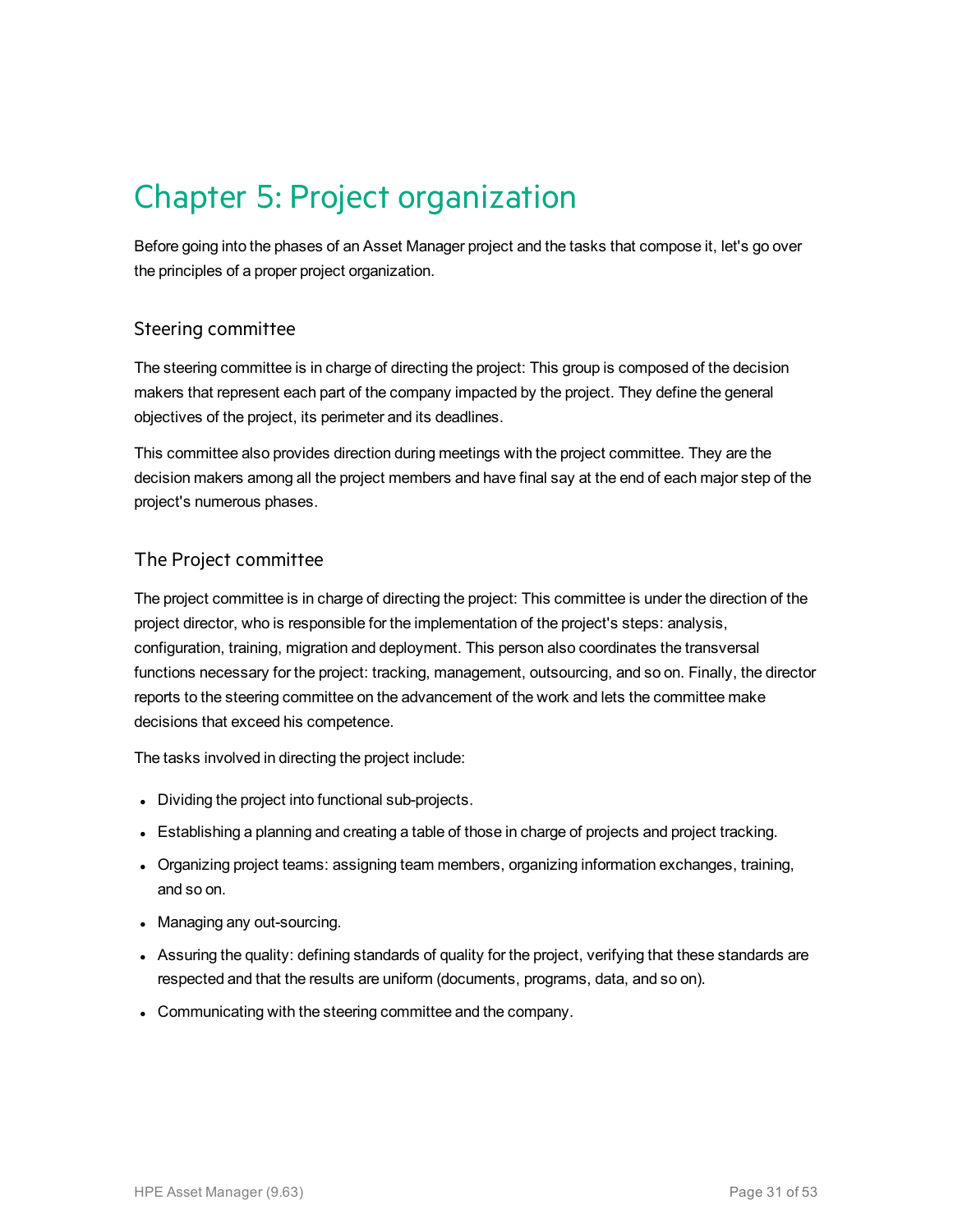### Project teams

Project teams implement the new system under the direction of the Project committee. The organization and composition of these teams evolves along with the project as its advancement requires constant reorganization. In these teams, we can identify the:

- Managers of the functional sub-projects and their team members.
- Migration team
- Model manager coordinates the different components of the configuration, which are each handled by different functional managers. The watch guard verifies the consistency of these partial configurations as they are implemented, looking for: doubled data (workflows, wizards, screens, and so on), conflicts between integrity rules, and so on. This is a key role whose existence makes the difference between a smooth project with good results and a problematic project with troubling consequences.
- Testing team constructs testing procedures (trial tests, ad hoc software, and so on) and performs the tests devised in the planning.
- Security manager defines user profiles and assigns the corresponding access rights.
- Training team has a purpose that is dependant on the number of users to train. One part of this team will generally be composed of people who will continue to provide support to users after the project's implementation. This enables a company to profit from the knowledge of those employees in the Training team long after the initial implementation is complete. It also enables the company to ease dialog between users and the members of the support team.
- Technical team prepares and implements the platforms and networks necessary for the project.

Sub-project manager establishes and tracks the planning of the sub-project in collaboration with the Project committee.

### Dividing the project into functional sub-projects

It usually helps to break down a project into several sub-projects. Managing a portfolio, for instance, can be divided into the following functional sub-projects:

- Catalog
- Procurement and stocks
- Assignments
- Maintenance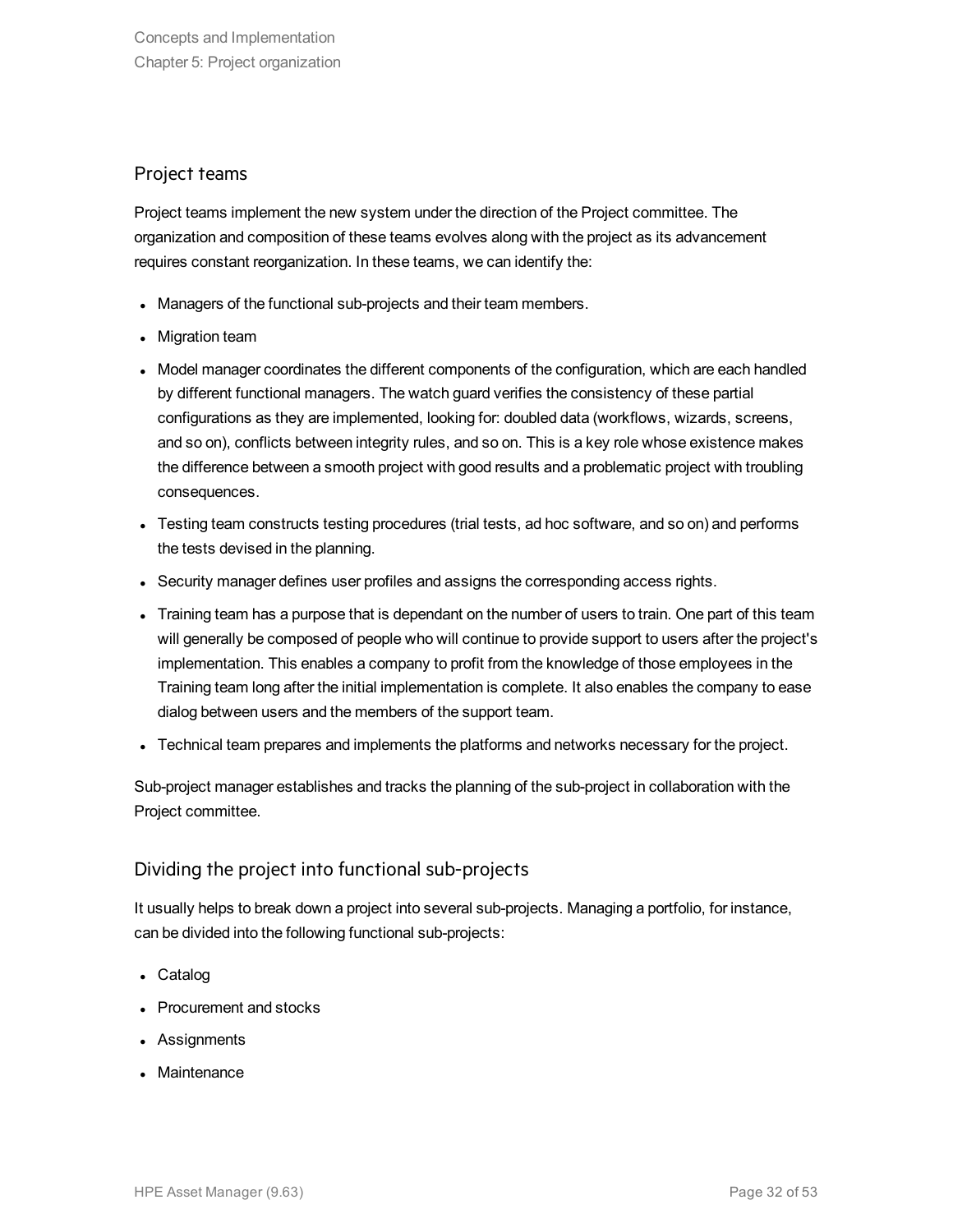- Budget management
- Cost accounting
- Inventories and fixed assets
- $\cdot$  Etc.

The number and the contents of the sub-projects will depend on the size of the progect and the priorities defined by the company.

Dividing a project into sub-projects is usually necessary when redefining the procedures. If the project is quite large, you might need to divide sub-projects even further for parameter configurations. These sub-projects require a massive watch-dog effort, however, to assure that each part is consistence to the whole.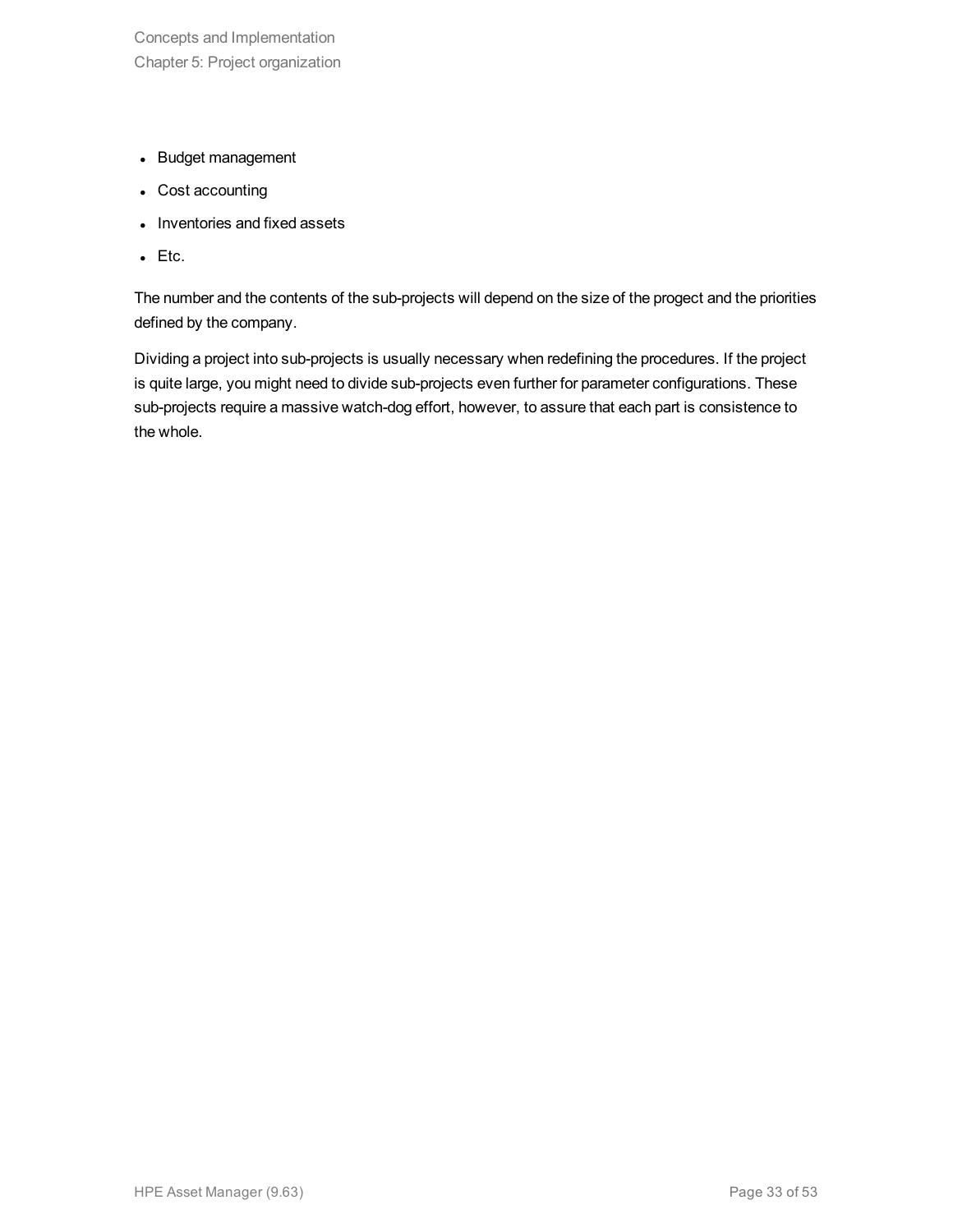## <span id="page-33-0"></span>Chapter 6: Project phases

Implementing an IT solution creates a certain number of tasks whose number and complexity depend entirely on the size and complexity of the project.

We can identify several large phases which are classic to most IT projects. The transition fro one phase to the next is punctuated by a meeting of the steering committee. It is during this meeting where members will ratify and/or confirm the expected results of the next step. If these phases are carried out successively:

- The tasks that compose them can often be carried out at the same time.
- $\bullet$  A certain number of tasks can even be started in a phase previous to the one for which they were scheduled. This is particularly the case of parameter configurations, which are often done as soon as the detailed study phase is started.

We will now describe the successive phases of the project and the tasks that comprise them.

#### Preliminary study

This is the genesis of the project whose aim is to construct and evaluate an implementation scenario in order to respond to a need. This phase ends by the decision to launch the project or not, and, if the project will be launched, the allocation of resources and a time line.

### Initialization

The project's initialization consists of determining reference points (general organization, planning, standards of quality, and so on) that will be used during all phases of the project.

The initialization continues with a transition into the General study.

#### General study

The general study aims to:

- Determine the terms of the project: domain of application, functional scope.
- Define the objectives by proposing precise metrics.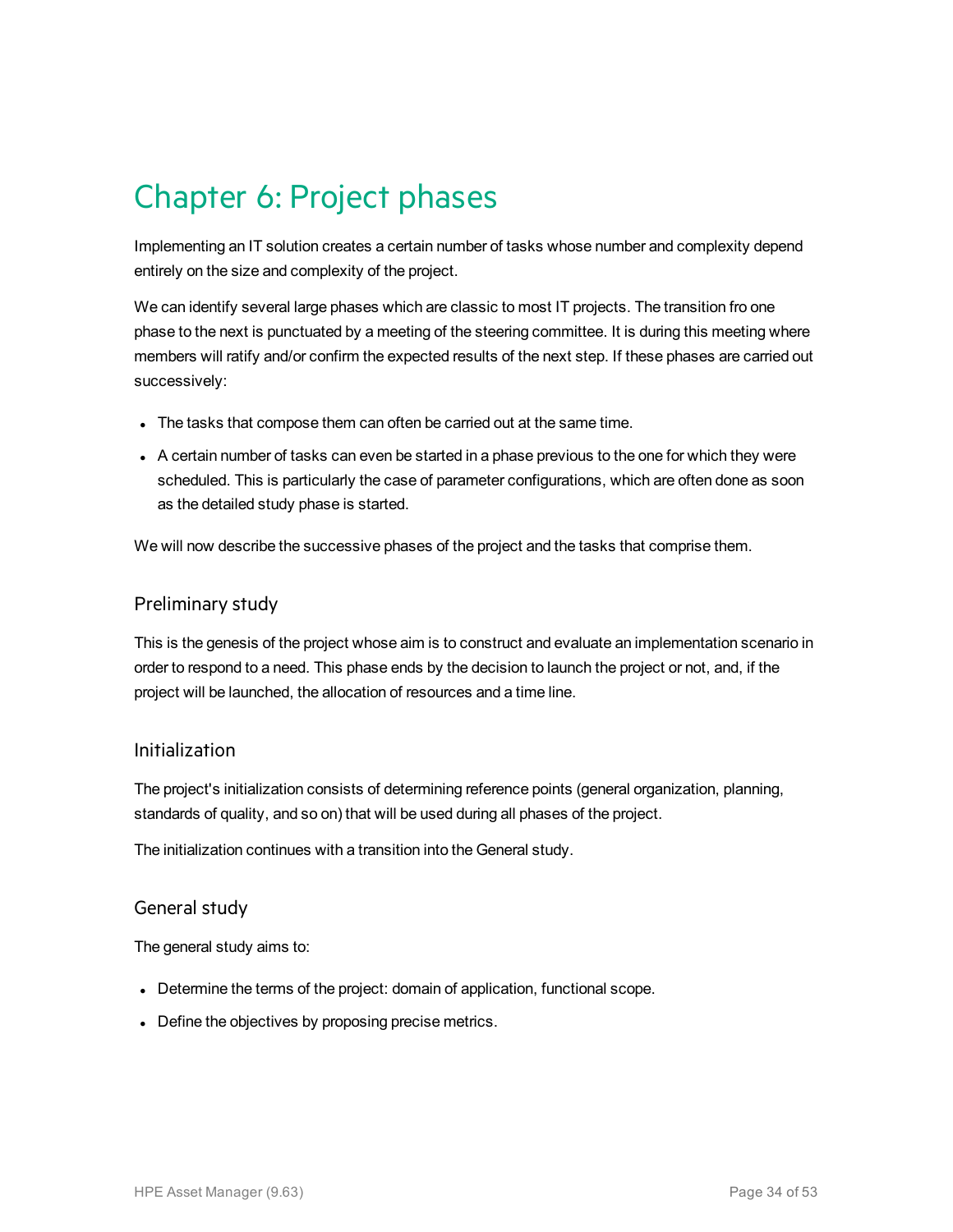Concepts and Implementation Chapter 6: Project phases

- Choosing the software that will be used.
- Making technical choices: platforms, database engines, and so on.

This phase ends with a steering committee meeting to discuss results.

### Detailed study

The detailed study specifies in detail how this new system will work. After receiving functional validation from user representatives, this study ends with a meeting by the steering committee.

### Production

The production phase consists of construction IT systems that meet the needs of determined specifications. It also consists of configuring platforms, configuring software that is used and performing specific manipulations to this software if necessary. This phase also entails the execution of a series of tests to assure the quality of the result and the determine the readiness to advance.

It is not uncommon, and indeed it is sometimes preferable, that certain configurations or developments are performed in the detailed study phase due to Asset Manager's ease of configuration. It goes without saying, nonetheless, that these studies must be carried out from the most general aspects to the most detailed ones so that the entire system is consistent.

### **Deployment**

The deployment phase is when the new system is made available to those users ready to receive it. It must be prepared with great care in order to avoid any unplanned glitches.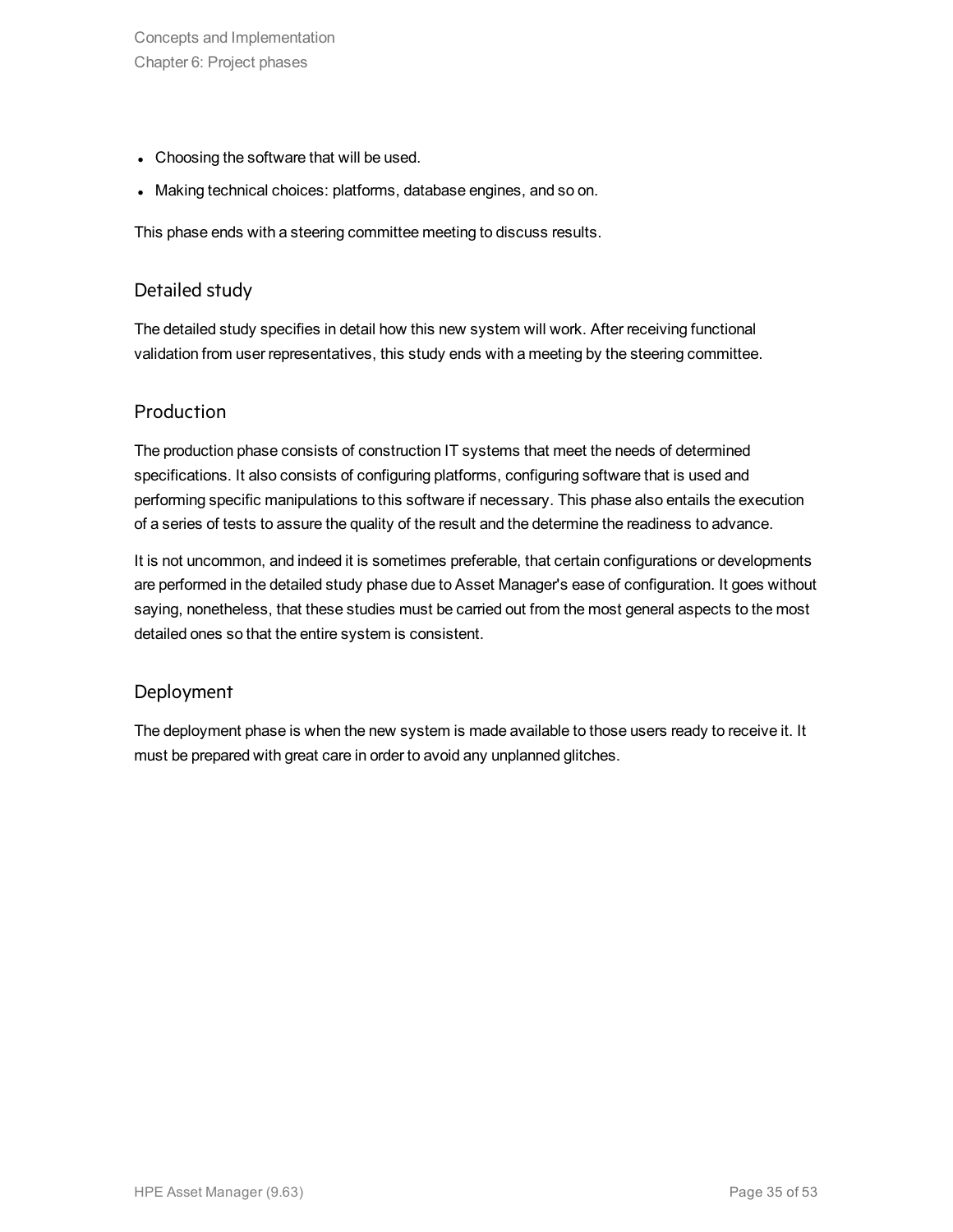## <span id="page-35-0"></span>Chapter 7: Asset Manager methodology

This chapter goes into detail in its discussion of each successive phase in the project. It provides reference lists (decision criteria, check lists, and so on) and can be used as a guideline while performing certain crucial steps.

This chapter includes:

## <span id="page-35-1"></span>Preliminary study

This is the first phase of our methodology. It consists of the following main steps:

### Definition of the purpose and scope of the project's application

We must stress the importance of having a clearly defined purpose and scope for the project's application as soon as possible. This is a general concept that must be agreed upon by all involved, and which will evolve and develop as the project advances.

### Definition of the project's general objectives

Just like the project's purpose, its objectives must be clearly defined for everybody. The general study of the project will be able to refine these objectives by defining precise metrics.

### Evaluation

You cannot go ahead with a decision to implement a new system unless you perform a project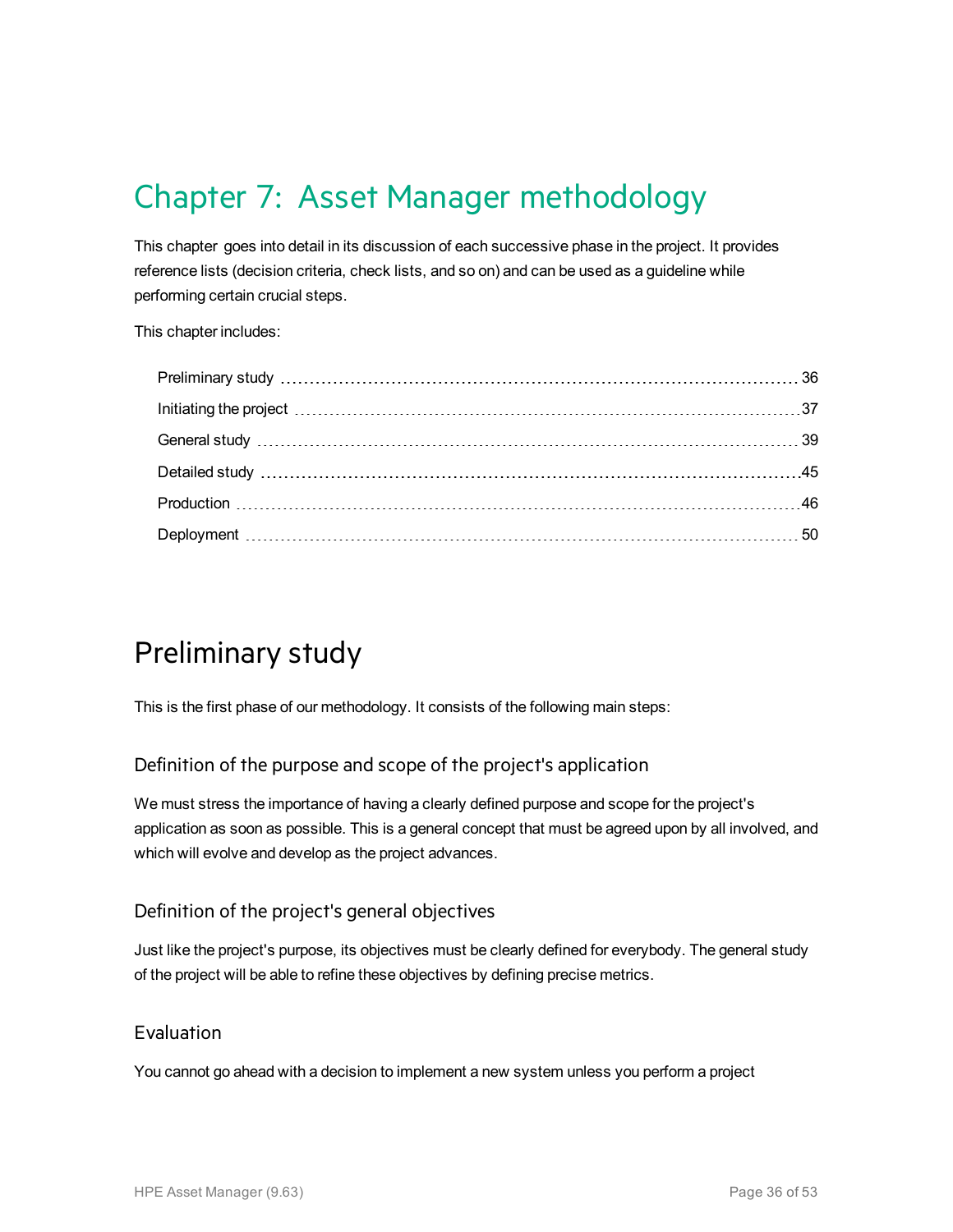evaluation: costs, work load, deadlines, and so on.

### Decision

The decision to go ahead with the project marks the conclusion of the preliminary study. If the project is to proceed:

- Confirm the purpose and objectives of the project.
- Choose a deadline that corresponds to the expected amount of time it will take to implement the project, taking into account the urgency of the situation and the company's resources.
- Allocate human and financial resources to each phase of the project and, in particular, designate a steering committee.
- <span id="page-36-0"></span>• Communicate this decision to the people concerned with the project.

## Initiating the project

### Mobilizing company resources

The mobilization of all those essential to the success of the project, as well as the deployment of Asset Manager, impacts numerous departments and functions of your company. The success of an IT project necessitates the contribution of a wide range of technical and functional resources. You will identify these resources and assure their availability during the initialization.

Depending on the project's scope, you might need to associate representatives of certain company departments and functionalities to the project:

- IT management
- Production department
- General departments
- Procurement department
- Maintenance department
- Logistics department
- Accounting department
- Management control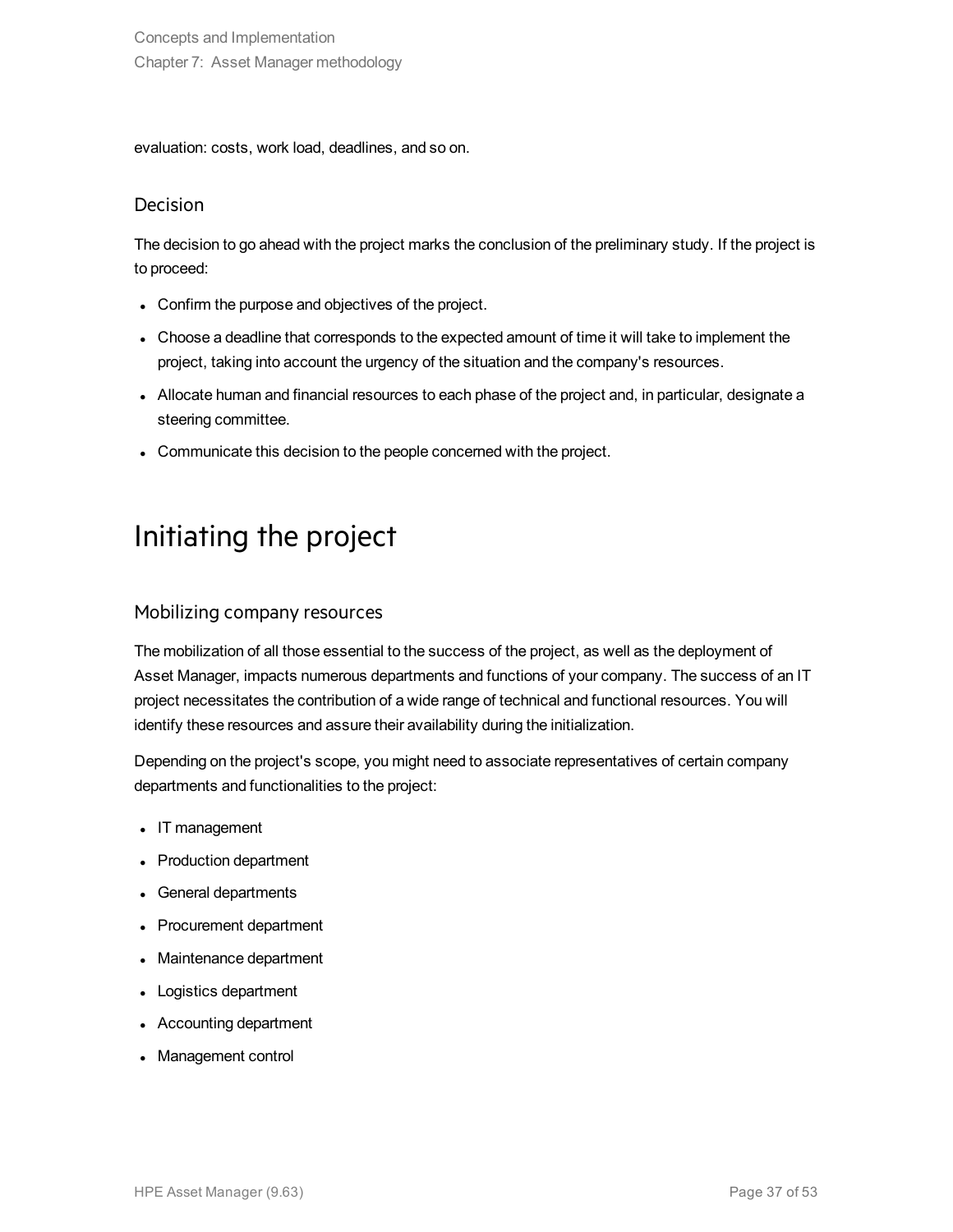Concepts and Implementation Chapter 7: Asset Manager methodology

- Legal department
- $\cdot$  Etc.

### Composition of the project teams

The composition and scope of the project teams must be continually adapted according to the tasks at hand. This is an activity that needs to be managed by the Project committee.

When a company cannot - or does not want to - use internal resources for the project, it can out-source all or part of the project's conception and implementation. HPE and their partners have a wealth of specialized and experienced consulting companies available who can offer their services throughout the life of the project or at key intervals (project conception, organization, analysis, configuration, training, and so on).

Even a company with enough sufficient internal resources might want to call on functional or technical experts during of the project. These experts can join their teams and share their knowledge with them. This practice provides a positive impact on time lines, quality of results and the autonomy of the company, and is thus highly recommended.

Many of the most important departments in your company are directly impacted by the software selected during the General study phase. And many of the resources corresponding to these departments cannot be identified until after this selection has been made.

#### Communication

Communication merits particular attention throughout the course of the project.

Communication, especially concerning future Asset Manager users, is crucially important and must flow in both directions: The flexibility and richness of Asset Manager not only adapts itself to the needs of all groups of users but also commands the cooperation of each one to the good of the whole. This communication needs to happen:

- Between the decision-makers and the action-takers.
- . Inside the project teams: This communication becomes crucial when project deadlines approach.
- For the rest of the company.

### Establishing the planning

The planning details the tasks to perform, the work load involved and how long they will take.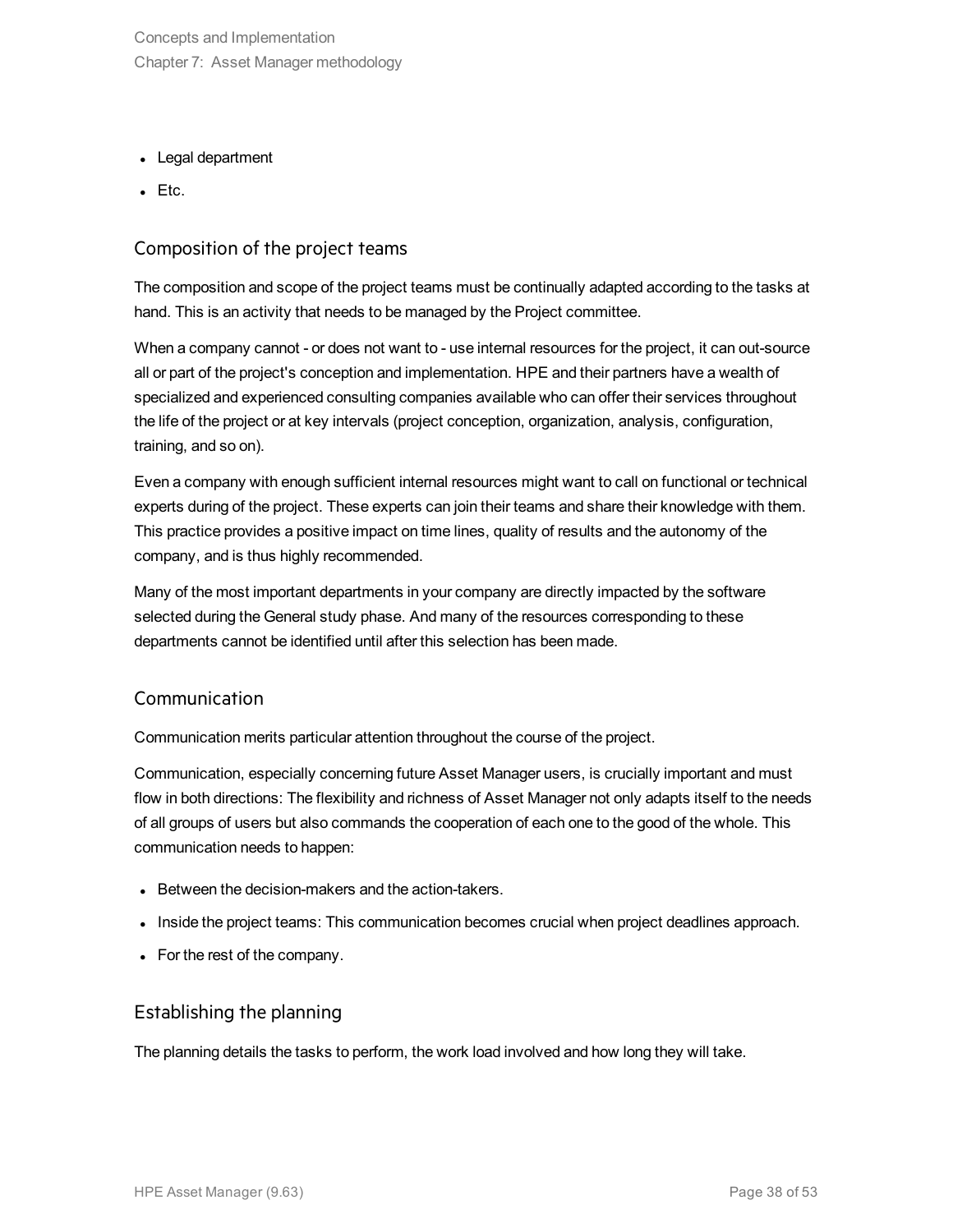The planning must start out general and gradually refine itself to specific needs as the project advances, taking into account the:

- Planned-upon solutions
- Objectives and deadlines of the project.
- Availability and utility of the resources.
- Constraints of the company (seasonal activity increases, and so on).

The quality of the planning and the reliability of its tracking depend directly on its level of detail: Only the precise definition and scope of each identifiable task in each sub-project will permit an effective ability to advance the project.

### Standards of quality

The standards of quality could apply to the:

- Project organization: clarifying the structure of team members, decision hierarchy, meeting schedules, request and decision methods.
- Project tracking: responsibility, level of tracking, frequency of tracking, and so on.
- Reference documents: consistency, format, classification, confidentiality, and so on.
- Parameter configuration and developments: documentation, presentation, comments, and so on.

<span id="page-38-0"></span>There exists a middle ground when it comes to standards of quality. This middle ground is established and assured by the Project manager.

## General study

### Project scope

You need to first define the scope of the project before you can implement it. This detail involves the collaboration of both the steering committee and the project team. You might find it useful to define several successive phases of implementation, covering an expanding scope.

#### **Portfolio scope**

The scope of the portfolio defines what kinds of assets and supplies will be inventoried and tracked: This is, after all, the fundamental question in the project of portfolio management. These different types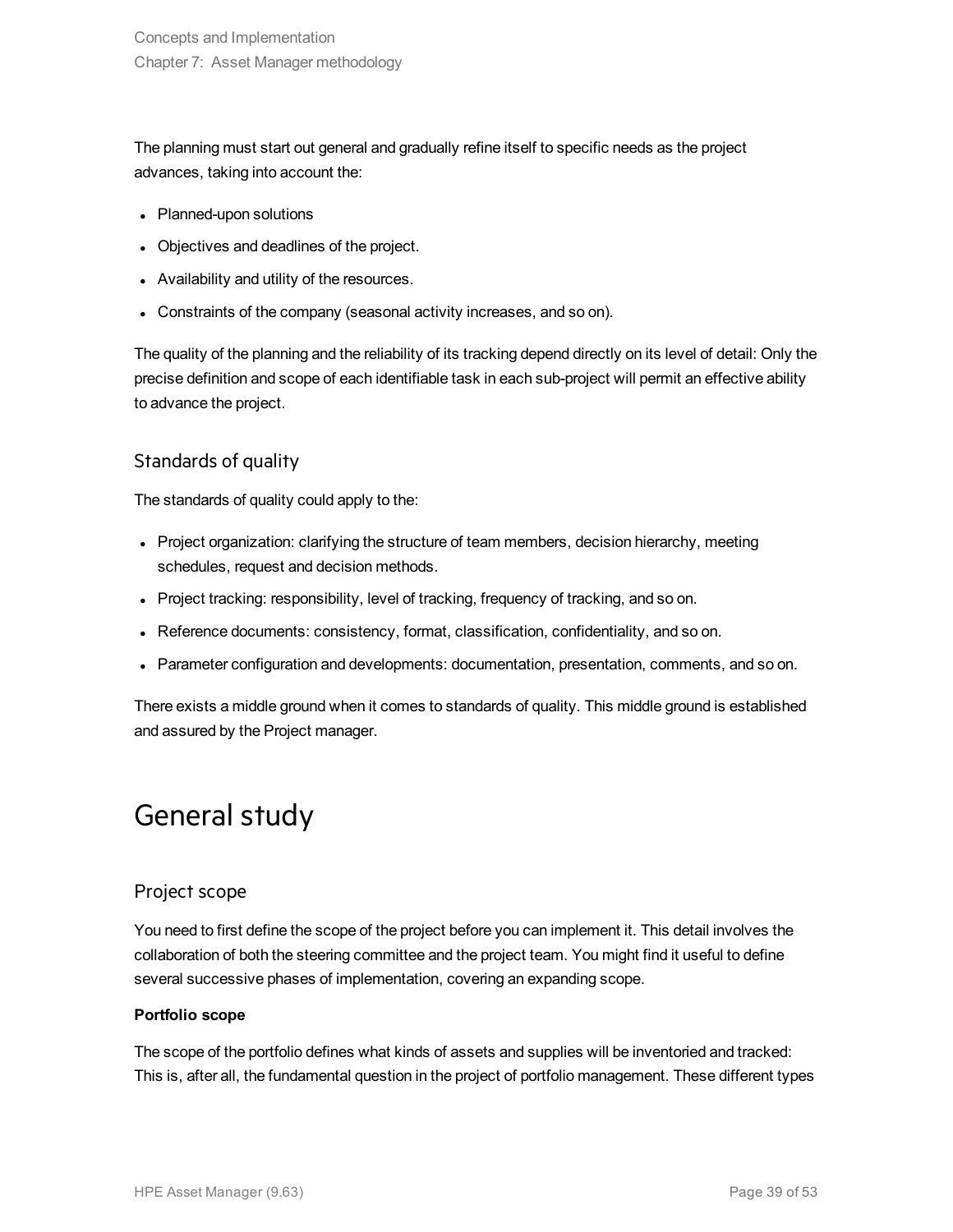of management methods in Asset Manager (cf. "Custom management") enable you to efficiently manage even the smallest costs in all functional domains (IT hardware, telephony, vehicles, buildings, machinery, and so on). Plus, you don't have to limit yourself on the peripheral details (lease or maintenance contracts, unit values, and so on).

The scope of the project relates to the domain that Asset Manager covers. In other words, you need to decide what assets you will manage.

This scope will be chosen according to the following criteria:

- Importance of assets to the company: The more an asset's availability and integrity are important, the more its management must be precise.
- Complexity of assets: assets that can be configured, assets that require large efforts to maintain, assets that are dangerous to use, assets that necessitate precise tracking, and so on.
- Complexity of asset management: assets under financial contracts, assets that change hands frequently, assets requiring rigorous tracking, and so on.
- Volume of assets: The more assets you have in a certain category, the more difficult it will be to manually manage them.
- Willingness and ability of the company: Asset management is a profitable investment, but it requires an initial effort.

The domain of the project's application will be definitively according to several points:

The nature of the assets:

- Land: lots, land, routes, and so on.
- Building: offices, industrial sites, technical sites, and so on.
- Fixed assets: heating, air conditioning, ventilation, elevators, water, electricity, and so on.
- Security: locks, identity card scanners, fire extinguishers, and so on.
- Access: keys, identity cards, user accounts, and so on.
- Payment: user accounts, company payment cards, and so on.
- Cabling: risers, termination fields, wall outlets, wiring closet, and so on.
- Telephony: operator services, autoswitches, repeaters, cell phones, pagers, and so on.
- Network: hubs, routers, firewalls, specialized lines, Internet connections, and so on.
- IT: mainframes, servers, client machines, and so on.
- Software and data: licenses, installations, ASPs, user accounts, e-mail accounts, databases, and so on.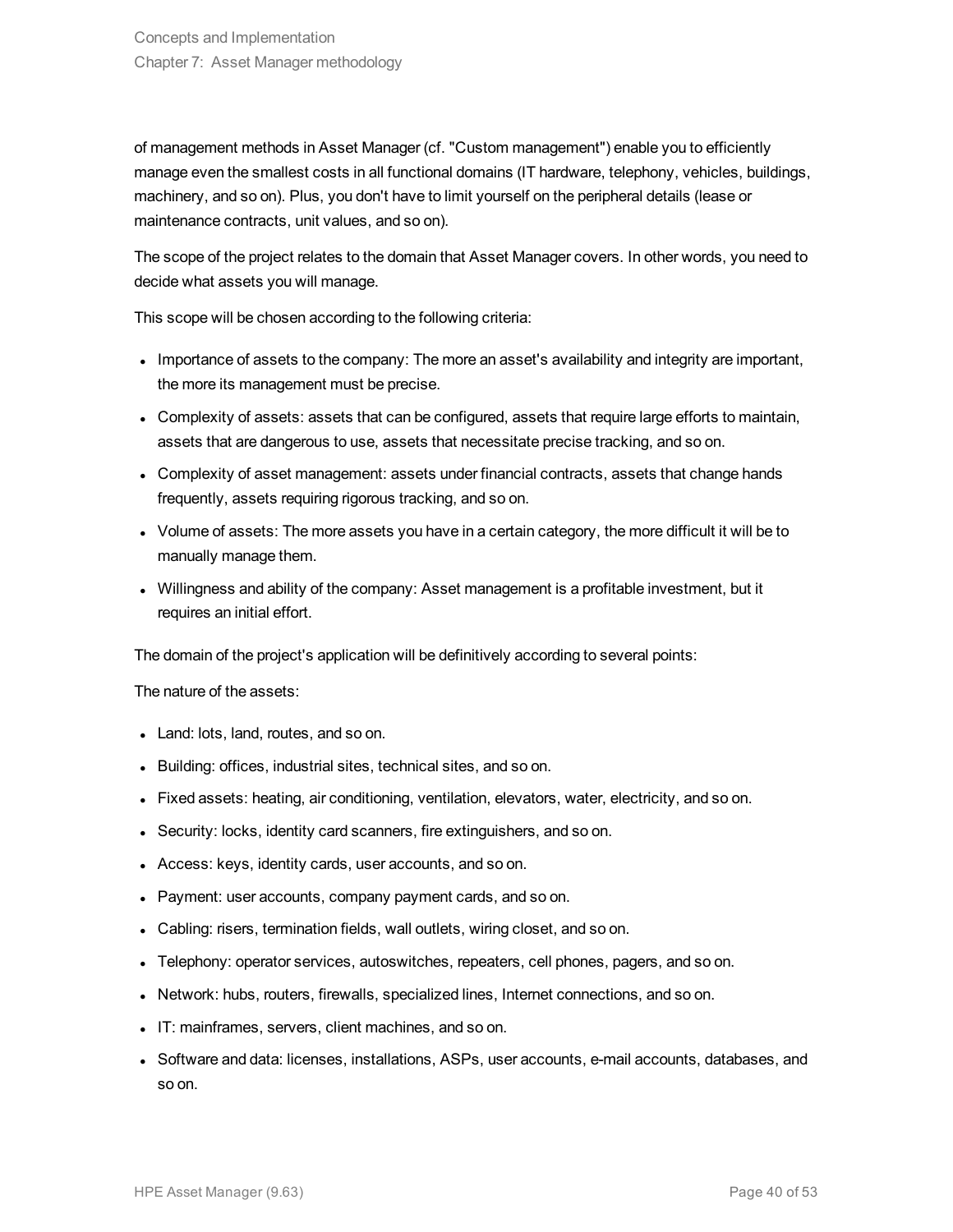- Office equipment: fax, printers, copy machines, and so on.
- Office furniture: desks, chairs, safes, refrigerators, microwaves, and so on.
- Vehicles: company cars, delivery trucks, and so on.
- Intellectual property: patents, registered patterns, licenses, brands, domains, and so on;
- Industrial equipment: heavy machinery, tools, robots, cargo equipment, control consoles, specialized material, and so on.
- Office supplies: consumables, printer paper, and so on.
- Raw goods: sand, concrete, and so on.
- $\bullet$  Etc.

The specific management needs:

- Tracking: fixed assets, inventory, damage control, and so on.
- Specific risks: These risks cover dangerous material, rules, contractual obligations, confidentiality, availability, integrity, taxes, and so on.
- Production constraints: maintenance, assignment, user support.
- Supplier tracking: purchases, management and IT management, and so on.
- Work material: maintenance or support-related supplies, third-party account management, and so on.
- $\bullet$  Etc.

Geographic location:

- Continent
- Country
- Region
- Site
- $\bullet$  Etc.

#### Organization:

- Activity
- Department
- Budget center
- $\bullet$  Etc.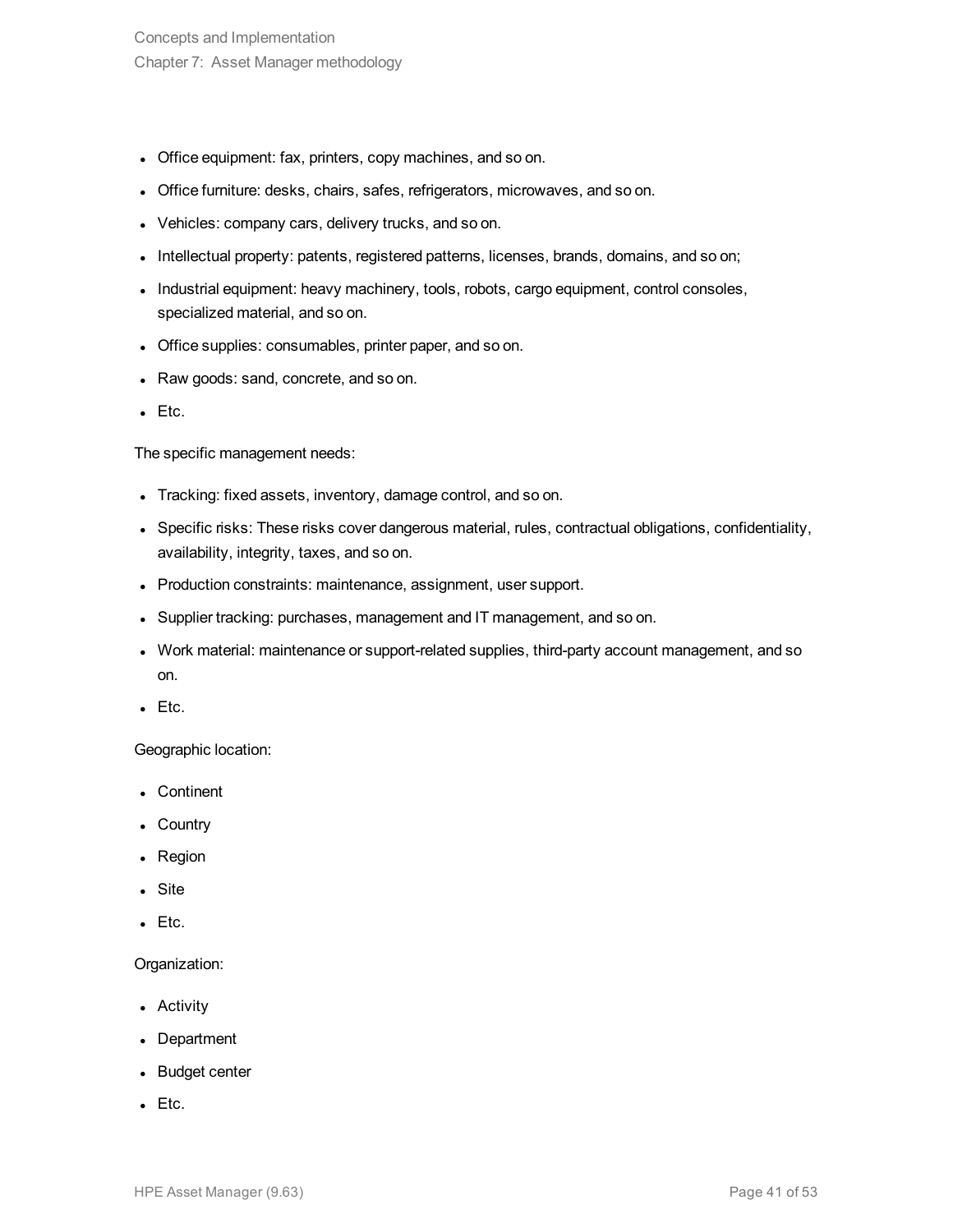#### **Functional scope**

The functional scope defines the functions that you want to implement into the management of your portfolio. This scope will be different depending on the domain of application you want to impose.

You need to add to this list of functions those that can be performed by Asset Manager's additional software or the company's existing software that can be interfaced with Asset Manager. It is important to understand how you will use Asset Manager in relation to its additional applications for a global management system. Using our methods, you need to consider each functional domain and its subdomains one by one to determine which mode of management and what tools to use for each one: You could use Asset Manager, a specialized solution from HPE Software or another supplier, an interfacing system with the company's existing software, an office-management tool, manual management, and so on.

The functional scope must also define where and how other IT applications will integrate in relation to this project (accounting, production management, and so on).

The functions typical to portfolio management are listed here. Certain of these functions require the use and interaction of additional Asset Manager software, such as HPE Discovery and Dependency Mapping Inventory, HPE Service Manager, and so on. Other functions might require a specialized configuration of Asset Manager. Finally, certain functions appear simultaneously in different categories.

- Requests: data acquisition, allocation, technical qualification, configuration, approval, tracking, statistics, and so on.
- Supplier estimates: data acquisition (EDI, online, and so on), arbitration, history, statistics, and so on.
- Supplier orders: validation, emission (e-mail, fax, EDI, and so on) or export to another application, acceptance, modification, cancellations, statistics, and so on.
- Receptions: delivery tracking, receipts, returns, statistics, and so on.
- Financing: loans, arbitration, renewals, rents, refinancing, returns, chargebacks, statistics, and so on.
- Supplier invoices: data acquisition, reconciliation, approval, taxes, integration with supplier accounting, statistics, and so on.
- Client invoices: generation, creation or import, validation, integration with client accounting, modification, statistics, and so on.
- Assignments: reservations, installations, training, allocations, moving, loans, losses, resales, statistics, and so on.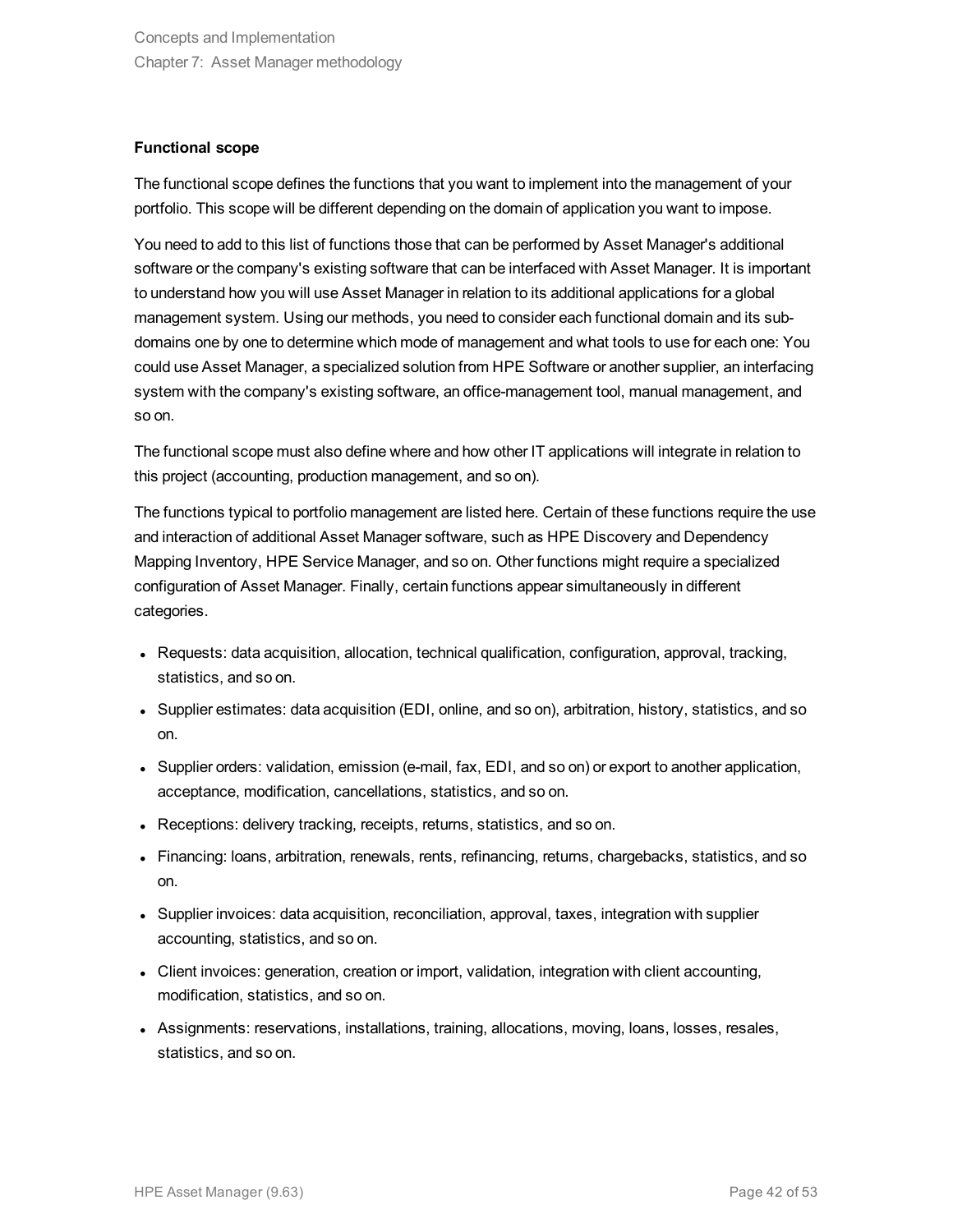- Stock: appraisals, allocations, automatic stock replenishment, lapses, returns, statistics, and so on.
- Fixed assets: data acquisition depreciation calculations, allocations, accelerated depreciation, statistics, and so on.
- Inventory: labeling, bar-code inventories, computer and network scans, retirement, statistics, and so on.
- Security: access methods, inventory, payment, statistics, and so on.
- Contract: data acquisition, fees, rents, reimbursements, expense calculations, allocations, amendments, deadline alarms, cost control, statistics, and so on.
- User support: data acquisition, qualification, knowledge base, service levels, escalation schemes, alarms, chargebacks, statistics, and so on.
- Maintenance: data acquisition, qualification, knowledge base, service levels, escalation schemes, alarms, factory returns, preventative maintenance, upgrades, work orders, detachable material, chargebacks, statistics, and so on.
- Software: licenses, ASP contracts, installations, users, inventory, reconciliations, upgrades, training, chargebacks, statistics, and so on.
- Resources: work hours, work loads, chargebacks, statistics, and so on.
- Budgets: preparation, validation, tracking, modifications, statistics, and so on.
- Cost accounting: splits and chargebacks, work units, metrics, and so on.
- Knowledge: training, certifications, experience, assignments, statistics, and so on.
- Insurance: valuation, contracts, bonuses, statistics, and so on.
- Suppliers: master leases, markets, service quality, prices, discounts, and so on.
- Catalogs: data acquisition (EDI, online, and so on), technical certification, price certification, configuration types, statistics, and so on.
- Quality assurance: service quality metrics, user surveys, and so on.

The contents and the relevance of each function will vary according to the nature of the asset: The maintenance of a building is completely different from that of a computer, for example.

#### **Overlapping needs**

When managing a portfolio, you will often encounter areas where needs and constraints overlap. Among such areas are:

- Multi-company issues
- Multi-currency issues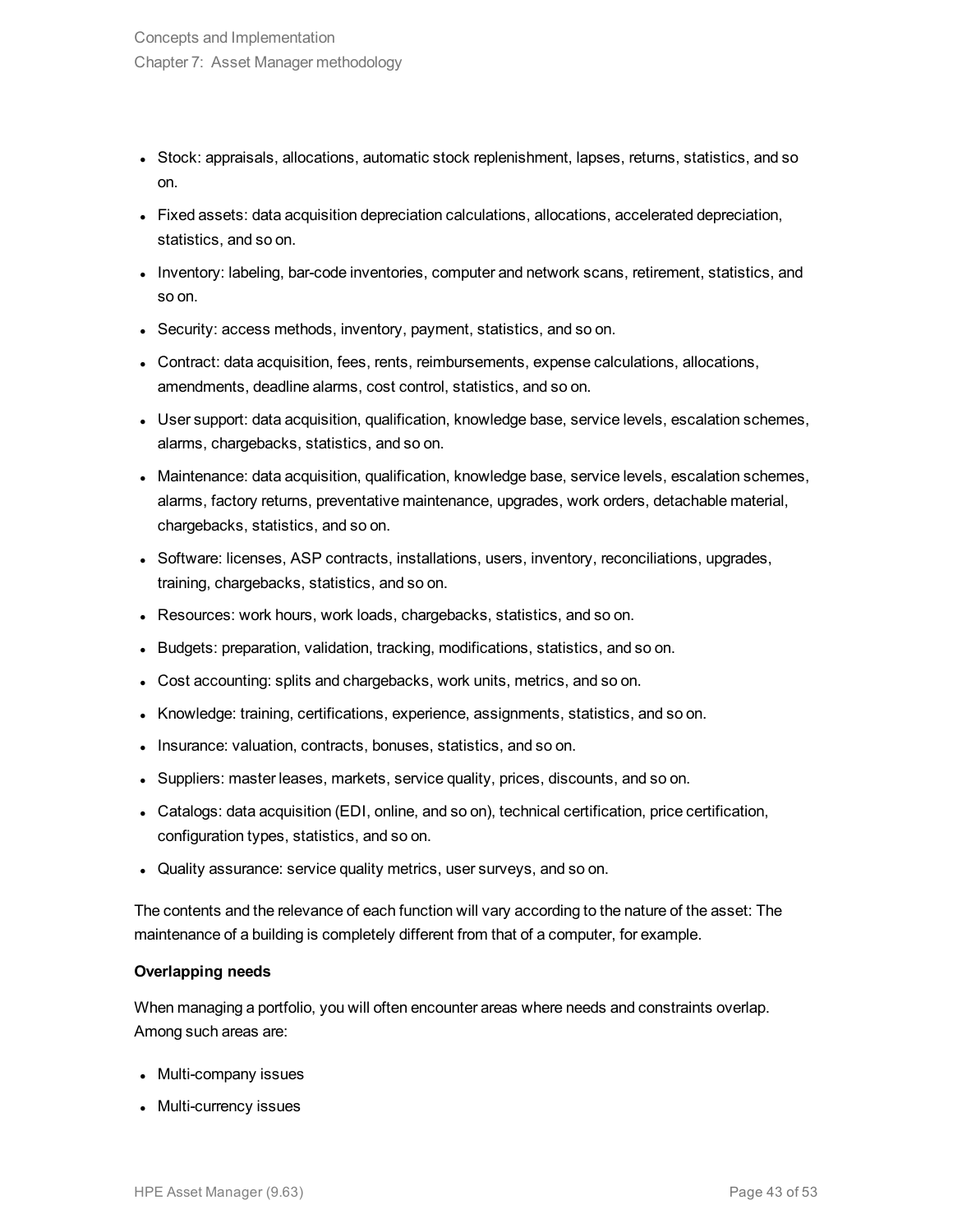Concepts and Implementation Chapter 7: Asset Manager methodology

- Multiple time-zone issues
- Multi-language issues
- Availability issues
- Security issues
- Performance issues

### Project objectives

The General study quantifies a project by defining precise metrics to all of its identifiable objectives:

- IT equipment in stock  $<$  3 %.
- Time required to implement a workstation after the initial request  $<$  16 work hours.
- Money saved on supplier prices  $> 2\%$ .
- Time required to enter a work order approval  $\leq 1$  minute.
- Availability rate of company vehicles:  $> 98\%$ .
- $\bullet$  Etc.

#### Choosing your architecture

Choosing your architecture is a crucial part of the General study phase. It includes choosing a platform, a database engine, software applications, and so on. This phase will have considerable impact not only on the way the project will unfold, but all the final result. This phase includes the:

- Definition of the project's technical standards: operating system, network, required software architecture, database engine, data division, response time, and so on.
- Creating and writing your project specifications.
- Calling for offers.
- Evaluating the solutions.

The choice of solutions depending on the following criteria:

- Functions
- Flexibility
- Amount of configuration or programming.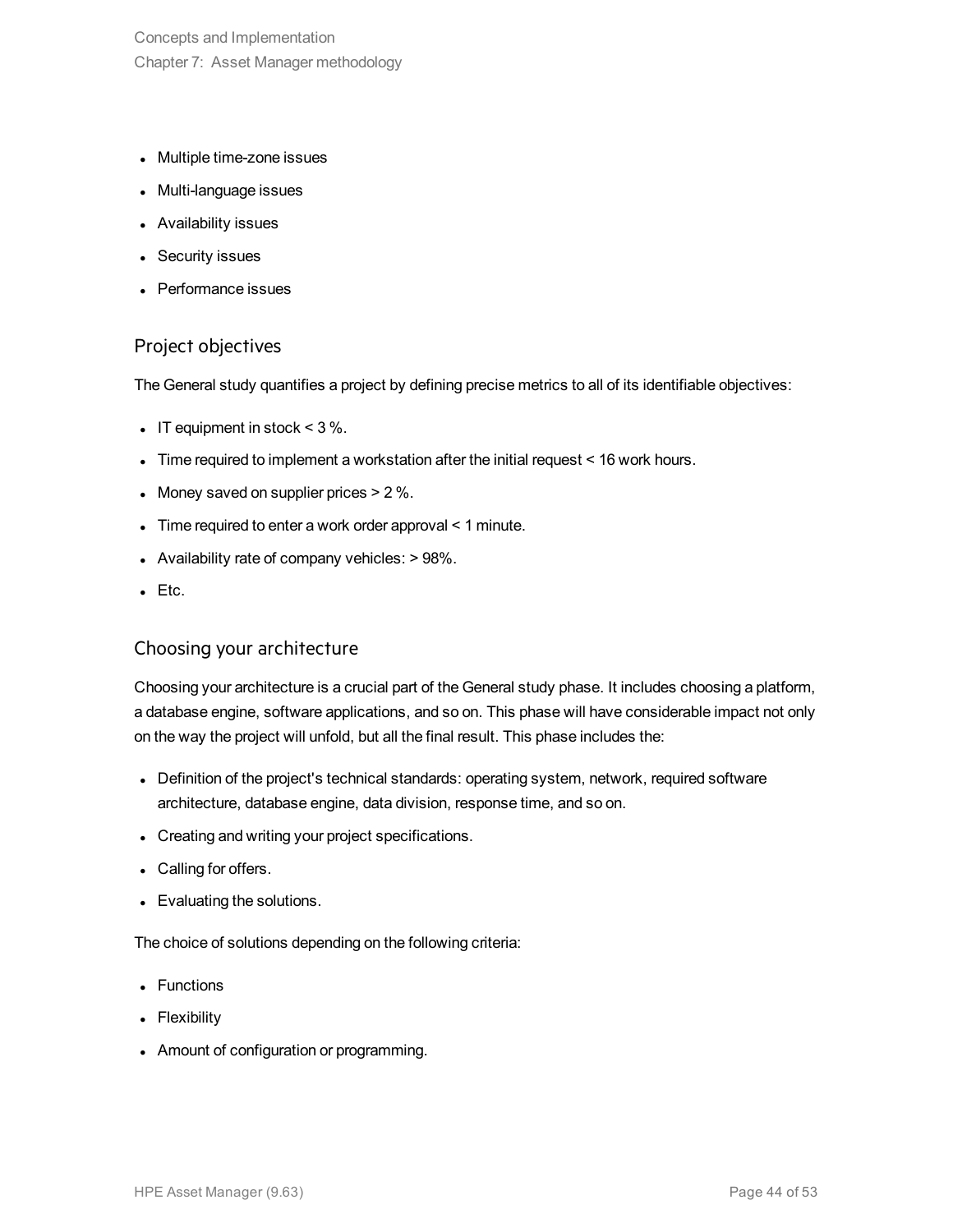Concepts and Implementation Chapter 7: Asset Manager methodology

- Robustness
- Conformity to technical standards.
- Survivability
- Quality and availability of the service suppliers.

Now that the scope of the project has been defined, you must choose the solution that will work for all functional areas. According to the domain and the functional areas sought, this solution can be the:

- Use of native functions.
- Configuration of specialized functions.
- Interface with a specialized product (new or existing).
- Development of supplementary applications.
- Continuation of existing solutions.
- <span id="page-44-0"></span>• Application of manual procedures.

## Detailed study

The Detailed study is the phase in which the user representatives are consulted the most. Their availability and their personal investment in this critical phase will determine the functional quality of the final result.

### Redefining the procedures

Taking advantage of the multiple possibilities offered by a system like Asset Manager requires that you reevaluate and improve the existing procedures in your company. This step enables you to think about how to adapt your current procedures to an advanced information-technology software. It is during this functional analysis of the company's procedures that the contribution from managers representing the main functional departments of your business is the most important.

You need to take into account how this adaptation will impact not just one department or one company procedure, but the whole of the impact on the entire company and all its department. Thus, you need to analyze your procedures, one by one, from the most general to the most specific to precisely define:

- Responsibilities
- Division of tasks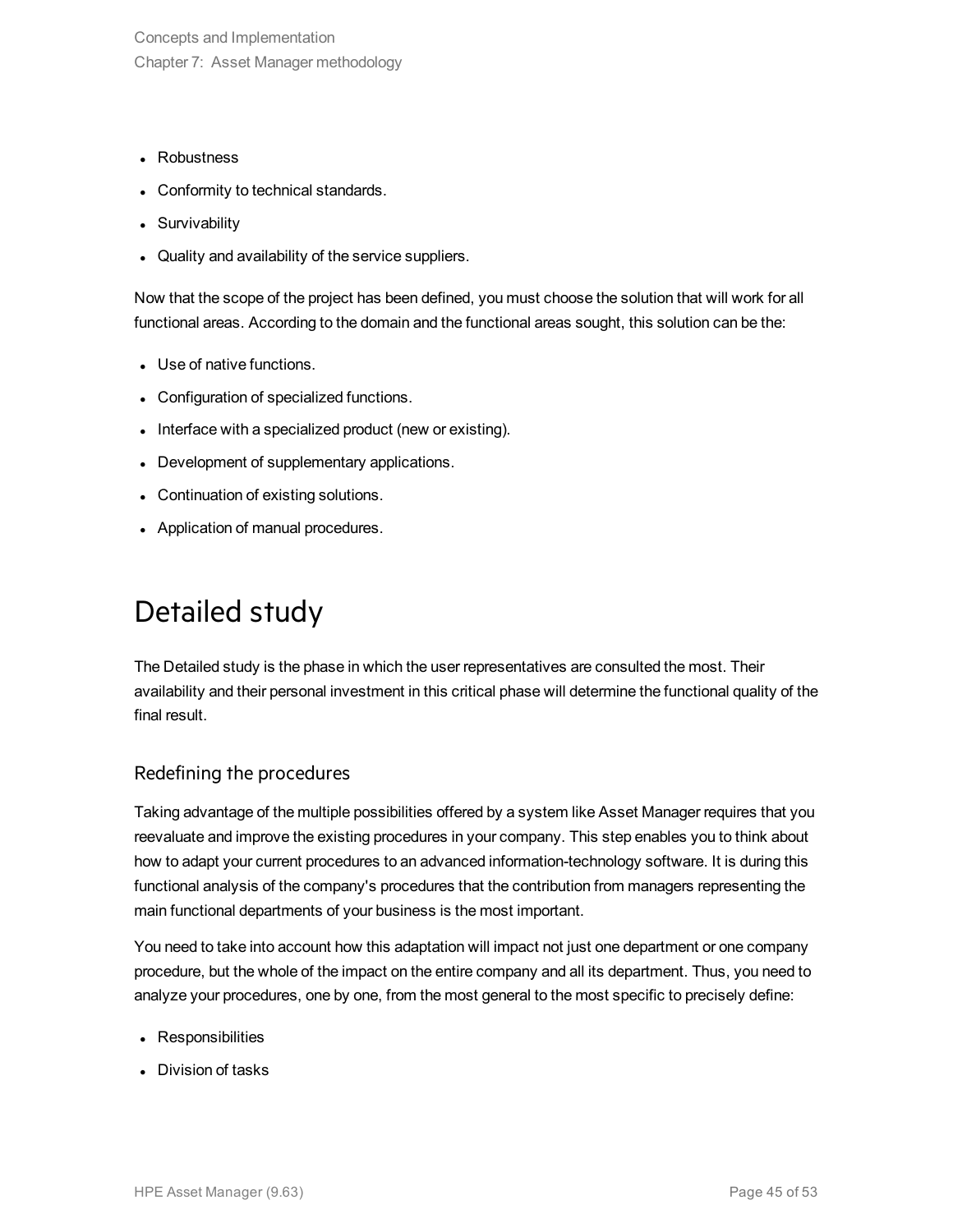- Contents of tasks
- Procedures of control and verification
- Reference documents: forms, reports, procedural transactions, and so on.

This provides you with a precise specification of the information created, used and produced during each task.

It is this detailed functional analysis that provides the basic architecture of your solution: parameter configuration, interface, supplementary developments, and so on.

### Validation

The redefined procedures must be evaluated and validated by user representatives.

Asset Manager provides a wide range of possibilities when it comes to configuring its parameters. Thus, you might find it useful to perform some small configurations during this stage (additional fields, views, wizards, statuses, and so on) and have your users test and validate them. Not only does this prepare you for the production phase of your project, but it also unearths any ambiguities and misunderstandings in the procedures before it is too late in the game to change them.

### Devising tests

In order that the tests be ready as early as possible for the developers, you must start devising them (and identifying their data sources and particular configurations) during the Detailed study phase.

### Technical study

<span id="page-45-0"></span>The detailed technical study involves identifying your server and network needs and then choosing the server and network that meet these needs.

## Production

The production phase involves building the system that you defined during the Study phase.

Let us remind you once again that facility of Asset Manager's configuration and the tools at your disposal enable you to start setting and validating certain of its parameters during the Detailed study phase. We cannot stress enough the importance of delving into these configurations as early as possible, as long as you take the time to consider how each configuration will impact the whole of the project.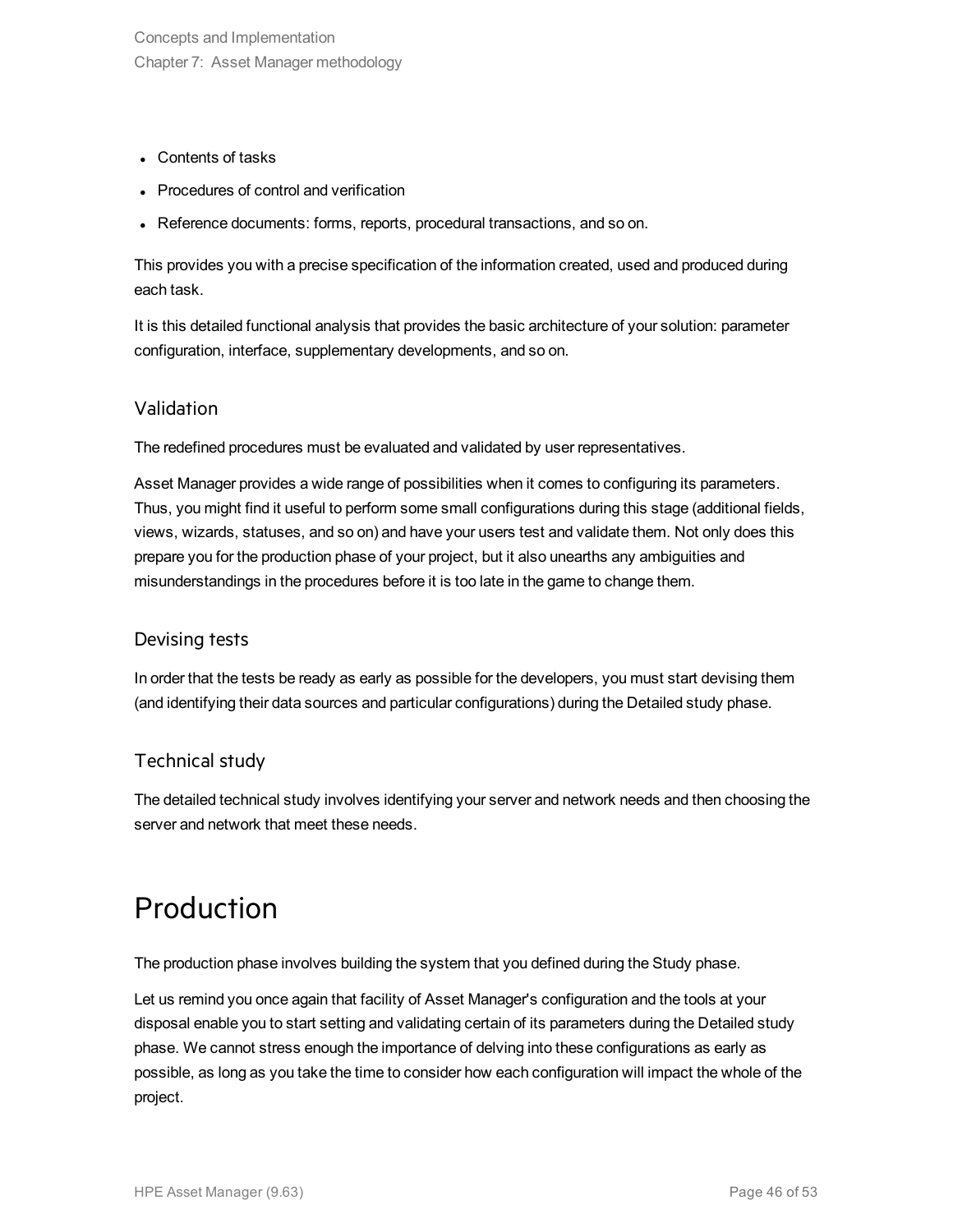### Devising the tests

There are two types of tests:

- Functional tests: They test the robustness of the system.
- Performance tests: They test the system's response time.

The tests must be devised as soon as possible so that the development teams can administer them and verify the quality of their work. The functional tests are usually required earlier than the performance tests.

These tests are only really effective when the user representatives participate during the administration of these tests. They will verify the:

- Representativeness of the tests. In particular, the functional tests must examine all possibilities of data configurations that can occur, including even the least frequent.
- Consistency of the tests. Only the when the tests are consistent will they enable you to implement in-depth integration tests.

### Configuring the parameters

Configuring Asset Manager's parameters includes configuring the:

- Classifications used by the company for organization, cost centers, budget centers, cost types, and so on.
- Specific information that the company want to manage.
- Specific data-integrity rules that the company wants to apply.
- How data is inserted (default values, wizards, and so on).
- Events to take into account (addition, modification or deletion of data, and so on).
- Predefined processes (interactive workflows)
- Data-access rules (users and profiles)
- Control panels

### Interfacing

Producing interfaces to integrate Asset Manager with the company's IT system is a delicate task that depends entirely upon the procedures defined during the functional analysis. More importantly, it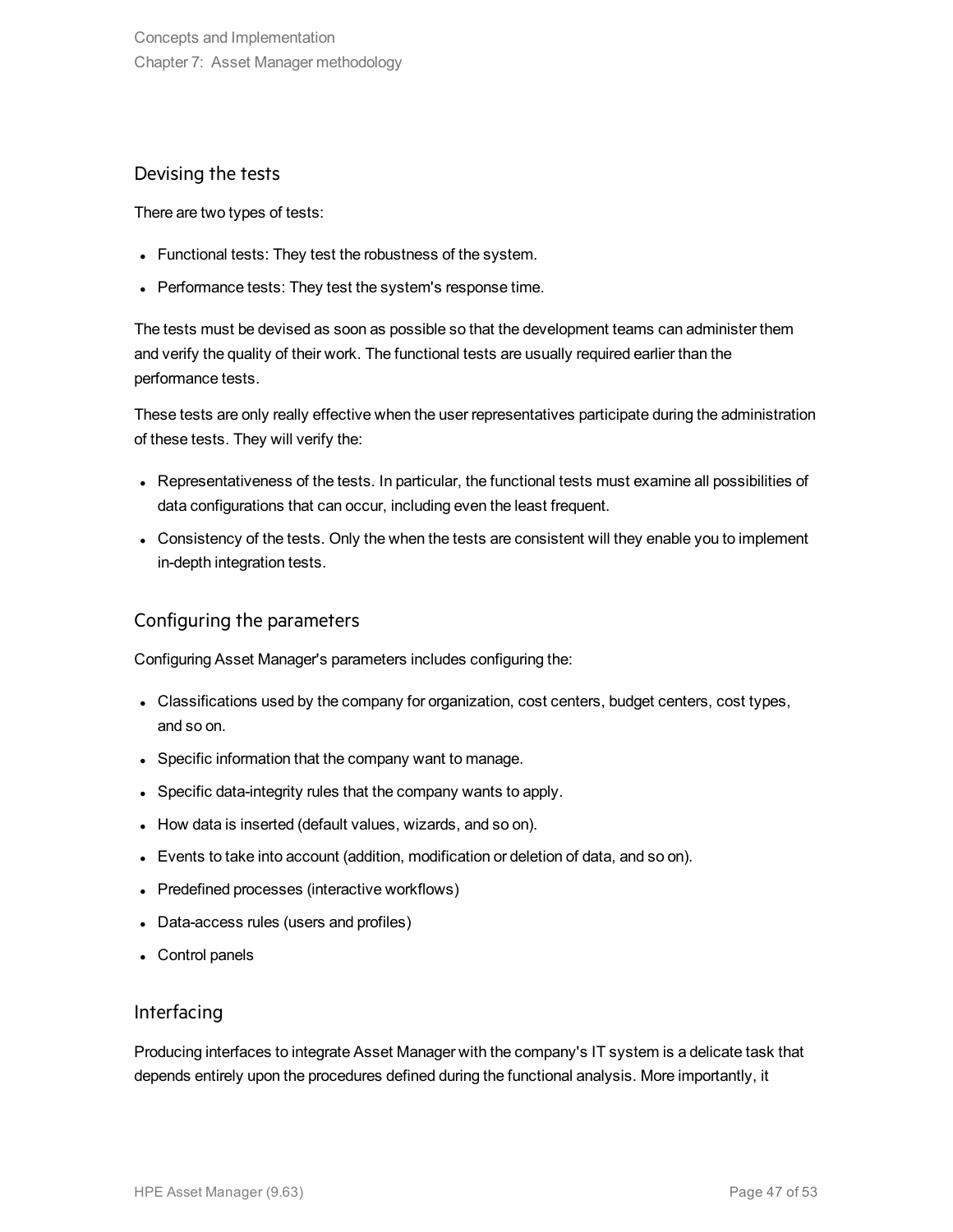depends upon the thoroughness applied to the definition of information and its sources. To produce an interface, you can rely on:

- Standard gateways that enable you to integrate Asset Manager with additional technical applications, such as HPE Discovery and Dependency Mapping Inventory.
- Standard interfaces with other management products, such as HPE Service Manager, and so on.
- EAI (Enterprise Application Integration) tools, such as HPE Connect-It, that provide considerable support for implementing robust, yet flexible, interfaces.

Keep in mind that certain interfaces (employee interfaces, cost center interfaces, and so on) must be operational early in the game so you can recover the classifications necessary for the last phases before deployment.

### Miscellaneous developments

Certain complex projects might require specific, additional developments, either inside Asset Manager (enriching its database structure, creating specific screens, and so on) or using APIs to integrate Asset Manager with external applications. These sub-projects must be conducted according to the same principles established for the other projects, and taking into account the risks that they carry.

### Technical documentation

The technical documentation regrouping the parameters and developments performed is essential for maintaining the system.

In the case of Asset Manager, Asset Manager Application Designer automatically provides an interactive documentation which is very effective. Asset Manager Application Designer also includes a certain number of exporting tools that you can use to beef up your central technical documentation.

### Preparing the migration

Migration is a rather complicated process (often more complicated than it seems at the onset of a project). But the focus becomes clearer when you break down the project into the following steps:

- Identifying information sources to migrate: earlier applications, individual databases, miscellaneous documents, and so on.
- Upgrading this data: cleaning it, completing it, reconciling it, and so on.
- Studying the migration of current procedures: purchase requests, and so on.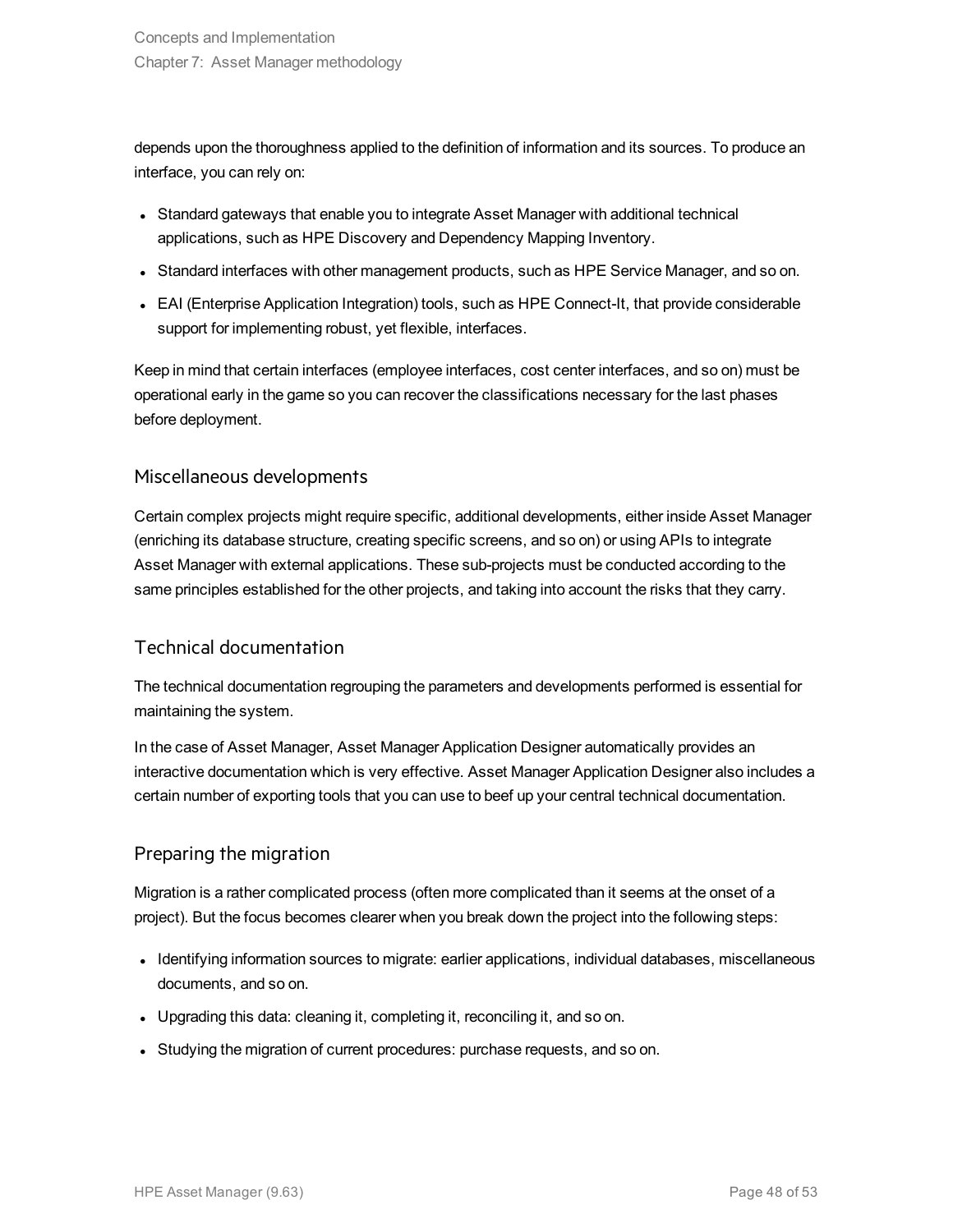- Preparing the migration tools: SQL scripts, data formatting, JCLs, import scripts, manual-procedure definitions, verification procedures, and so on.
- Large-scale testing.
- Running and verifying the system.

In fact, the actual migration itself only comprises about a tenth of the entire project effort.

### Preparing for training users

Asset Manager allows for various modes of functioning that can either be totally guided or extremely interactive. Depending on the profile of each user and the predefinition of the procedures that they must execute, everyone's training needs will be different.

We can also define, in the same organization, roles that are very limited and assisted (which are well adapted for occasional or little-trained users), as well as those that are very versatile and can take advantage of the power behind Asset Manager's user interface (which necessitates strong training).

In this case, the company must prepare for user training. This involves the following tasks:

- Training the trainers.
- Identifying user profiles and organizing the corresponding training sessions: forming groups, planning the material, and so on.
- Preparing the different training sessions: documentations, and so on.
- Running the training sessions.
- Evaluating the results: testing, surveys, and so on.
- Producing user guides.

Because of the variety of different users with different needs, you might find yourself spending most of your company's time and resources on the training effort alone.

Training is an extremely important step, however, and it must not be rushed. If run training sessions too early or too late (or too quickly), your users will be not suitably trained to use the new system.

### Administering tests

The testing effort should be proportional to the importance and complexity of the system you are implementing. It should enable you to verify the: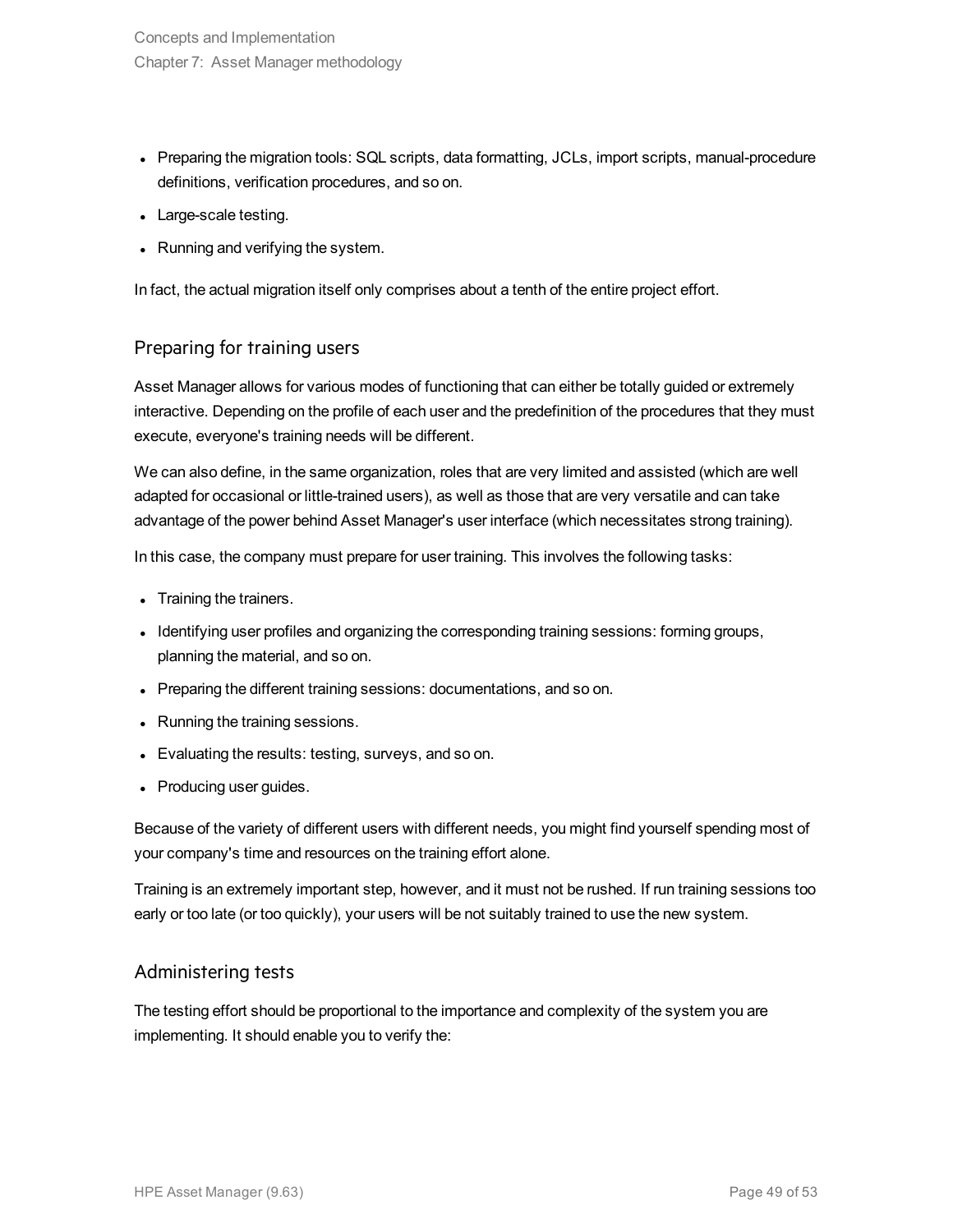- Adequacy of the results. This can be measured during tests with users.
- Robustness of the solution. This can be observed during functional tests.
- Response time. This can be observed during the performance tests.

All tests that are administered are done so according to rigorously defined protocols. This is to assure the consistency and representativeness of all tests.

### Preparing for the deployment

This task includes:

- Organizing the teams, the trainings, the procedures, the control panels, and so on.
- Configuring the production environment: acquiring equipment, configuring the network, installing software on the server, creating the database, fine tuning, and so on.
- Configuring client workstations
- Devising backup procedures: recovery tests, disaster recovery, and so on.
- Implementing user support: organizing a support team, training, procedures, and so on. This task must be carried out according to the initial user training.

### Pilot project

It can be useful to run a pilot project before launching the real project to test the system. You can do this by selecting a segment of your company's portfolio, functional scope and concerned users, then put this into production.

## <span id="page-49-0"></span>Deployment

The deployment step is the final goal of all your efforts up until this point. It includes the following steps:

#### Initialization

The initialization step is when you make all your last-minute verifications before declaring "all systems go". This includes going over the following points: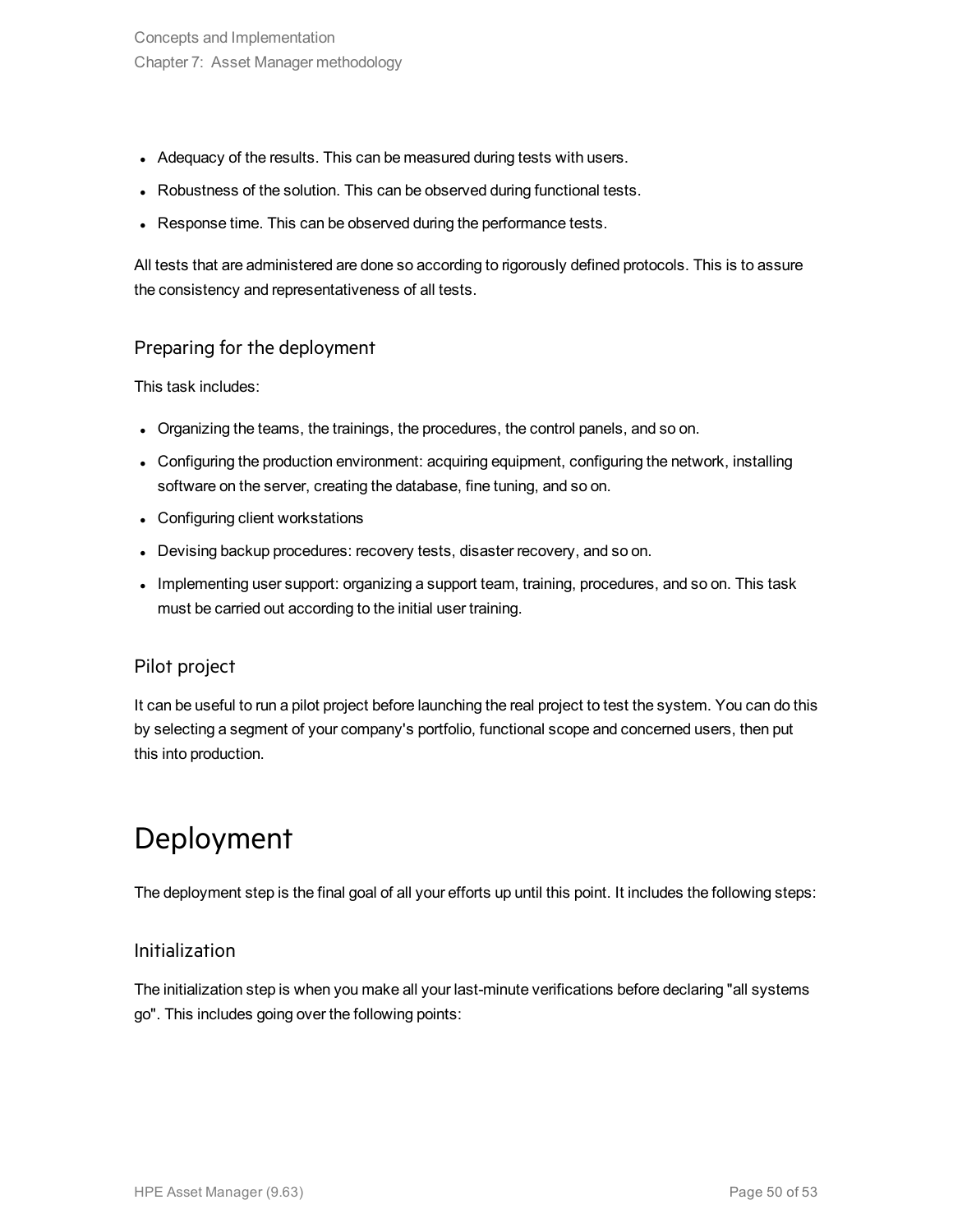Concepts and Implementation Chapter 7: Asset Manager methodology

- Identifying and organizing the necessary resources.
- Defining the protocol and the planning.
- Defining the rollback protocol in case of a major problem.
- Performing a simulation.

### Launching the production phase

This step includes:

- Making the decision to launch the production.
- Notifying the proper teams of this decision.
- Communicating this decision to the company.

#### Production phase

The production phase is the final result of your project's efforts. It includes:

- Notifying users when the old system is removed.
- Halting the operation of the old applications.
- Migrating data
- $\bullet$  Testing
- Making the new system available.
- Notifying users when the new system is available.

### **Tracking**

You must pay particular attention to how your new system works during its first initial days in production. Watch out for:

- Availability of the system and its functions.
- Response times
- Database integrity. (You should regularly perform tests to verify this integrity.)
- Data processing (You should regularly perform tests to verify how data is processed.)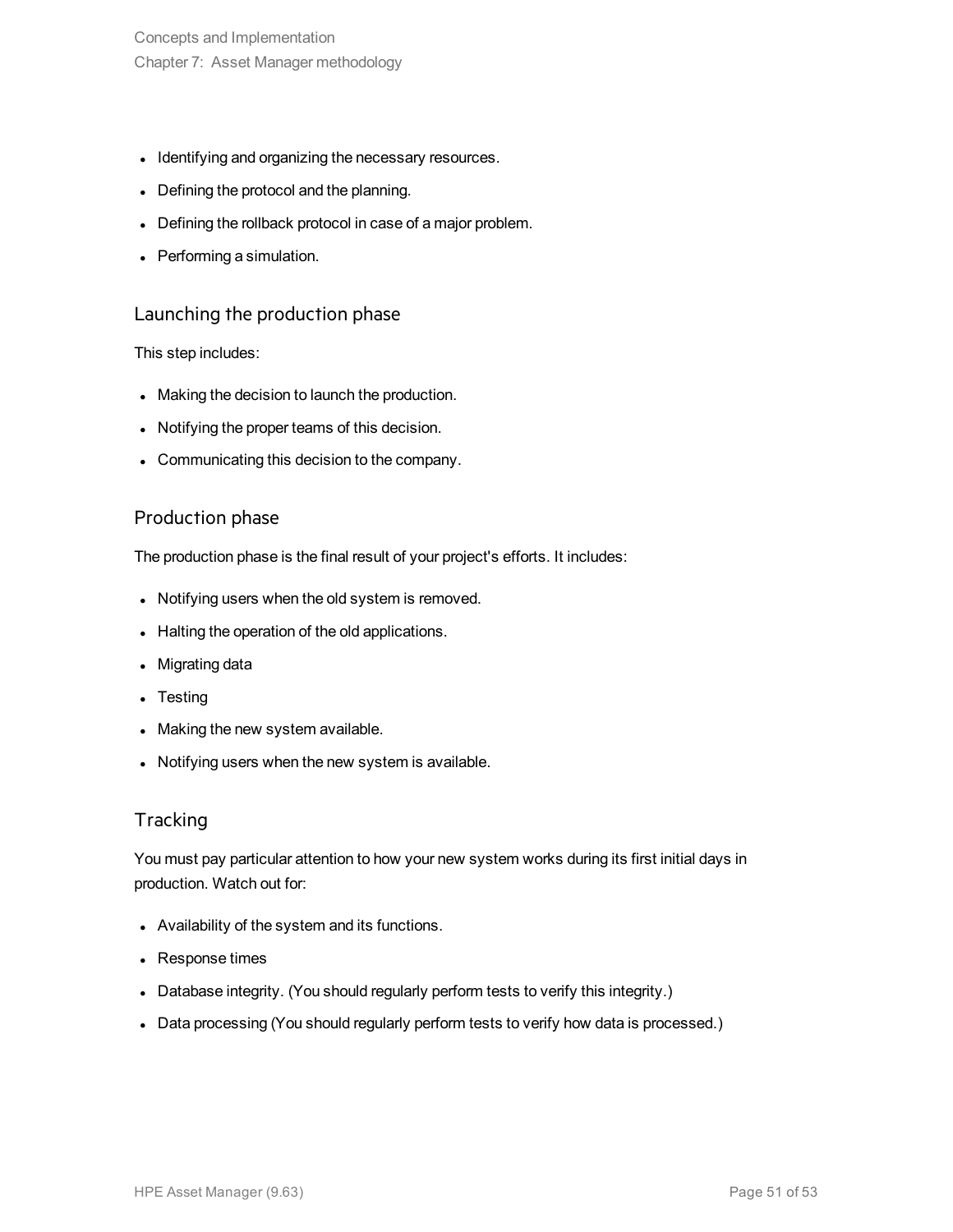### Summative evaluation

The project's summative evaluation means:

- Determining what advantages the system has thus provided (gains in time, productivity, and so on).
- Analyzing how the project was carried out (in hindsight).
- An audit of the application, comparing initial objectives with obtained results.